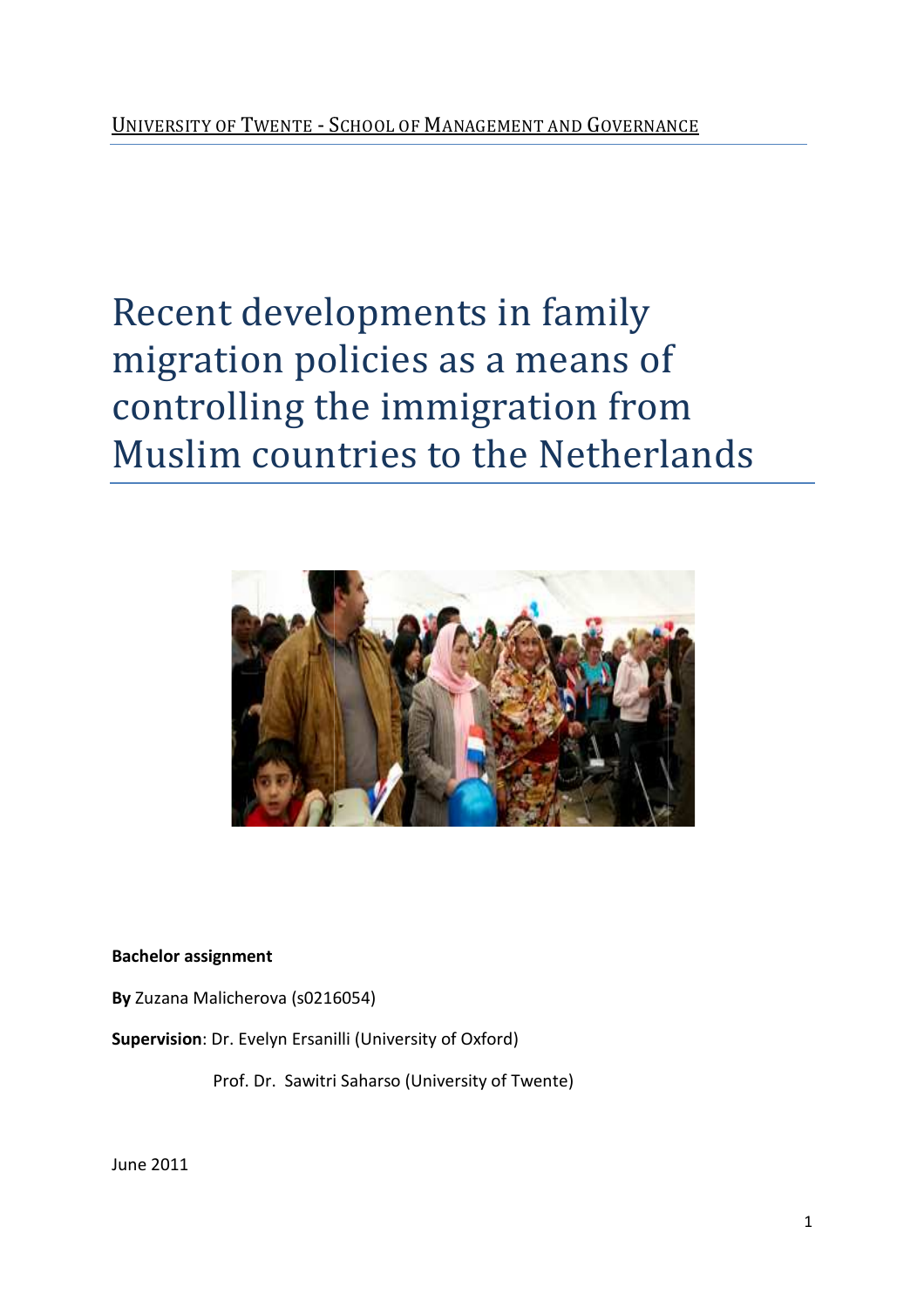# **Table of contents**

| 5.1. Development of Dutch policy on family migration between 1975 and 2004 11           |  |
|-----------------------------------------------------------------------------------------|--|
|                                                                                         |  |
| 5.3. Muslim countries representing a major target of the restrictive policy measures 21 |  |
| 5.3.1. Current situation with family migration and position of Turks and Moroccans 21   |  |
|                                                                                         |  |
|                                                                                         |  |
|                                                                                         |  |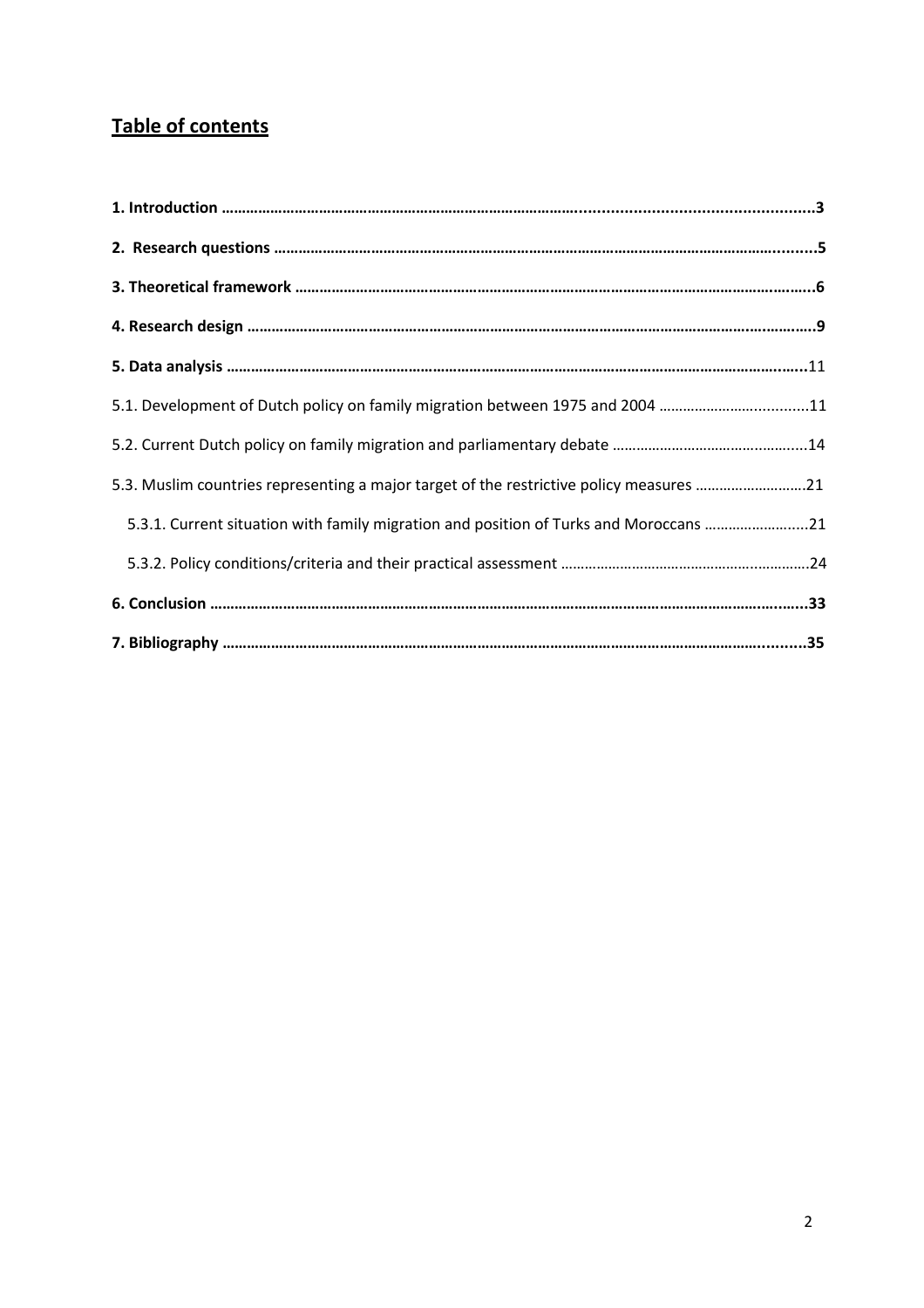### **1. Introduction**

 The family migration represents a key form of immigration into Europe, primarily through marriage. In the Netherlands, the family migration yearly represents a major source of immigration after labour migration and it has been steadily growing in size (CBS, 2011). In 2009, an overall size of the family migration to the Netherlands was 33 859 persons (total of all countries). 48% of that proportion was formed by European migrants, 21% by Asian migrants, 18% by migrants from Africa and 12% by migrants from the Americas (CBS, 2011). Family migration/reunification refers to an act of bringing together separated family members across international borders (Staver, 2008). Family migration concerns the nuclear family in first instance - married/official partners and their dependent children under the age of 18; but it can also involve other family members according to given legal conditions. Western European states do not allow polygamous marriages, thus only one official spouse can join the sponsor (Staver, 2008). In respect to European Directive, the sponsor is "a third country national residing lawfully in a Member State and applying or whose family members apply for family reunification to be joined with him/her" (Council Directive 2003/86/EC, Article 2). According to the definition of family under the family reunification provisions, the sponsor can bring the following persons to the Netherlands: spouse/partner; minor children or adult children if the non-admission would cause a hardship; and solitary parents over the age of 65 (Bilger, Bonjour, Kraler, Strasser, 2009). The family migration generally involves two types – family reunification and family formation. The family reunification concerns a marriage/relationship which already existed when both partners were living in a foreign country, applying also to children who were already part of the family of the person (sponsor) living in the Netherlands. The family formation concerns a marriage/ relationship which began when one of the partners was already living in the Netherlands (IND, 2002). In my analysis, I study both of these forms of family migration.

In the Netherlands, major family migration started around 1975 when the recruitment of guest workers from Turkey, Morocco and Southern Europe stopped (those were meant to be temporary workers, but many of them decided to settle down), and their families were allowed to follow them (Koopmans et al, 2005; Entzinger, 2005). Until the late 1990´s, the Netherlands was known for its multicultural approach toward immigration (Bonjour, 2010). This approach is based on the citizenship model, representing multiculturalism, carrying a liberal attitude toward immigrants and their cultures (Boswell, Geddes, 2010). Since the 1990´s however, it has been mentioned that this approach caused the integration of immigrants into Dutch society to fail (Bonjour, 2010).

In the Netherlands, this failed integration has been related to the socio-economic status and cultural differences of Muslim immigrants/citizens of Muslim faith on one hand, and to the persisting controversial Islamic practices of some Muslims, on the other hand (Bonjour, 2010; Goodman, 2011). These aspects are considered as parts of the integration failure. The Muslims in the Netherlands are associated with higher crime rates, higher school drop-outs, higher unemployment and higher social benefit dependency, especially among Turks and Moroccans, compared to a majority Dutch population (CBS, 2010; Goodman, 2011). Also, the problem is associated with controversial Islamic practices (contrasting with Western values), such as keeping women off the labour market, headscarf wearing (burqa), forced/arranged marriages; and in worse instances, practices like honour killings or female circumcision (Lettinga, Saharso, 2009). The violence related to radical Islam was also demonstrated in the country when the film-maker Theo van Gogh was murdered by a radical Muslim. Finally, the current global terrorism is also into a large extent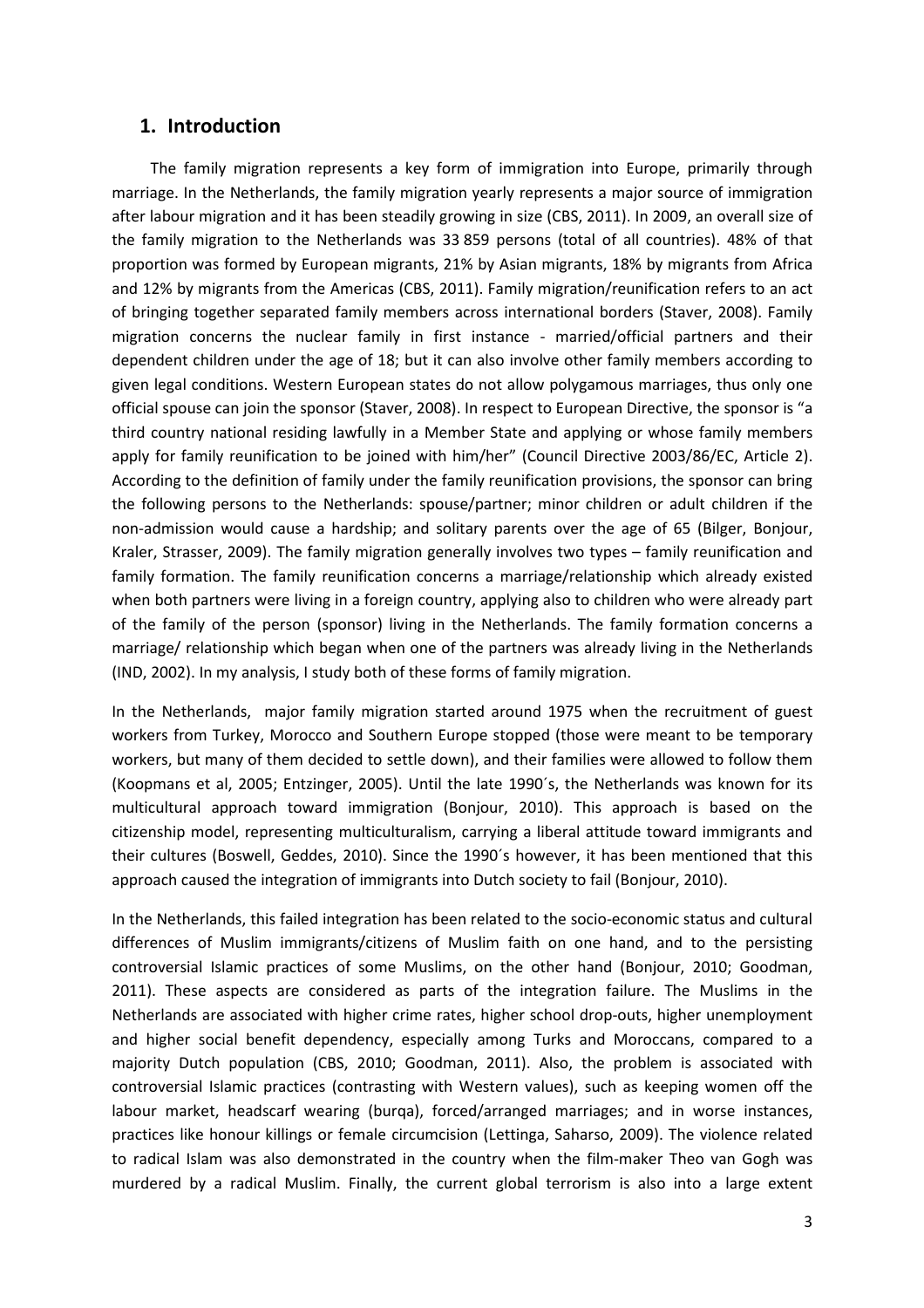associated with radical Muslims and Islam. For these reasons, the failed integration has been related especially to Muslim immigrants, with government claiming that the most prominent family migrants from countries like Turkey and Morocco "bear characteristics that are unfavourable for good integration into Dutch society" (Goodman, 2011: 246); and are "unlikely to fit into Dutch society" (Bonjour, 2010: 306). Besides, the integration process was said to be "held back by the fact that a large proportion of second and third generation migrants opts for a marital partner from country of origin" (Bonjour, 2010: 306; Joppke, 2007); which shows that family migration also happens through citizens of a foreign origin, already born in the Netherlands. As a consequence of mentioned issues and argument of integration failure, the current Dutch policies seem to depart from multicultural model and become closer to an assimilationist model (Entzinger, 2005).

Generally, the Netherlands has been the first European country promoting a compulsory civic integration of immigrants, later adopted by other Western European countries (Joppke, 2007). In 2005, the political consensus was reached to adopt a new restrictive immigration policy to tackle the family migration from third countries and the government agreed that currently, cultural diversity represents a threat to social cohesion (Bonjour, 2010). The solution was found by a ´civic integration abroad´, consisting of compulsory language and civic tests before acquiring a right to entry to the Netherlands (Goodman, 2011; Bonjour, 2010). This has been considered by some academics as discriminatory mechanism, representing a selective bias toward certain religious and ethnic family migrant groups (Bonjour, 2010; Goodman, 2011; Van Walsum, 2008). This is because different measures account for different countries and different types of migrants are treated differently while for some countries and some types of migrants these tests are compulsory and costs are high, other countries and migrant groups are fully exempted. The current restrictive measures on family migration have been seen as controversial, setting even stricter conditions for immigrants than other Western European countries (Goodman, 2011); however the recent government plans to go even further and to make the policy provisions even more restrictive.

This research aims to explore, whether due to socio-economic problems, cultural differences and controversial Islamic practices, the current policies are targeted especially toward Muslim immigrants. Muslims may represent a major target of the policy because they are perceived as a specific cultural group, being most distinct from the Western culture and original ´Dutch´ values. This opinion has been supported by image of Islamic culture as being patriarchal, based on archaic traditions and therefore being in contrast with modern ´Dutch´ culture (Van Walsum, 2003). Also, Islam is said to often block women from the integration in the way that they are not allowed to work and they do not have many opportunities to learn the language.

I shall investigate whether by the policy of ´Integration abroad´ for some third countries, Dutch government aims into a large extent at controlling the immigration explicitly from Muslim countries. If looking at the size of the current immigrant communities from different countries, we can observe that the highest proportion of immigrants comes from Turkey, Morocco, Surinam and Netherlands Antilles, however Surinamese and Antilleans are exempted from integration abroad in general (CBS, 2011; Goodman, 2011). When it comes to size of the current family migration inflow, the highest proportion of migrants comes from Poland, Turkey, Germany, Somalia and Morocco, however again Poland and Germany as EU member states are exempted; same as developed and Western countries in general (CBS, 2011; Goodman, 2011). Thus, many of those countries which are left and where tests are compulsory are Muslim states.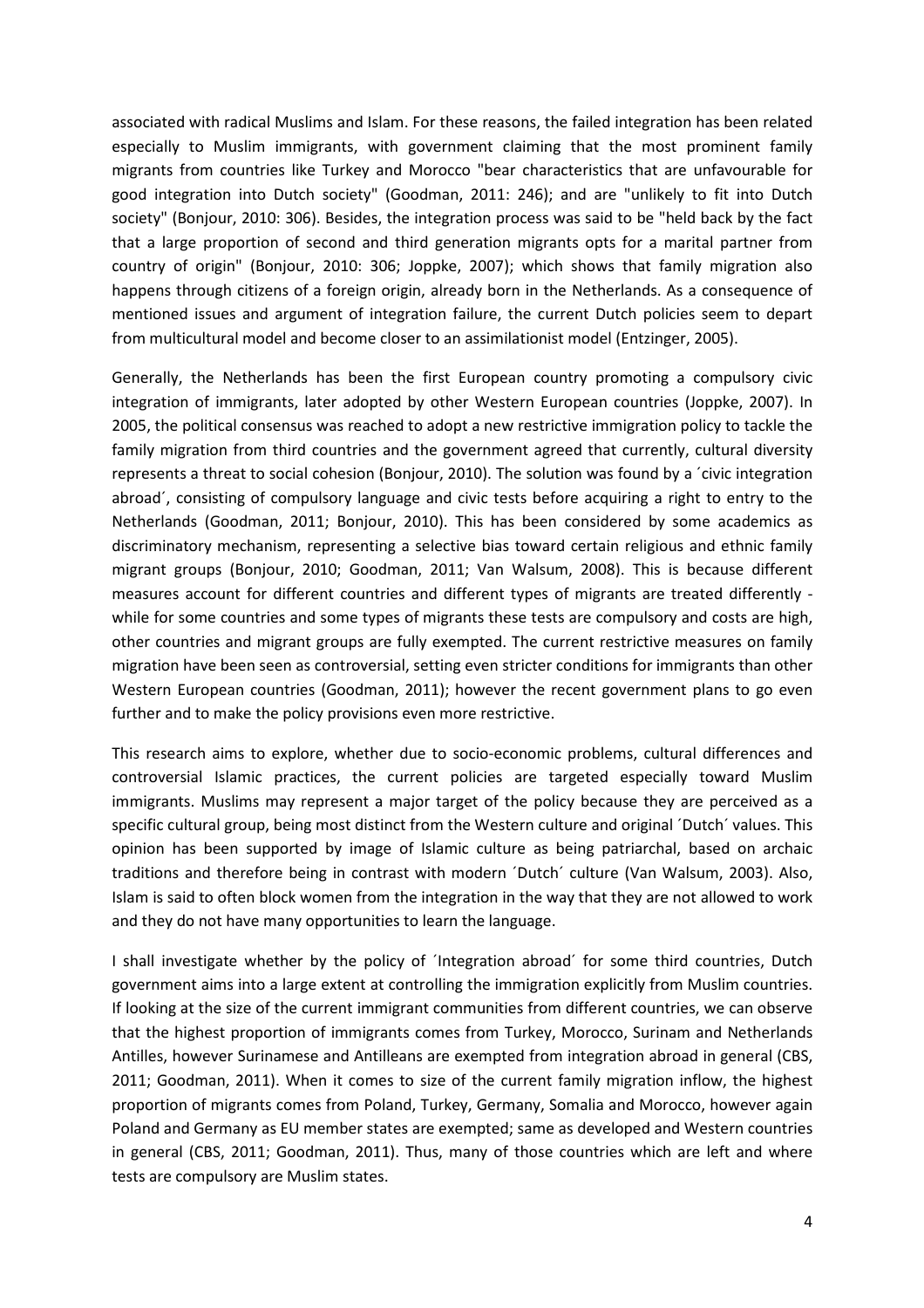My aim is also to elaborate on the difference, and into a large extent an overlap between Muslim countries and developing countries; and thus there is also a need to investigate to what extent Dutch policies aim to minimize the immigration not only from Muslim, but from developing countries overall. Many developing countries are Muslim, but there are also non-Muslim ones, where civic integration abroad is compulsory (e.g. South American states, Asian states, some African states etc.). In this respect, while high-skilled workers or students immigrating to the Netherlands seem not to represent a problem, the general aim seems to be to minimize the inflow of low-skilled immigrants from third countries in general. Therefore, my aim is to investigate to what extent the policy targets are represented by developing countries in general, and by Muslim countries in particular. In order to achieve this, I will look at an overall situation with the family migration and countries of origin, and what proportion of these is formed by the Muslim immigrants in particular. The analysis will be done through the policy development and statements of the government; elaboration of statistics on family migration and problems related to Turks and Moroccans; and assessment of different conditions, resulting from the policy**,** where I point out at direct and possible indirect aims of these policy conditions.

In the analysis, I will first describe the development of the family migration policy since 1975 until 2004 to show the historical development of the policy and political approach over time. Subsequently I will describe the current policy (2004-2011) and its background through the parliamentary debate. Finally, I will examine several conditions/aspects stemming from the current policy, which are supposed to fulfil assumed direct and indirect goals and possible effects in practice. The chosen conditions are: countries and types of migrants being exempted/non-exempted; costs of the tests and overall admission procedure; availability of embassies/consulates in different countries; literacy levels in different countries; cultural cues of the DVD ´Naar Nederland´; income requirement; and age requirement. With the use of these conditions/mechanisms I will examine and assess who is primarily targeted by mentioned policies in practice. Finally, based on acquired findings I conclude that even though one of the major objectives of the policy is to stop the immigration of low skilled migrants with few prospects from developing countries in general; Muslim migrants seem to represent a primary target of the restrictive Dutch policy.

## **2. Research questions**

 The major research question of this research is: To what extent are the recent developments in family migration policies a means of controlling the immigration from Muslim countries in comparison to non-Muslim countries, to the Netherlands?

The sub-questions are as follows:

- 1. What was the development of Dutch policy on family migration between 1975 and 2004? Here I will describe the development of the policies on family migration since 1975 until 2004 to show the changes in an overall political approach throughout decades.
- 2. What are the current Dutch policies on family migration? Here I will describe the current policy (since 2004 until 2011) and the background of its formation through the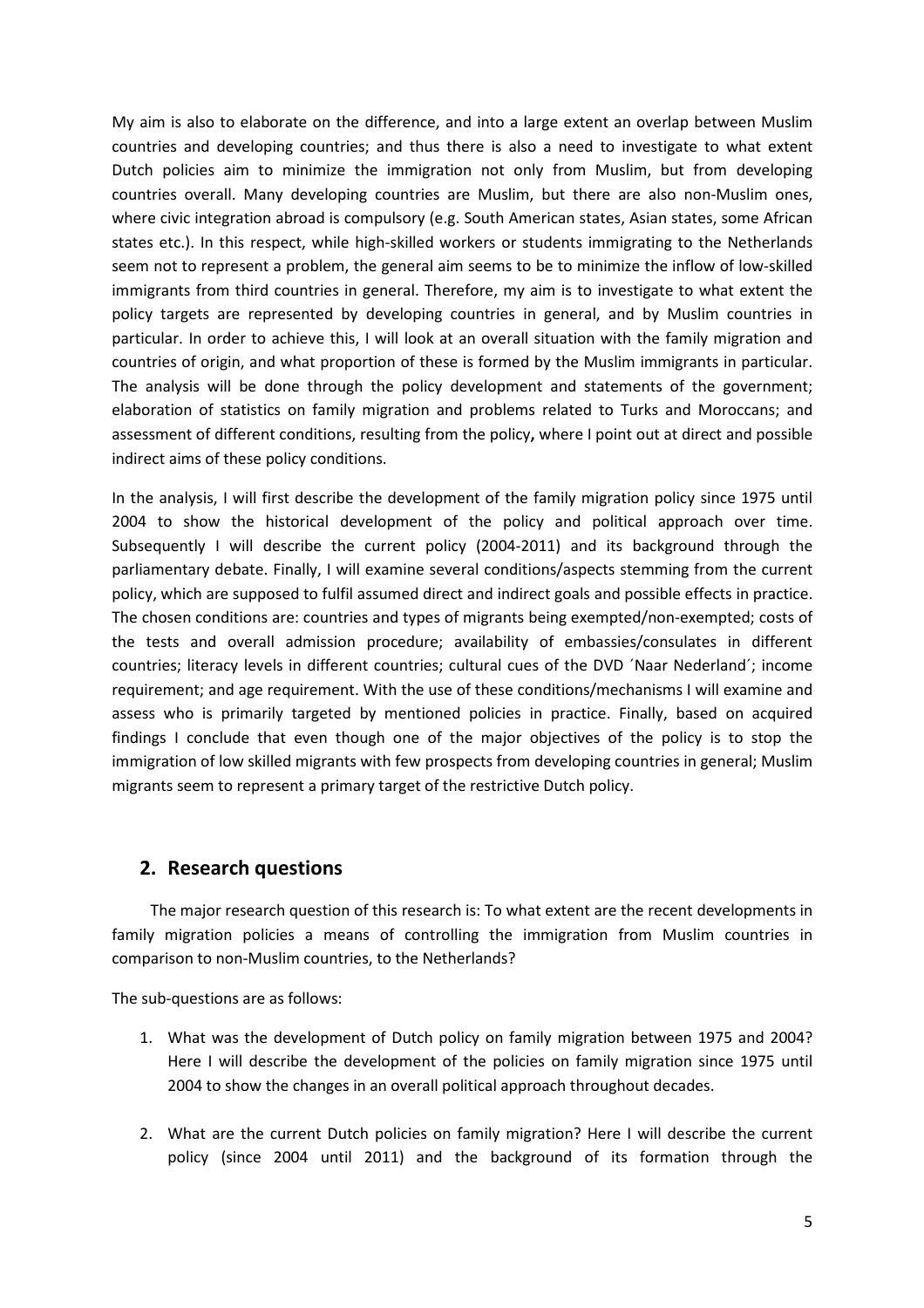parliamentary debate. The current policy involves primarily the income and age requirement and the ´Integration abroad´.

3. Do Muslim immigrants really represent a major target of the restrictive policy measures? Finally, I will investigate whether Muslim countries really are the major target of the restrictive policies, not only because of their Islamic values, cultural differences and socioeconomic status, but also because in these countries the proportion of low-skilled immigrants is higher than in some other countries. In testing this argument, I aim to examine the chosen policy conditions in practice, in relation to assumed direct/indirect policy goals.

### **3. Theoretical framework**

 The general political approach toward family immigration and integration of newcomers is shaped by the citizenship model of the country. It influences and shapes the policies by basic assumptions, attitudes and perceptions which country has toward concept of immigration and the way immigrants should be integrated and treated in the society. These models are relevant for the explanation of the policy development in the Netherlands, which as we will see later, is characterized by different turns and interestingly, this country is an example of change of approach and switch between two relatively distinct models - assimilationism and multiculturalism, one represented by conservative and the other by liberal overall attitudes toward immigration and integration. These models help us to understand the background of the recent development in Dutch family migration policy because they show how the policy-makers have perceived the problems related to family migration. Also, these models help us to analyse how and why the given policy tools and criteria are expected to fulfil certain direct and indirect policy goals in practice. This is so because under multicultural model, overall policy might be different; it might use different methods and aim to fulfil different objectives than under assimilationist model.

 The national citizenship models are considered rational for specific institutional settings and may be related to history of a specific country. These policy models are expected to be relatively stable over a long period of time, based on the assumption that the conditions, producing a given model are unlikely to change rapidly and that these models tend to develop their path-dependencies or resistance toward change (Duyvendak, Scholten, 2010). Castles, Miller, Koopmans and Statham have built a fourfold typology of models (based on Brubaker´s twofold basis): civic-assimilationism, cultural pluralism, ethnic-differentialism, and civic-republicanism (Duyvendak, Scholten, 2010). This current division of models represents ideal-types, which can be used for examining country cases. These models can easily be taken as a historical reconstruction of the policy rather than just its model. As a consequence, this has often led to a situation where such model is blamed for the success or failure of a certain policy approach. This has happened to a multicultural model in the Netherlands. Nevertheless, "a model helps in making sense out of the complex social reality that is often associated with issues such as immigrant integration; they are tools for 'naming' and 'framing' the problem and determining adequate paths for policy action" (Duyvendak, Scholten, 2010: 40). Once a model and its implications become too dominant, it can be difficult to change it. Also, such models once adopted, are easy to be taken for granted and involved actors may not even think of the presence of alternative beliefs. This happened in the Netherlands, as social scientists and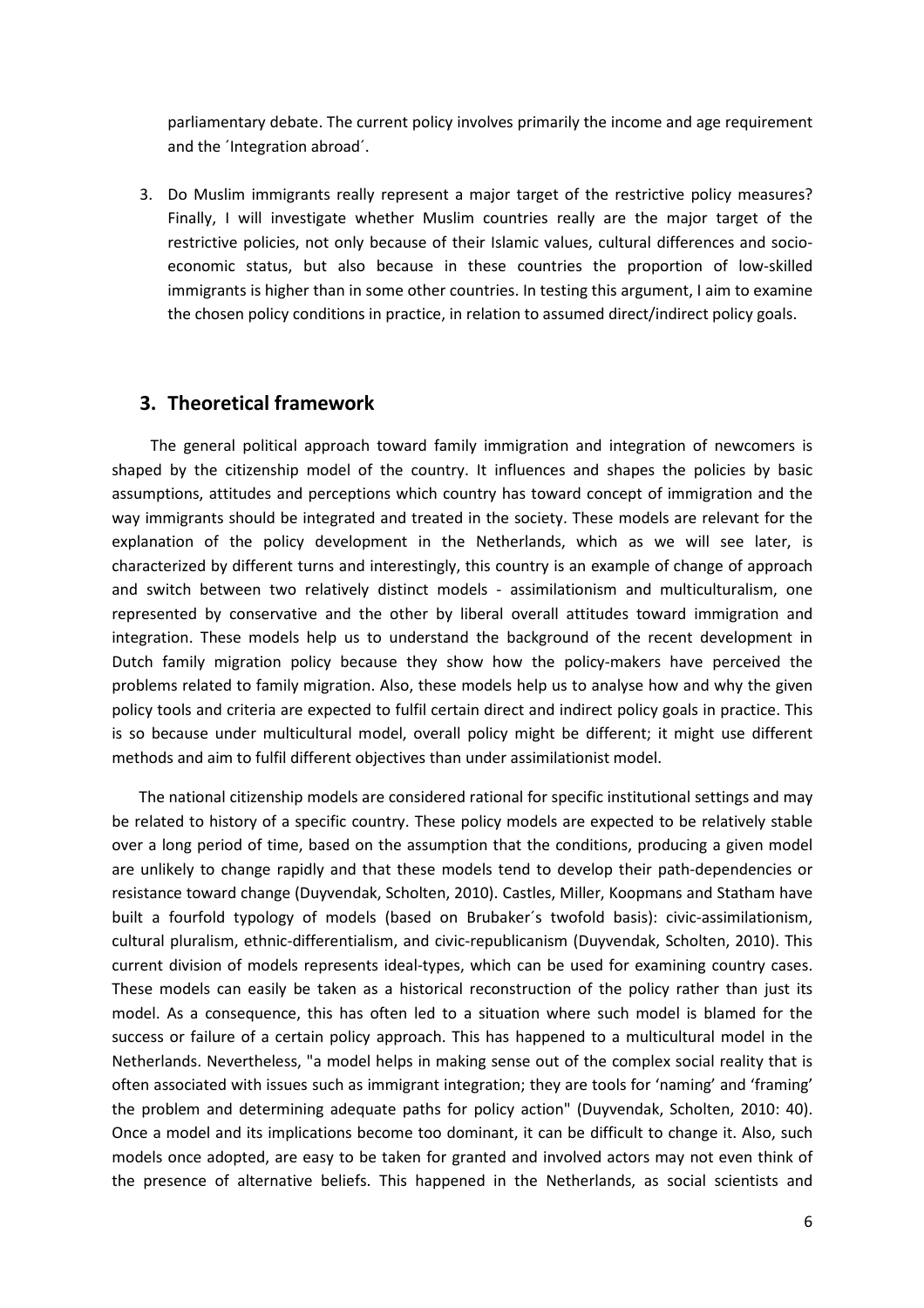political actors adopted the idea that a multicultural model was a basis for Dutch policies over a long time and at all levels (Duyvendak, Scholten, 2010).

The basic assumption of Dutch multicultural model is that "policies have been driven by a coherent and consistent belief in the idea that the recognition and accommodation of cultural, ethnic and religious groups promotes their successful integration into Dutch multicultural society" (Duyvendak, Scholten, 2010: 39). Multiculturalism seeks to maintain, represent and support distinct cultural identities in the society because it acknowledges the value of these cultures and at the same time it is seen as a vehicle for the immigrant integration, promoting equal opportunity (Boswell, Geddes, 2010). The multicultural approach provides easy formal access to citizenship and it recognizes rights of ethnic minorities and their cultural differences (Koopmans et al, 2005). The reason why the Netherlands has adopted a multicultural approach and institutionalized cultural pluralism lies in the historically pillarised structure of the Dutch society. Between 1920s and 1960s, the Dutch society was structured according to religious and socio-cultural pillars. Thus, we can say that the Netherlands has always been a country of minorities and a history of pillarisation, acknowledging ethno-cultural cleavages, naturally built a path toward similarly based multicultural policies. Koopmans stresses a particular 'path-dependency' in terms of policy practices and he claims that in this way the Dutch approach has remained accommodative (Duyvendak, Scholten, 2010).

With its multicultural approach, Dutch policy-makers labelled migrants as disadvantaged minorities, which lead to a further process of minoritisation. Because Dutch policies were rather softly handling problems related to minorities, it has lead to a vicious circle reinforcing the image of migrants as problematic and disadvantaged category in a need of state assistance (Koopmans et al, 2005). The policies lead to a high level of tolerance for cultural diversity in public sphere, and consequently to a relatively high overall segregation of migrant groups. Multicultural model assumes that privileging of the majority culture cannot be normatively justified; therefore policy measures are needed to help minorities to preserve their culture, religion and language and to combat disadvantages they face based on their cultural or religious identity (Koopmans et al, 2005). We can assume that under the multicultural model, the Dutch policy on family migration will be more liberal, putting fewer demands on family migrants, perceiving the right for family life as fundamental and trying to avoid direct or indirect discrimination.

In the beginning of 2000´s a Dutch approach started to depart from multiculturalism and increasingly became closer to an assimilationist model. In the assimilationist model, integration is seen as a process where ethnic and racial differences would disappear as migrants get integrated into national community (Boswell, Geddes, 2009). There is easy access to citizenship, but it requires a high degree of assimilation in public sphere and there is only little place for recognition of cultural difference. With assimilationism, majority society requires assimilation to dominant cultural standards (Koopmans et al, 2005). Therefore we can assume that under assimilationist model, the Dutch policy on family migration will be more restrictive, reinforcing higher demands on migrants and more demanding conditions under which they can immigrate to the country.

 Another concept which gained importance in recent Dutch policy is the subject of international/immigrant family and what role the state should play in its formation. Sociologist S.R. Steinmetz saw family law not as private, but as public law, laying down the very foundation of the nation state in the way that men and women first had to become responsible for their family and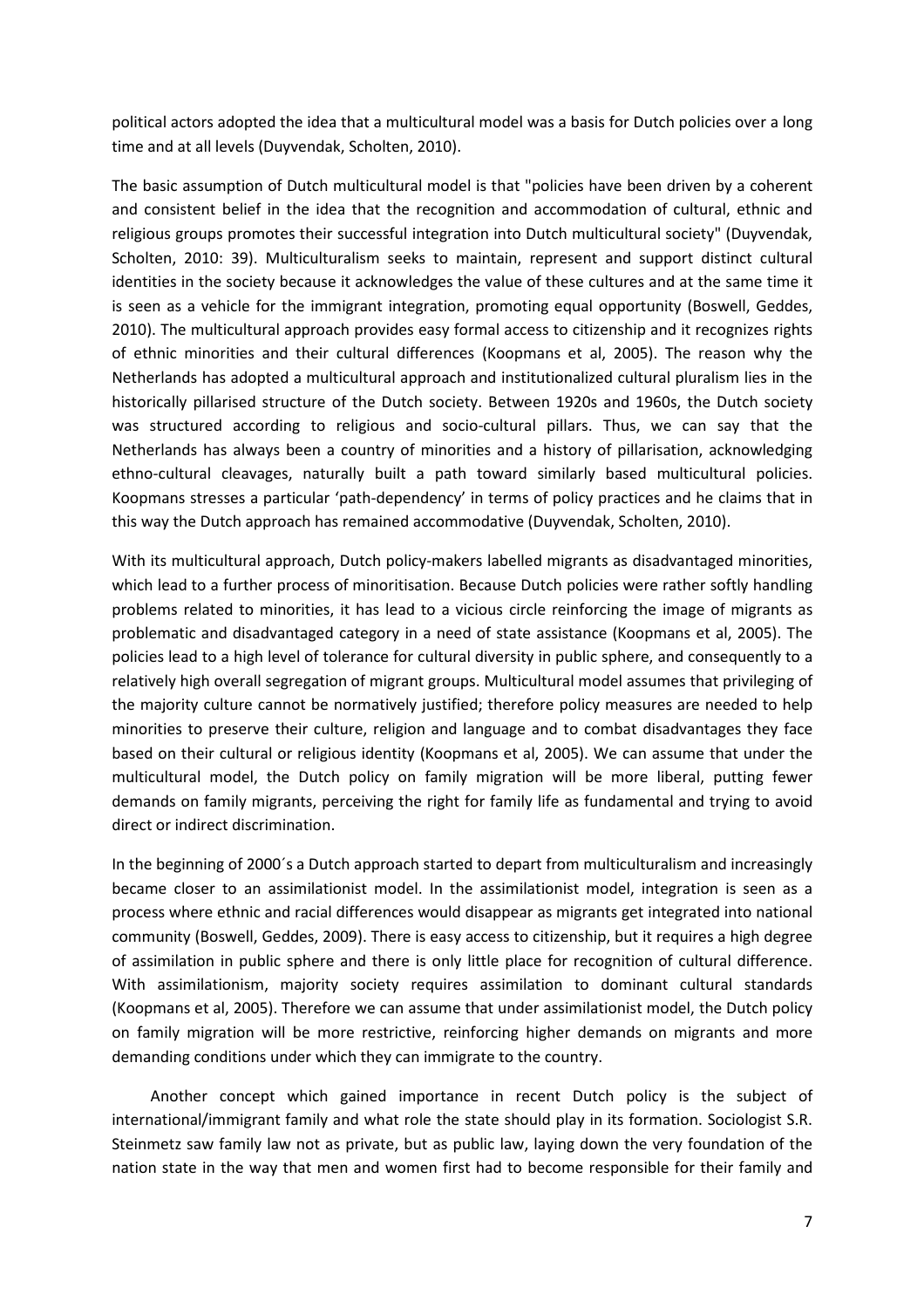only then good citizens (Van Walsum, 2003). In the way the current Dutch policy is framed, we can observe that the family is perceived as a subject of public law, where the state believes it has a right to intervene, especially when immigrant family is concerned. However, in contrast to Steinmetz´s idea, an immigrant (whether naturalized or not) is first supposed to become a good citizen, sharing Dutch values and the way of life, and only then one can be a good parent and form a proper family life. Thus, the state has a right to decide about its family law, as well as its immigration policies. Here, the family migration into some extent becomes related to security issues and the right of state to choose whom to select and admit to its society. Through its sovereignty, the state ensures security and peace and the border control is one of the major ways how to protect its community against threats to security. In general, it is assumed that states would like to keep freedom to "admit only those that possess skills or characteristics making them likely to integrate or fulfil needs in the labour market" (Staver, 2008: 19-20). States would like to exclude those which are found to be ´undesirable´, especially those who may represent a threat to security. In the Netherlands, such immigrants might be especially those who are unwilling to accept Western values and may radically try to impose their perceptions about aspects of life, which are not in accordance with the Dutch law and Dutch values. Here the major target might be radical Muslims or even hidden terrorists. However, migrants which join their families are not selected by the state, and are often not necessarily those that the state would have selected (Staver, 2008).

 When it comes to a process of migration itself, it is useful to mention one aspect which may generally be perceived as problematic and which seems to occur in the Netherlands too – the chain migration. The chain migration may be the case via family, work, friendship, community or cultural connections, which tend to sustain the migratory movement. Generally, especially the family and community ties seem to be among the most relevant factors. "Migratory movements, once started, become self-sustaining social processes; (…) causation is cumulative in the sense that each act of migration alters the social context within which subsequent migration decisions are made, typically in ways that make additional movement more likely" (Castles, Miller, 2009: 29). Hence, once migration movement starts, it tends to continue and the migration networks, formed in certain immigration area, facilitate the process of settlement and a community formation (Castles, Miller, 2009). In the Netherlands, the chain migration is most visible in case of Turkish and Moroccan immigrants, where even the third generation of these still often chooses the partner from country of origin, thus sustaining the chain process. What may have once started as a temporary immigration may turn into family reunification as a result of maturing migration process, as migrants pass through a life-cycle. In the Netherlands, in the case of Turks and Moroccans, the reunification was mostly the case only for the first generation, in case of second and third generation; we talk especially about family formation. Now however, a new group of migrants coming to the Netherlands for the purpose of family reunification are Somalis, who usually wish to be reunited with asylum seekers (CBS, 2011).

Many policy-makers fail to see the migration as a dynamic social process, as they tend to believe that by change of policies, making conditions for the potential migrants more difficult, they can control or minimize the immigration. This might be the way Dutch politicians perceive the problem of family migration too. However, immigration might continue due to social factors or mixed motivations, e.g. relationships/marriage. Moreover, it is generally difficult for the countries with liberal democracy and well-functioning legal system, to prevent immigration and settlement (Castles, Miller, 2009).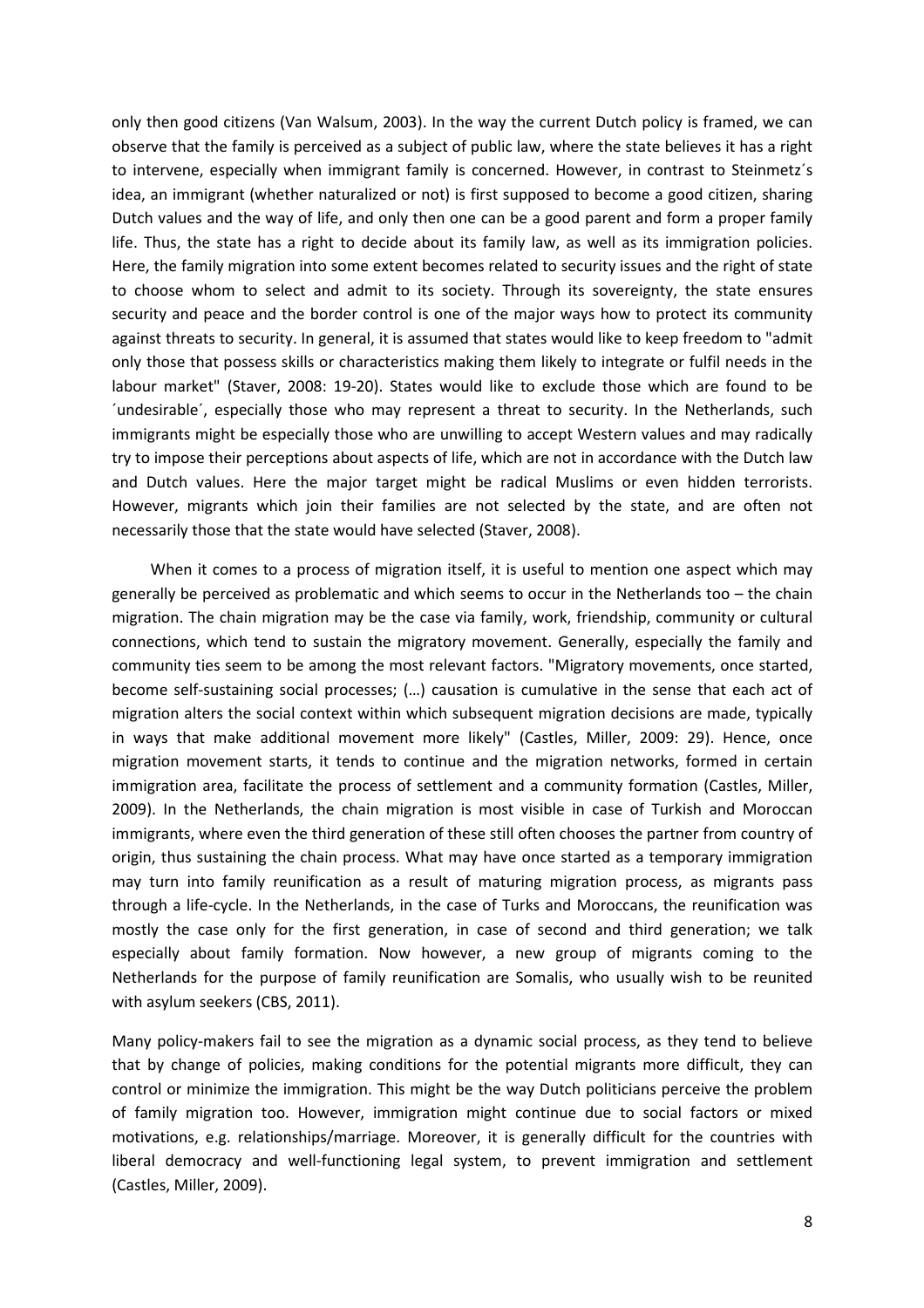To sum up, these theories are relevant for the topic because they help to see the background of the policy-making process, assumptions about family migration, and the role of family and the state in these matters. The citizenship models are able to explain politicians´ assumptions and perceptions for given policies at given time and they are able to assess changes which occur in policies, through ´climate´ of the policy-making process and overall political attitude toward immigration. In this respect according to the assimilationist model, the policy on family migration will be restrictive and made to prepare the immigrants for the fact that they are expected to adhere to Dutch culture as much as possible. Furthermore, we are able to observe that family is into some extent a public issue, where state intervenes, especially when it comes to immigrant family and at the same time, the state is trying to select only those types of migrants, it sees suitable. Chain migration represents a problem that Dutch politicians try to tackle by restrictive measures; family migration might however still continue as a self-sustaining process. Moreover, it is difficult for a state with a liberal democracy such as the Netherlands to limit this form of immigration.

### **4. Research design**

 This research is an empirical case study of the Netherlands as a country of interest. My general hypothesis is that Dutch immigration policies aim to target primarily the immigration from Muslim countries and with a data analysis, I will attempt to test this assumption. First, I will analyze the process of development of the policies on family migration over time, using secondary literature. Secondly, to describe the current policies, the provisions of integration abroad and associated tests will be analyzed and information will be acquired from scientific journals as well as Dutch policy documents, information brochures and the website ´Naar Nederland´. Finally, I will assess into what extent Muslim countries represent a major policy target, in comparison with non-Muslim countries, where the focus will be on Muslims in particular, and on developing countries and low-skilled migrants in general; with the use of scientific journals, reports, statistical information and the DVD. Here I plan to examine the following criteria/conditions: (1) countries and types of migrants – who is exempted from the integration abroad tests or other conditions; (2) the costs of the whole migration process for family migrants (in certain countries); (3) the availability of embassies/consulates in different countries; (4) the literacy levels in different countries; (5) income requirement; (6) age requirement; and (7) cultural cues mentioned in the DVD ´Naar Nederland´. Some of these criteria can be perceived as explicit policy requirements (income and age requirement, exemptions/nonexemptions, costs) and some as my own practical indicators (cues in the DVD, embassies/consulates and literacy levels). Also, some of these criteria affect the sponsor, some primarily the spouse and some affect both, thus I plan to assess that too.

These conditions reflect direct and indirect policy goals. The direct policy goals/aims, mentioned by government appear to be: (1) to provide the migrants with a better start after their arrival; (2) to make them able to make a better informed choice on whether to move to the Netherlands; (3) to make it clear as early as possible, that solely they carry the responsibility for their integration in the society through active efforts; (4) to possess a selection mechanism to admit only those with necessary ´motivation and perseverance´ for successful integration; and finally (5) to limit the possibility of forced marriages, polygamy and marriages between relatives (Bonjour, 2011). The assumed indirect policy goals are lowering the amount of immigrants with few prospects/ those who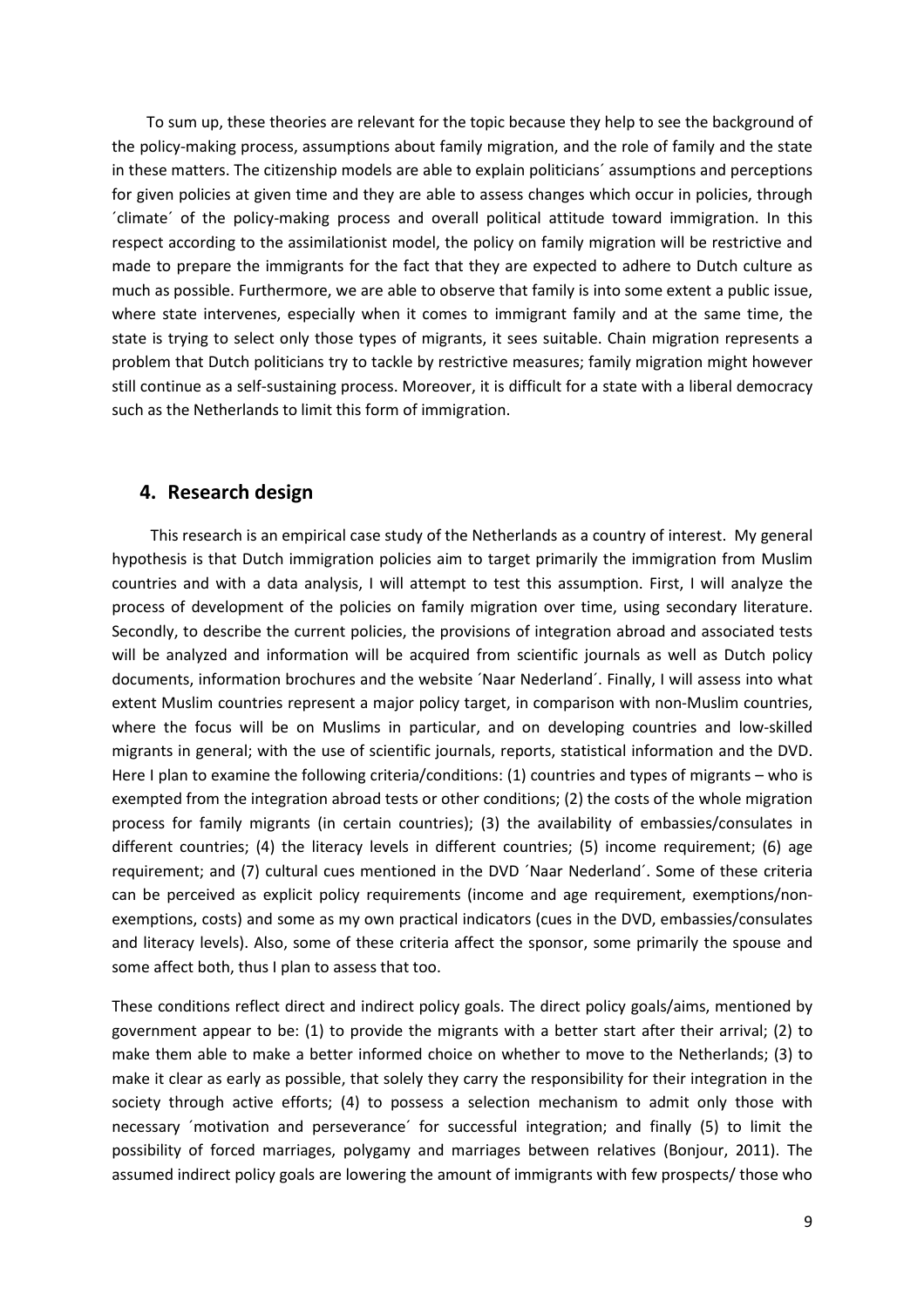might become a burden of the state (low-skilled, insufficiently educated) coming from developing countries; and generally limiting inflow of those who are not willing to respect and live according to Dutch values. Finally, possibly most significant indirect goal, partly implying from previous, might be lowering the immigration of Muslims, who are in political discourse primarily connected with all the controversial, problematic family and marriage practices, socio-economic problems and unwillingness to adhere to Dutch way of life. I plan to look at both direct and indirect goals because I believe that indirect ones are same, if not even more relevant.

I have chosen the above mentioned policy implications/criteria because I believe that these represent most relevant indicators of who is targeted by the policy; and analyzing them and policy aims they shall reflect in practice allows me to prove or disapprove my general hypothesis. All these indicators represent practical conditions - they show into what extent are different types of nationals - either sponsor, spouse or both - affected directly or indirectly in practice. They also represent some kind of sneaky mechanisms which due to given practical circumstances are supposed to fulfil certain indirect policy goals. The first indicator – exempted countries and types of migrants – is the best starting indicator because it shows what types of migrants and countries are exempted from the WIB and thus it selects out the group of countries and individuals which are targeted. In this way we can further on examine, who from this selected group is into what extent targeted. The second indicator  $-$  costs  $-$  is relevant for this analysis because it summarizes the practical costs and constraints of the whole immigration procedure which selected group of nonexempted countries/individuals has to encounter and thus shows who might be primarily targeted. I chose the availability of embassies/consulates because I wanted to find out whether these are available in all the non-exempted countries and if not, whether this condition could possibly represent some form of indirect discrimination toward some migrants. The literacy level is an important indicator to see which countries might be most/least indirectly targeted and affected by the WIB tests (who might have highest/lowest chances to pass the tests), due to low/high literacy levels in those countries. I chose the DVD as a relevant indicator because it represents a major preparatory material for the integration abroad procedure and it does contain different direct and indirect cultural cues, which may be biased toward certain religious and ethnic groups – in this way we can examine which groups. Income and age requirement are conditions, stemming from the official policy but they do not only carry given conditions (age of 21, 120 (100) % of the minimum income level); they also connote which types of migrants and their sponsors might be mostly affected and limited by circumstances, related to these requirements. These last two indicators also do not apply to the WIB, thus they represent further practical constraints imposed upon certain migrant groups.

When looking at direct and possible indirect aims of the policy through impact of chosen indicators in practice, it will be possible to arrive at a conclusion about who the major target of the current policy is. Overall, the research relies on existing sources - primary as well as secondary*.* For the data analysis, qualitative as well as quantitative data are used. The qualitative data are represented by scientific journals, information brochures, the DVD ´Naar Nederland´, and governmental policy documents. The quantitative data are represented by statistical information, acquired from the Central Bureau for Statistics (CBS) or Immigratie en Naturalisatiedienst (IND), and official reports, including statistics on family migration in the Netherlands.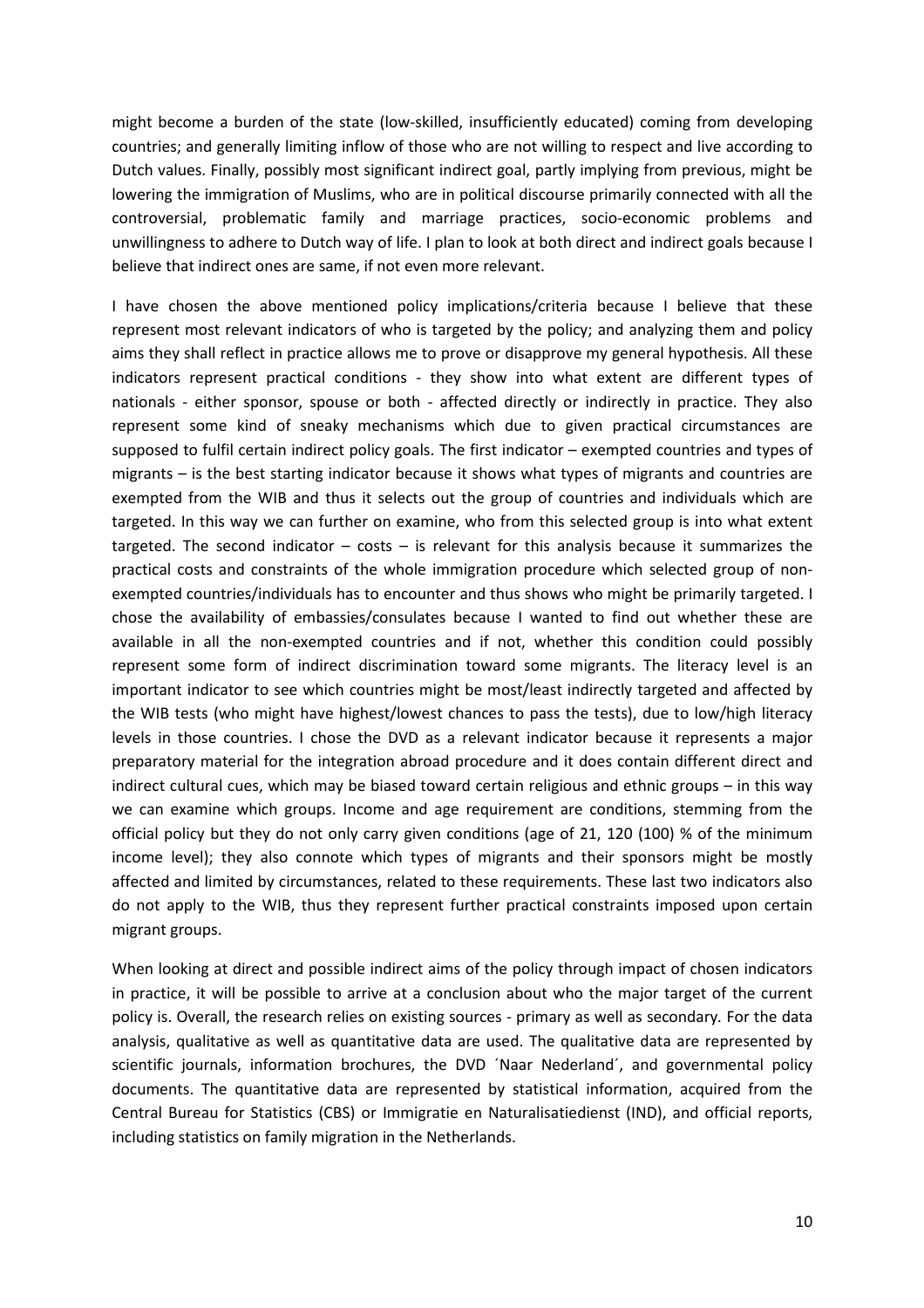## **5. Data analysis**

# **5.1. Development of Dutch policy on family migration between 1975 and 2004**

 Family reunification in the Netherlands began around 1975 when the recruitment of the guest workers stopped and their families were able to follow them. Labour migration started in the beginning of 1960´s and workers were coming especially from Southern Europe, Turkey and Morocco (Koopmans et al, 2005; Entzinger, 2005). In that period labour immigration was welcomed for the Dutch economy and moreover, it was generally assumed that the Netherlands is not an immigration country and such guest workers would stay only temporarily. However, when many workers, especially from Turkey and Morocco decided to settle down and thanks to the oil crisis in 1973, the government imposed restrictive measures to limit labour immigration, which eventually reached a recruitment stop. Hence, while the immigration policy had a relatively liberal character in 1950-1960´s, in 1970´s it became more restrictive. In the mid 1970´s, family reunification was accepted as "the consequence of our responsibility for their welfare" (Bonjour, 2006: 8), meaning welfare of immigrants. Overall, even though the Dutch policy-makers would still not admit that the Netherlands would be an immigration country and immigrant workers were expected to leave; there was a general position that family reunification shall not be restricted because it should be seen as a fundamental right. In 1975, non-marital as well as homosexual relationships started to be admitted for the reunification of foreign partner and four years later, conditions for men and women were equalized (Bonjour, 2006).

In 1976, the parliamentarians acknowledged that labour immigration is not a temporary phenomenon anymore (Bonjour, 2006). In 1978, the government made it clear that it had planned to develop a new minorities policy. In 1979, The Scientific Council for Government Policy (WRR) published a report on integration of ´Ethnic Minorities´ to the government and the report played a direct role in the formulation of a minorities policy (Scholten, 2009). The report Ethnic Minorities stated that the nature of labour immigration is not temporary anymore and thus a policy should be implemented to help the incorporation of the immigrants, as they were perceived as a problematic group with low socio-economic status (Ersanilli, 2004). Therefore there was a need for equal participation of these minorities in Dutch society. In 1983, the Memorandum Minority Policy officially acknowledged that the Netherlands "had *de facto* become an immigration country" (Bonjour, 2005: 9) and a multicultural society; and that those immigrants should be expected to stay permanently. The new integration policies were adopted in order to ensure that given ethnic minorities will fully participate in the society, they would be given equal opportunities on the labour market, education and housing and they would have the same rights as Dutch nationals. The policy was based on emancipation in a multicultural society, equality before the law and promotion of equal opportunity (Ersanilli, 2004). The policy was aimed at combating social disadvantages and discrimination. However, the immigration was to be restricted. This was supported by almost all political parties in the parliament and it started a radically new approach, accommodated in 1980´s (Bonjour, 2006; Entzinger, 2005).

 In the course of 1980´s, the multicultural approach fully emerged, based on traditional pluralist, pillar-based structure of the Dutch society. As according to traditional view that Dutch society is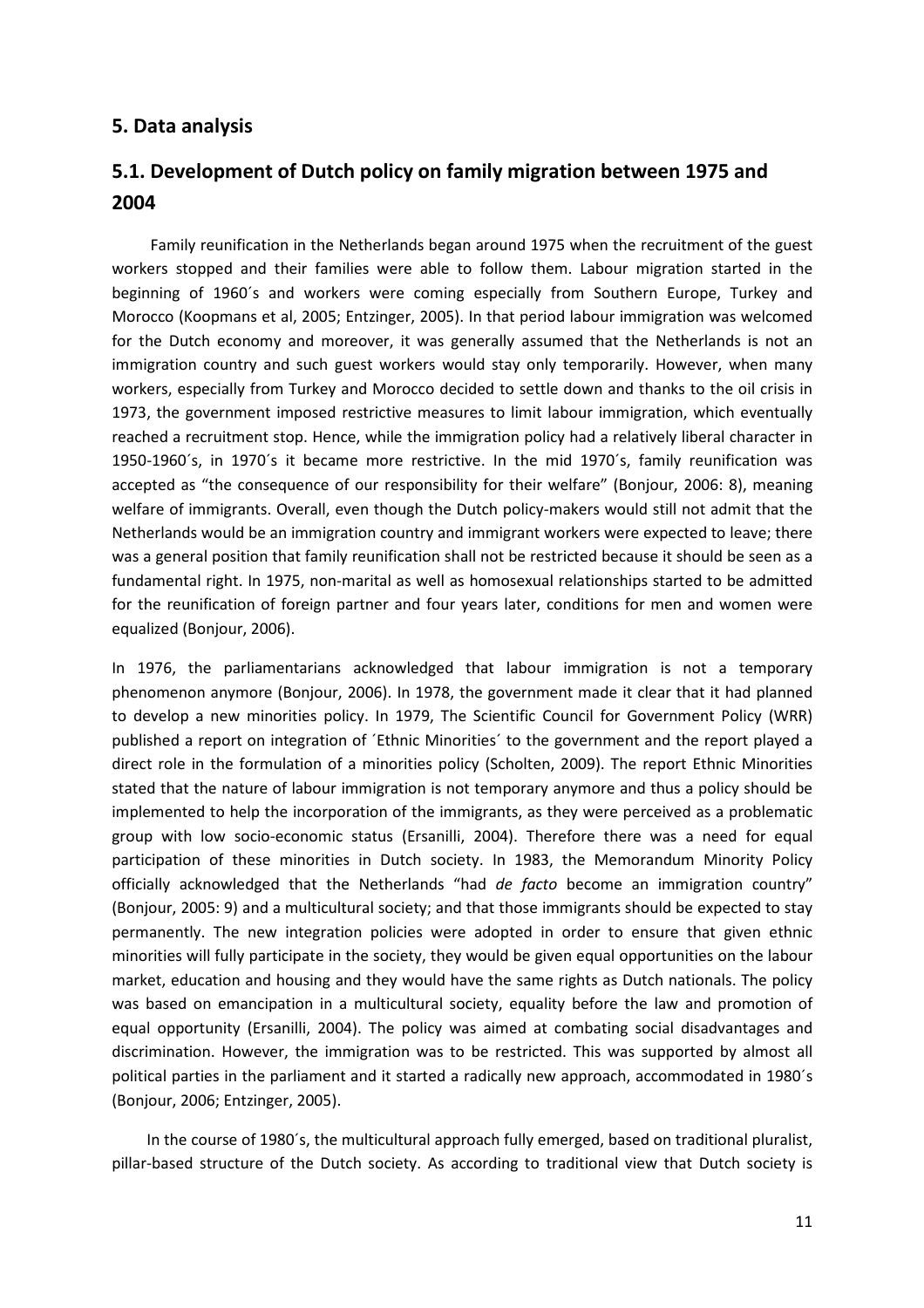based on minorities, the multiculturalism meant that the government policy would "grant ethnic minorities room for cultural expression as a group, while formal consultation procedures were set up so their representatives could be involved in the development of policy that concerned them" (Bonjour, 2006: 10). In this new minorities policy, "the principle of equal treatment, cultural pluralism, and a collective rather than an individual approach to migrant incorporation" (Bonjour, 2006, ibid) were of a major importance. Immigration policy remained restrictive as a precondition for the success of the minorities policy. We can observe a certain paradox in the overall political position, as while the family reunification was generally welcomed and was assumed to be moral and beneficial for integration of immigrants; at the same time it represented an important way of immigration which was to be restricted. It is important to note however, that the government at that time assumed, that once settled workers bring over their families, the family reunification will be finished (Bonjour, 2011). Nevertheless, the multicultural approach led to liberalisation of the provisions as the income requirements was relaxed for all the holders of a settlement permit and once immigrants settled, they shall not be separated from their families. They were given a strong legal status and if they fulfilled the condition of secure residence for their family, there were hardly any obstacles for the reunification (Bonjour, 2006; Entzinger, 2005).

In the course of 1982-83, when it comes to family formation, the second generation of immigrants if marrying a foreign partner, would however not be exempted from the income requirement (1445 guilders) anymore even if having a settlement permit. This was so because they, in contrast with first generation, did not contribute so much to Dutch economy; and the choice for partner from the country of origin was perceived as a sign of strong tie with that country (Bonjour, 2006). This measure was however abolished after 2 years due to resistance in parliament and assumed violation of equal treatment. Also, it was evaluated that the size of the family migration was smaller than expected and thus such measure was not necessary (Bonjour, 2006). In the end of 1980´s however, the Scientific Council for Government Policy reported that social position of immigrants in the society worsened.

 Thus, in 1990´s a significant turn in approach toward policies occurred together with a "fundamental change in the general perspective on the place of migrants in Dutch society and in particular on the relation between migrants and the state" (Bonjour, 2006: 13). The multicultural approach toward citizenship started to transform itself. By that time, the perseverance of different minority groups´ cultural belonging was valued positively as the way they could find a life for themselves in the society, and also it was rejected as a cause of socio-economic differences between minorities and the mainstream society (Bonjour, 2006). In early 1990´s however, the leader of the liberal party, Frits Bolkenstein, held an influential speech, saying that the accommodation of cultural differences in Dutch society through minority policy had gone too far. He also questioned the compatibility of traditional European values with those of Muslims and pointed to the need to preserve the Dutch culture and norms. Elements of his speech were later incorporated in the policy discourse. Another difference in political and public discourse was that the term ´ethnic minorities´ was replaced by the term ´allochthons (those born abroad or whose parents were born abroad); and the difference between Western and non-Western allochthons was made clear, too (Bonjour, 2006). Here while Western allochthons were expected to share liberal values of Dutch culture easily, the non-Western allochthons were not (Bonjour, 2006; Entzinger, 2005).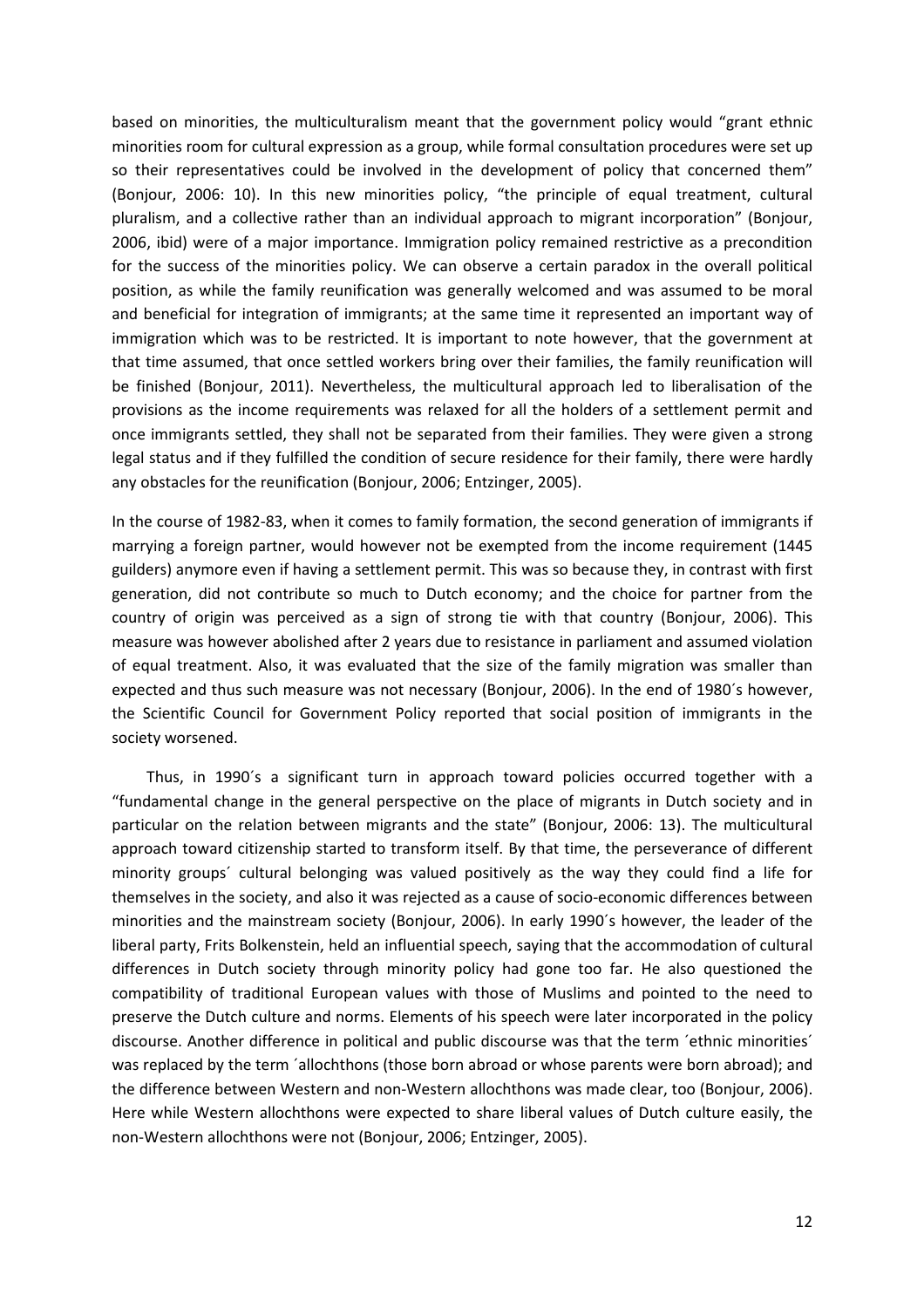In 1994, a Memorandum Integration Policy Ethnic Minorities incorporated a new approach, where the emphasis was put on self-responsibility, active citizenship and participation in the society instead of cultural networks. Especially the principle of individual responsibility was central to the new approach of the government and individualist approach replaced the collectivist approach of the previous decade. Besides, the family was no longer perceived as a ´cornerstone of the society´ but instead, it was seen as a ´contract´ between equal individuals (Bonjour, 2006: 14; Entzinger, 2005). In general, conditions for family migration changed significantly. In 1993-1994, the by that time exemption of income requirement for Dutch citizens, settlement permit holders and refugees was abolished; newly everybody who would wish to bring family members over would have to earn at least 70% of the welfare level. Furthermore, at the same time the ´Blauwe kaart´ which before served against expulsion of the family members, was now abolished. Finally, the request for family reunification had to be submitted within 3 years after requirements were met; and the applicant would have to reside in the country for at least 3 years before applying for family formation with the foreign partner. Moreover, it was expected that the sponsor is responsible for the family members financially, as well as for contribution to their integration. These conditions were adopted by a broad political consensus (Bonjour, 2006). In 1998, the compulsory language and civic integration courses for immigrants (Wet Inburgering Nieuwkomers) were introduced (Bonjour, 2008). The Netherlands was the first country to introduce such integration program for newly arrived immigrants including many family migrants (Strik, Boecker, Luiten, Van Oers, 2010).

 In 2000, the income requirement was raised to 100% of the welfare level (Bonjour, 2008). In the same year, the publicist Paul Scheffer presented his article ´the Multicultural Tragedy´ in which he argued that Dutch multiculturalism has failed. He expressed concerns about growing immigration, stagnating integration, segregation and increasingly growing Muslim population and their illiberal ideas; which might undermine the social cohesion and liberal Dutch values. He argued that the multicultural liberal approach has gone too far and that respect for cultural relativism has prevailed over principles of liberal democracy (Entzinger, 2005). Shortly after that, the leader of Lijst Pim Fortuyn party, Pim Fortuyn became popular with his statements about immigrant and integration. He criticized the ´political correctness´ imposing a taboo on speaking openly about problems related to immigrants and he was also especially concerned with Muslims. He was in favour of a full stop of further immigration. Even though soon before the elections in 2002 he was murdered, his party temporarily became second largest in the parliament and Fortuyn´s views had an influence for the further development of Dutch policy discourse. Overall, the restrictive attitude toward family migration in 2000s was a continuation of the previous decade (Bonjour, 2006; Entzinger, 2005).

To conclude, the Dutch approach toward policy on family migration has experienced a visible change from liberal and multicultural approach between 1975 and 1989, when it had the most liberal policy; to a restrictive, assimilationist-becoming approach between 1989 and 2005. In 1980´s, the ideology in Dutch politics was egalitarian, with the size of immigration as "factual given" and a major concept of ´fairness´ (Bonjour, 2011: 109). In 1990´s however, this concept of ´fairness´ was not of such importance anymore, but the individual responsibility for admission and inclusion into society became central. In 1980´s the policy makers believed that the family reunification would be finished when workers already residing in the country will be reunited with their families; thus, they did not foresee that inflow will even increase in up-coming decades and that second and third generation of immigrants will still opt for partners from country of origin. They assumed that family reunification is an "accident of history" and a "finite phenomenon" (Bonjour, 2008: 3). A turn also occurred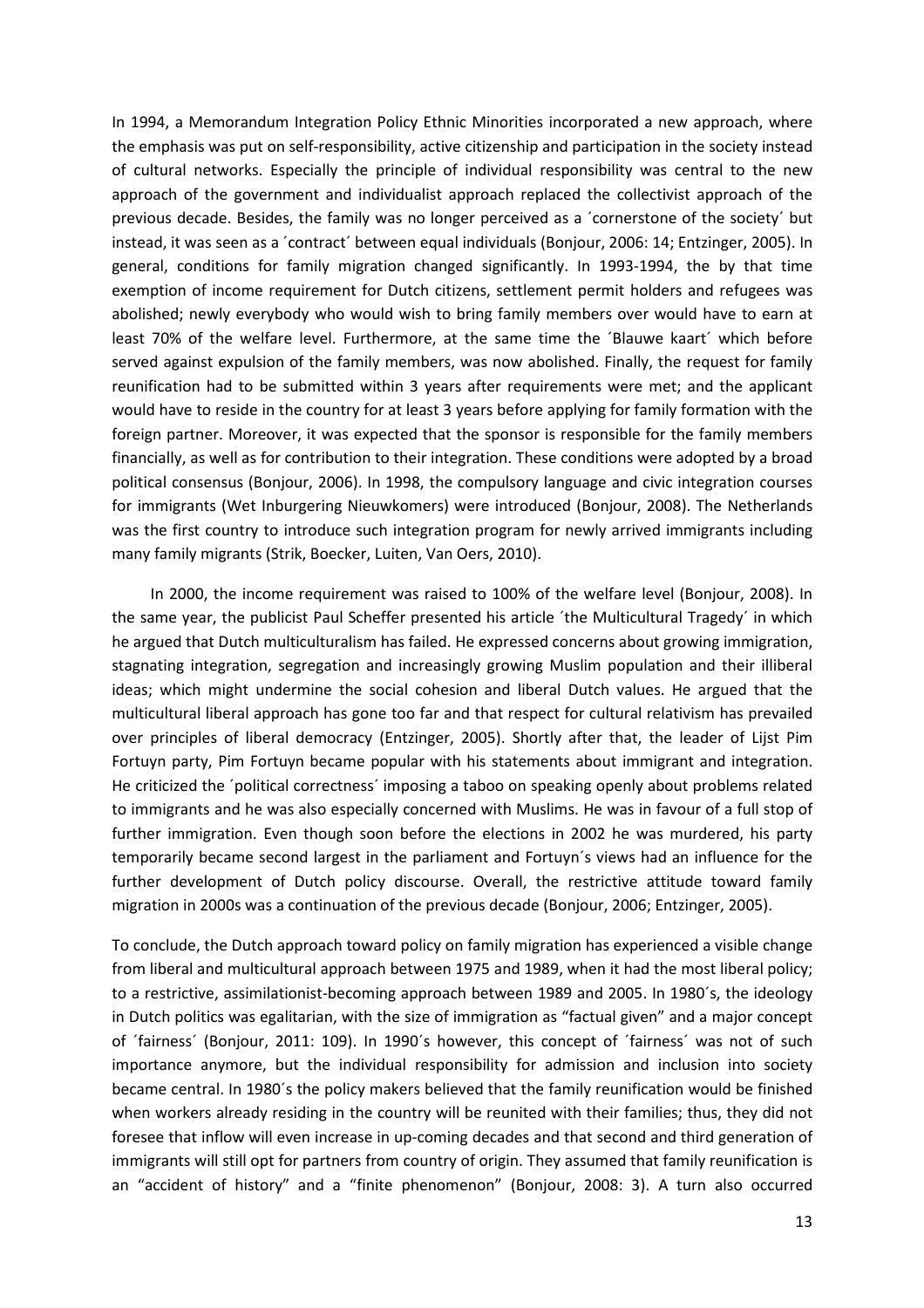between concepts of immigration and integration – while in 1980´s, the reunification was seen as a prerequisite for a successful integration; in 1990´s, certain amount of integration became a prerequisite for family immigration (Bonjour, 2008). The restrictive measures, present since 1990´s until now may have also been tightened as influenced by the public debate, as the immigration represented a salient topic in the media (Bonjour, 2006).

# **5.2. Current Dutch policy on family migration and parliamentary debate**

 Until the beginning of 2000´s, the Dutch government did not officially frame the problem of immigration and integration in terms of culture and cultural differences; on the opposite, it was defining these issues in socio-economic terms only. When it comes to culture, by that time, thanks to the multicultural approach it was seen as something natural and even welcomed for foreigners to maintain their original cultural patterns. Since the beginning of 2000´s however, the mainstream politicians started to define immigration and integration into large extent as a cultural problem. Suddenly, the cultural diversity started to be pursued as a problem and a threat to social cohesion (and security); and since that time, an overall emphasis has been on ´Dutch values´ and ´Dutch culture´. The first Balkenende government pointed out that there have been difficulties with integration of many immigrants due to differences in their ethnic background and way of life. Such differences increasingly correspond with education, labour participation and criminality rates´ differences and this has negative influences on segregation of certain groups and sharper tensions in the society (Bonjour, 2008).

Overall, mainstream politicians considered a success of Fortuyn and his party in 2002 elections as "a call for firm and concrete action in the field of migration and integration" (Bonjour, 2008: 17-18); and this action was primarily aimed at restricting the family migration, as it was again emphasized that in order to make the integration process successful, the admission of immigrants must be restricted as much as possible (Bonjour, 2008). The second Balkenende government stood firm for the restrictive policy and it directly identified the family migration as "a primary cause of the difficulties encountered in incorporating immigrants into Dutch society" (Bonjour, 2008: 18). It was also for the first time that a government would explicitly and openly pronounce some specific migrant groups as unsuitable and undesirable – as Bonjour refers to the discussion in the Lower Chamber of parliament, "An important part of the family migrants has characteristics that are adverse to a good integration into Dutch society. Most prominent among these  $-$  also in scale  $-$  is the group of family migrants from Turkey and Morocco, who have a bad starting position" (Bonjour, 2008, ibid) (Strik, Luiten, Van Oers, 2010).

Turks and Moroccans were indeed seen as the most problematic marriage migrant groups due to "very low" level of education; their socio-cultural characteristics, seen as adverse to successful integration because of their orientation towards their own group, culture and use of language; and their traditional views on marriage and the position of women in the society and family. As family migrants have formed almost half of all immigrants and largest of these groups have been Turks and Moroccans, there were signs that their immigration has a repetitive phenomenon and "would result in a permanent growth of groups of ethnic minorities in a situation of deprivation" (Bonjour, 2008, ibid). An increase of such ethnic minorities could lead to a "structural dependence on welfare and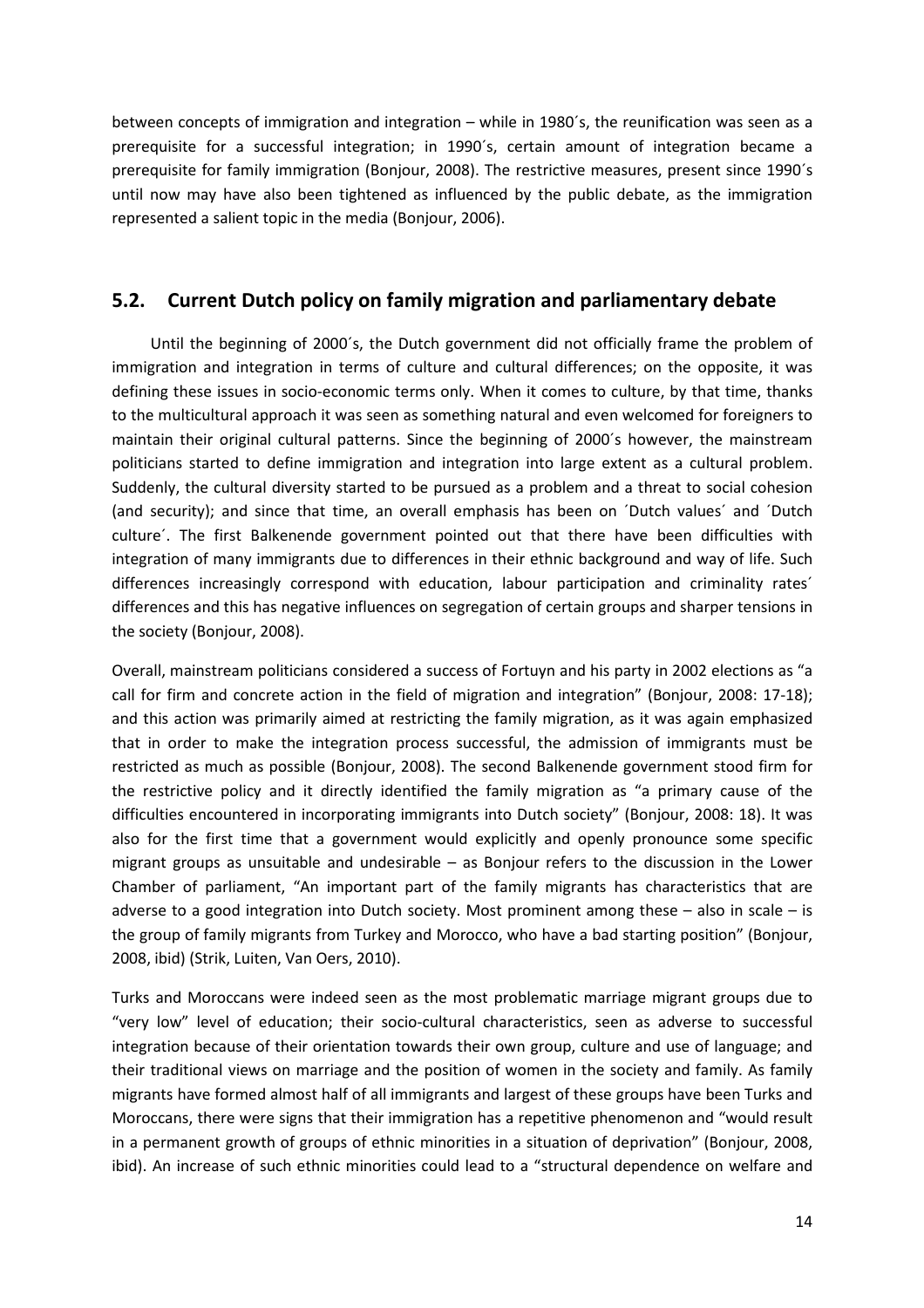other government aid, aversion to society, anti-western sentiments, segregation and delinquency, thereby threatening the economic welfare of the Netherlands, public order and security, and the rights and freedoms of others"; thus, particularly the family migrants from Turkey and Morocco were identified as "inherently unsuitable to participate in Dutch society" (Bonjour, 2008: 19).

This attitude was shared by all the parties in the parliament, again forming a broad political consensus irrespective of political orientation; except the Greens, who were the only party to criticize the government's definition of the problem. They however also agreed that large scale family migration is harmful for a successful integration. Generally, after 2002 the restrictive policy reforms were approved because of the right wing government, as well as a general consensus among all parties, with an aim to regain the support of the voters (Bonjour, 2008). As mentioned earlier, concerns of politicians were not only socio-economic anymore, but also cultural – strong ties with the country of origin, adherence to Islamic values or marriages of convenience/forced marriages among couples with Islamic background (Leerkes, Kulu-Glasgow, 2011; Strik, Luiten, Van Oers, 2010).

In 2004, an official distinction was made between the family reunification and family formation. For family reunification, a required age for both partners remained 18 and required income 100% of the full-time minimum wage; however for family formation, minimum age for both sponsor and spouse was raised to 21 and minimum income to 120% of the full-time minimum wage, with single parents and persons over 57,5 not being exempted anymore. In addition the income shall be stable, resulting from a working contract of at least one year (Bonjour, 2006; Leerkes, Kulu-Glasgow, 2011).

#### **Wet Inburgering Buitenland (WIB)**

 In 2005, the second Balkenende government adopted the law on The Civic Integration Abroad Act (´Wet Inburgering Buitenland´, hereafter WIB), which came into effect in 2006 and was supposed to apply to both family formation and reunification. This was a significant reform, introducing a new criterion for family migrants – in order to obtain an authorization for temporary stay/provisional residence permit (´Machtiging Voorlopig Verblijf*´,* hereafter MVV), necessary for certain nationalities to be able to enter the Netherlands; they have to prove a sufficient knowledge of Dutch language and Dutch society (Bonjour, 2011; Strik, Luiten, Van Oers, 2010). The Netherlands was the first European country to come up with such pre-entry examination for immigrants (Goodman, 2011). Again, the WIB was approved by all the parties except the Socialist Party (concerns for methods of examination) and the Greens (Bonjour, 2001). An applicant must take an oral exam, generated by telephone software at the Dutch embassy or consulate in respective country. The examination consisted of two parts, the first part testing the knowledge of Dutch society, and second part testing the knowledge of spoken Dutch language. The level of the language test and required knowledge was set at A1 minus according to Common European Framework of Reference. This was so until the 31th of March 2011 (Bonjour, 2011; Naar Nederland, 2011). These restrictions were put forward by Minister Rita Verdonk, who expected a 25% reduction of MMV requests through the WIB and 45% reduction through age and income requirements (Bonjour, 2006; Strik, Luiten, Van Oers, 2010).

The new modified regulation on Civic Integration Abroad was accepted on 28<sup>th</sup> of January 2011 and came into effect on  $1<sup>th</sup>$  of April 2011. The regulation was modified in order to reduce an overall family migration even more and to be able to ´select´ applicants and restrict the immigration of those with few prospects even more, with government assuming that the previous level and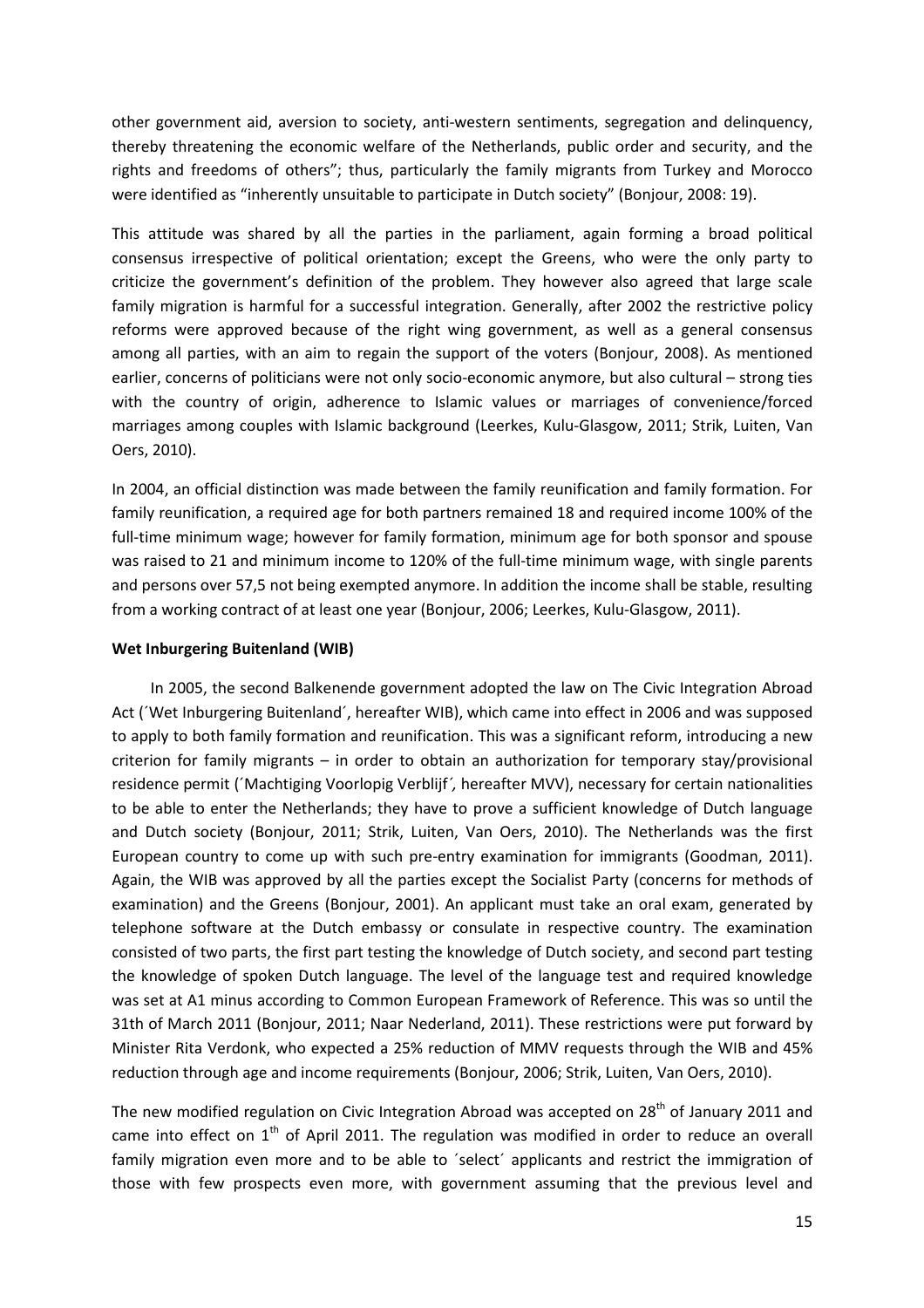requirements of the examination were relatively low and easy to pass, as the pass rates have been relatively high (Parliamentary Support Agreement, 2010; Goodman, 2011). The new regulation raised the required level for spoken Dutch test from 'A1 minus' to A1. Since April 2011, the exam consists of three parts – first part testing the knowledge of Dutch society and the other two parts testing the knowledge of Dutch language. The questions of the part 1 consist (same as before) of: "geography, housing and transport; Dutch history; the Dutch constitution, democracy and legislative system; the Dutch language and why it is important to learn it; parenting and education; the healthcare system; work and income" (Het Basisexamen Inburgering in het Buitenland, 2011). Part 2 includes the test of spoken Dutch; and the last part includes the literacy and reading comprehension test. The spoken Dutch test remains in the same form as it was before, but the applicant needs to achieve a higher score in order to pass (from 16 points at A1 minus, to 26 points at A1).

The applicant must pass every part separately, in case of failing any part, he/she needs to retake the whole examination. If passing the exam, it might help the applicant to receive the MMV (a prerequisite for entry and temporary residence permit), there are however further conditions which need to be met besides passing these tests (age and income requirement, genuine nature of the relationship between sponsor and applicant). The application for MMV must also be submitted within one year since passing the test. Applicant must pay €350 for the exam every time he/she takes it (Het Basisexamen Inburgering in het Buitenland, 2011; Naar Nederland, 2011).

There are no official preparatory courses available, but there is a self-study pack, which one can obtain for €110 in the Netherlands or via internet bookstores. It is available in 18 languages (Chinese, Dari, English, French, Indonesian, Kurdish (Kurmanji), Moroccan Arabic, Pashto, Portuguese, Riff Berber, Russian, Somali, Spanish, Standard Arabic, Thai, Turkish, Urdu, Vietnamese); and it consists of a DVD of the film 'Naar Nederland'; the photo book with audio CD; the 'Nederlands voor anderstaligen´ workbook with 4 audio CDs; the self-study handbook in Dutch with a translation in requested language; a vocabulary list of Dutch words with their translations in requested language; a DVD with a digital practice program; the log-in code for online practice program; and 2 identification number codes for the both language practice tests (Naar Nederland, 2011).

### **Parliamentary debates on Muslim family migrants**

 When it comes to policy discourse over the WIB, the Turks and Moroccans as major representatives of non-Westerners, and primarily cultural problems related to them formed a fundamental part of the parliamentary debate throughout the 2000´s. All Dutch political parties have agreed that equality between men and women is a fundamental value in Dutch society and essential element of Dutch culture (not only Western value). The problem was framed in the way that non-Western immigrants do not share this value and this makes these immigrants so crucially different from ´the Dutch´. This was an important reason for the introduction of the civic integration abroad, with paying attention especially to women coming to the Netherlands from non-Western countries, their starting position in the society and the reinforcement of their emancipation. Already in 2003, the second Balkenende government also presented norms of free choice of marriage, sexuality and gender equality and freedom of choice and expression, as core elements of 'Dutchness', distinguishing the Dutch from the 'others' (Bonjour, 2011). In the course of 2004-2005, the government stated: "Women of Turkish and Moroccan origin come to the Netherlands, are not prepared for Dutch society, do not speak the language, do not know how we behave towards one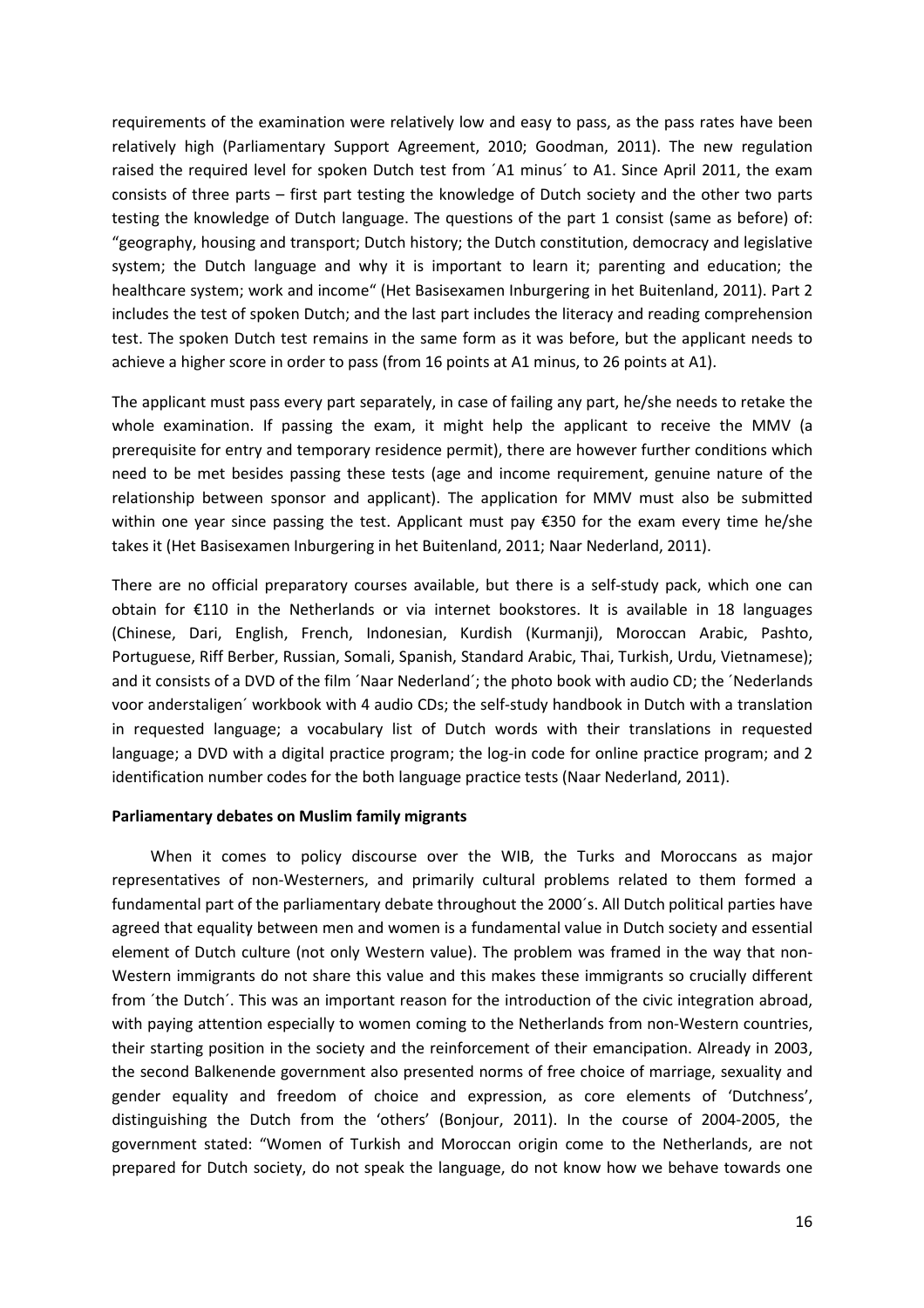another in the Netherlands, and know nothing about the Dutch values. However, they are the mothers of children" (Bonjour, 2011: 5). In this respect, these women were identified as ´reproducers of culture´ and holders of responsibility for raising the children. Furthermore, immigrant women were perceived as ´vulnerable´, those who need help and even as victims. Generally, the focus of parliamentary debate was directly on immigration of Moroccan and Turkish women, seen as a problem to be solved by the WIB. The Parliamentarians relied on generally known weak socio-economic position of these women in Dutch society and Islamic customs. Also, the phenomenon of illiteracy was somehow assigned to Muslim women (only Greens were against this way of framing the problem). Otherwise however, the possibility of Muslim women having sufficient education and skills was not mentioned during these debates (Bonjour, 2011).

The conservative Liberals (VVD) associated the ´vulnerable´ position of (non-Western) allochtone women with their overrepresentation (60%) in Dutch shelters for battered women; and their ´oppression´ and ´discrimination´ as a "cultural expression", as progressive Liberals (D66) put it (Bonjour, 2011: 6). The government also identified the "domestic violence as related to culture" with men being ´oppressors´; as "this 'oppressive culture' is construed as an important cause of the 'weak' socio-economic position of migrant women: the government speaks of allochtone women who are withheld the right to self-development, to full participation" (Bonjour, 2011, ibid). The government stated, that it acknowledges the problem of women who are kept at home after their arrival and are thus kept off the integration process, as well as the fact that shelters are full of those women, running away from domestic abuse and violence. It stated that some Turkish Dutch and Moroccan Dutch purposively seek for the partner in the country of origin because "(migrant) women raised in the Netherlands are too emancipated" (Bonjour 2011, ibid); nevertheless it acknowledged that there are also some Dutch men seeking for traditional submissive women elsewhere.

 The next problematic phenomenon was the one of arranged/forced marriages. In the original debates when the WIB was introduced, the focus of suspicion was on ´import grooms´, married off by their families for financial purposes and making young Moroccan and Turkish men to access the Dutch labor market. Currently, the debate shifted to both grooms and brides. The emphasis has been on arranged marriages (arranged by family connections), which as the government suspected, are often formed for "economic or familial motives (…) rather than affection and as the product of the rejection of the norms and values that prevail in the Netherlands, limited contacts between autochtons and allochtons, social control by the environment, and a tradition anchored in the family or the religion" (Bonjour, 2011: 9). Such marriage practices have been seen as inclined for insufficient integration, therefore, the government aimed to restrict the possibilities for such marriage migration.

In order to approve the measure of raising the age requirement to 21 years, an important argument was that people of 21 years old were expected to be better able to "resist the influence of parental authority and other familial or traditional ties, if desired" (Bonjour, 2011: 10) than 18-year olds. This measure was defended as explicitly presenting the migrants' marriage practices being contrary to Dutch values. The same argument was there for the introduction of civic integration abroad. This image of migrant marriages shaped the outcome of parliamentary debates. Overall, migrant marriages increasingly gained an image of arranged marriages and marriages based on problematic practices, presented as wrong and very different from Dutch ones. These views changed the political debate over the WIB after 2007. First, it served as a justification for restrictive reforms of WIB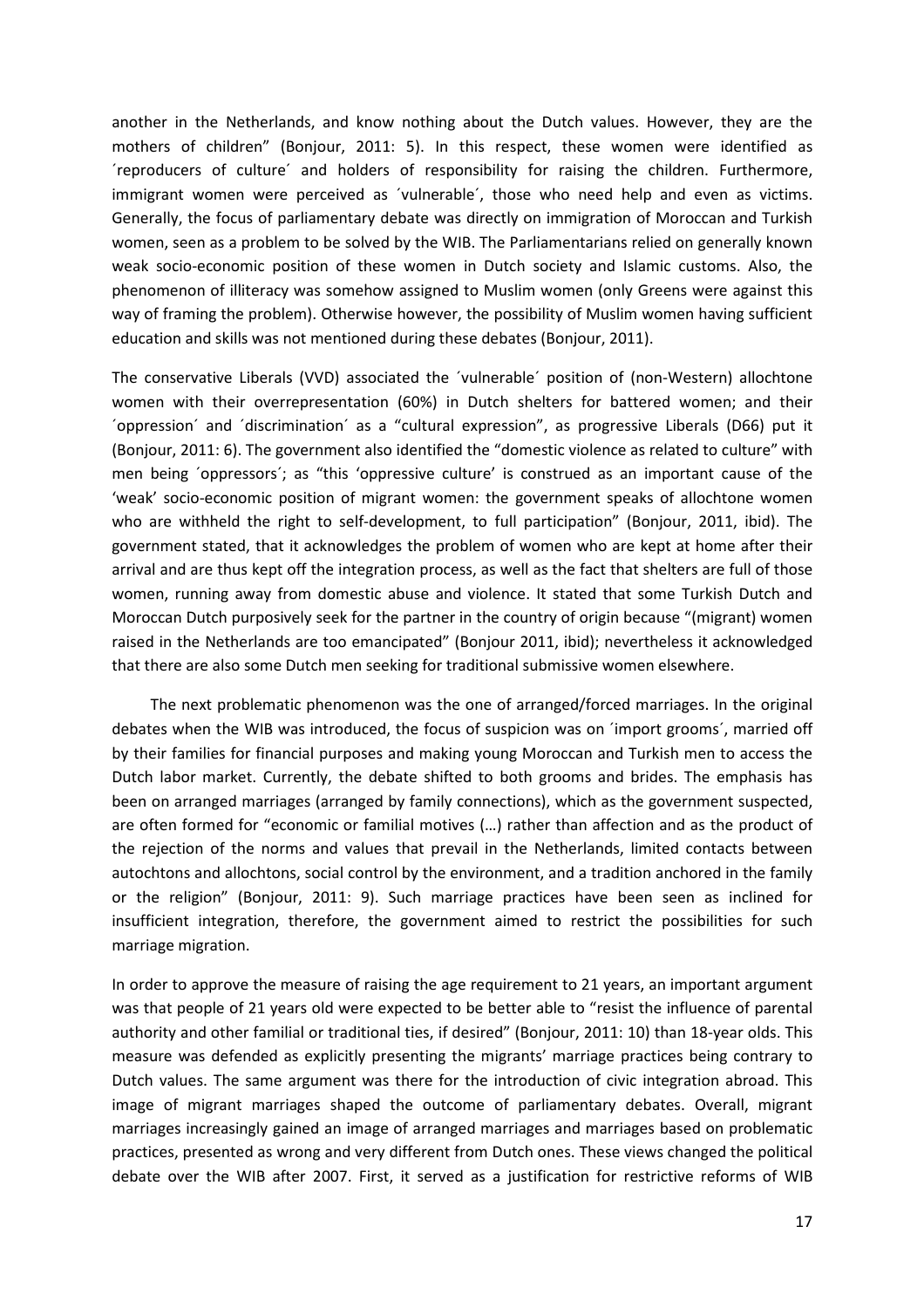(raising the language level and introduction of written and reading part). Government also believed that the WIB might help young people to avoid arranged marriage and to make them more inclined to seek for a partner with higher education in order to have higher chance to pass the examination. In 2009, the fourth Balkenende government was very explicit with refusing the practices of migrant marriages:

"There is no place in the Dutch legal order for violent styles of upbringing, nor for polygamy or forced marriages (…) Civic integration and education must equip everyone in our country to arrange their lives with due observance of the values expressed in these norms. In practice, this still appears to be a difficult task for part of the family migrants. Although the reference to law is meant to provide objective ground, this is a strong normative judgment of what makes up a 'good' family and a 'good' family life. The government sees it as its task to ensure that everyone in the Netherlands will shape their private lives according to this model. Family migrants in particular are thought to be in need of government attention and correction." (Bonjour, 2008: 11). When a request for admission based on family formation does not result from an existing relationship but rather from kind of mediated relationship, the government finds it appropriate for the state to adopt a critical stance as forced marriages are unacceptable. Forced marriages may indicate an honor-related violence or polygamy, marriages between cousins might indicate an unfree partner choice or marriage of convenience. "The government observes with dismay that 'even' people born and raised in the Netherlands do not live according to 'Dutch' family norms" and "this is a strong disqualification of people with migrant backgrounds from membership of the 'Dutch community" (Bonjour, 2008: 12). The migrants' marriage practices presented as deviating from Dutch norms and thus problematic justify the government´s intervention by restrictive reforms of family migration policies.

The Scientific Institute of Christian Democrats came up with a report stating that not a number of immigrants is a major problem, but the fact that "most marriage migrants are lowly educated and barely speak Dutch" and "continued orientation on the own ethnic group may reinforce segregation" (Bonjour, 2011: 9) with these marriages being more likely to face domestic violence and divorces. Subsequently, Christian Democrats and conservative Liberals both asked for more restrictive reforms, pointing out to even more controversial fact - that "there are more marriages between cousins among Turks and Moroccans in the Netherlands than in the countries of origin" (Bonjour, 2011, ibid), which is considered both morally and medically wrong.

 In the parliamentary debate, children of immigrants were also perceived as victims, as they tend to lag behind their Dutch peers especially in language skills. In 2009, the Social Democrat Van der Laan argued that "children of migrants born and raised here aren't guilty of falling behind when they are small. Parents who do not speak the language and do not know society make it impossible for their children to catch up later" (Bonjour, 2011: 7). The WIB and integration classes are thus necessary for parents to prevent them from failing at fulfilling their parental duties. Moreover, this process may be passed from generation to generation, as: "These discrepancies between different systems of norms and values cumulate with language disadvantages, which risk being transmitted to the next generation in case of family migration. Nonetheless, due to lack of knowledge of the Dutch language, a low educational level and lack of familiarity with Dutch institutions, there is a risk that these parents cannot adequately raise their children to be citizens of the Netherlands. (…) Failing upbringing can thus deteriorate into school drop-outs, nuisance and in the worst case, delinquency" (Bonjour, 2011: 8).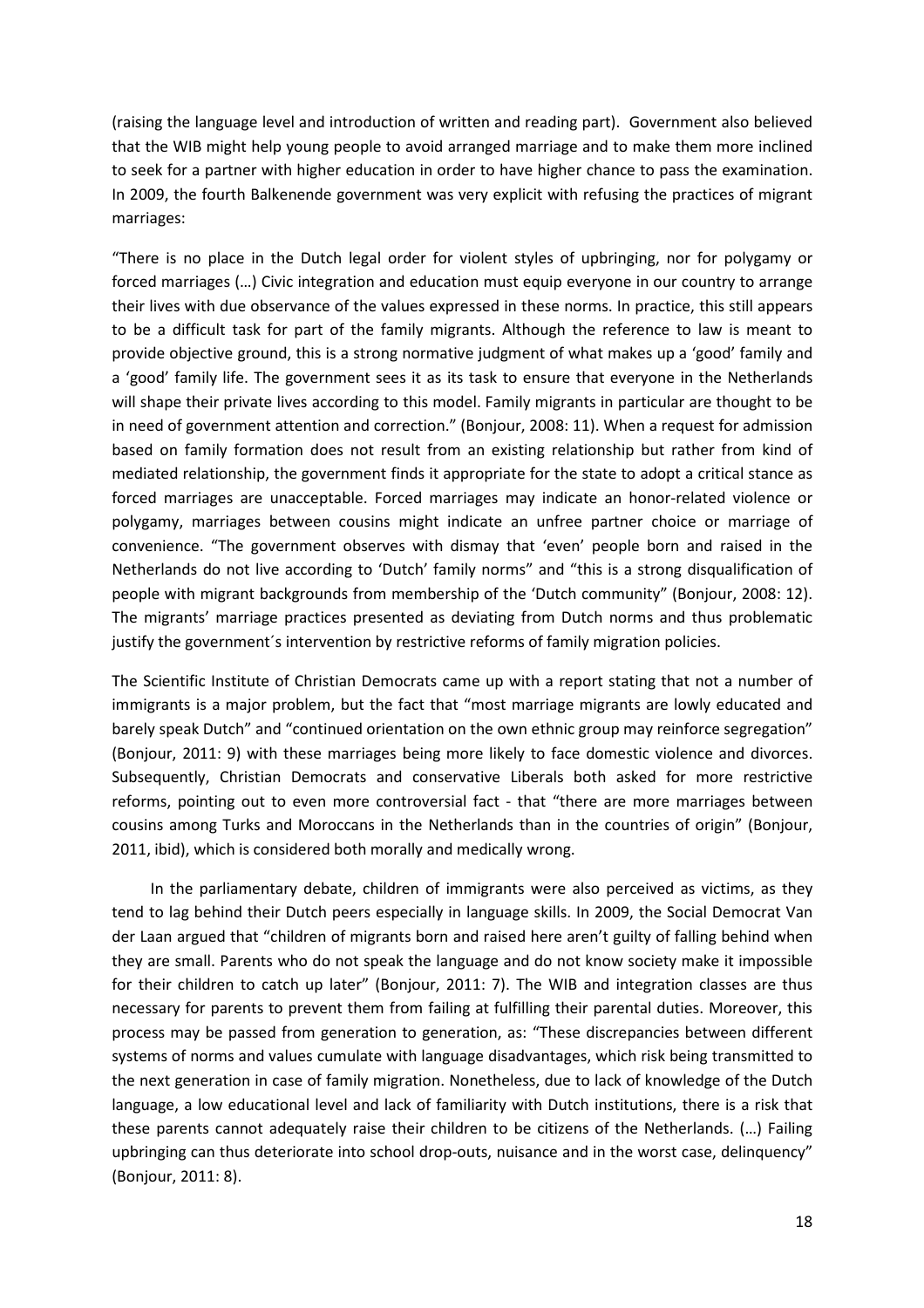From all these aspects being subjects to parliamentary debates in late 2000's, we can conclude that they concern particularly Muslim immigrants and their practices, which are directly related to Islam and customs in Muslim countries. Therefore, the problematic migrant family in political discourse equaled to Muslim family. In parliamentary debates, both direct and indirect targets of WIB, income and age restrictive requirements were young Turks and Moroccans, choosing a life partners from their (grand) parents country of origin. Only lately, also other mixed couples and Dutch men marrying ´docile´ wives from developing countries, appeared in political discussion as problematic (Bonjour, 2011). In general, the government was able to use the image of migrant women being vulnerable or even victims of oppressive and violent men, families and their cultures who need help, to legitimize its interventions and to show the commitment to original 'Dutch' norms. As the migrant (Muslim) family has been constructed "as product and producer of deviant norms and practices with regard to gender, family, and marriage" (Bonjour, 2011: 13), it justifies the government´s decisions to restrict the family migration policy to protect Dutch society and identity, as well as the Dutch values and norms. Here we can observe a further departure from original multicultural approach and in the late 2000´s, we can argue that Dutch approach became fairly assimilationist, requiring all the migrants to adhere to Dutch values and norms. While preserving the original culture was supported until 1990´s, currently it is considered as a threat to Dutch values and way of life, weakening the social cohesion (Van Walsum, 2008). It is required from immigrants to accommodate Dutch values and norms as early as possible in order to become good citizens. This is typical for assimilationism and we can thus argue that the whole idea of civic integration abroad is assimilationist (Bonjour, 2010; Michalowski, 2009). Also, as several academics argue, the culture in current political discourse became either an advantage or an obstacle for the family migration to the Netherlands and cultural background has become a crucial factor for whether some immigrant is welcomed in Dutch society or not (Bonjour, 2006; Van Walsum, 2008). Therefore, in the course of less than two decades, Dutch politicians radically changed their approach and the Netherlands, which "was seen by many as a shining example of multiculturalism and respect for cultural diversity (…) in only a few years time (…) has become one of the harshest advocates of straightforward assimilation" (Entzinger, 2005: 11).

 The current Rutte government plans to go even further with restrictive reforms on family migration, building on prepositions and principles of the previous governments. The parliamentary support agreement between conservative Liberals, Christian Democrats and Party for Freedom of Geert Wilders, famous for its populist anti-Islam agenda, states:

"Our asylum and migration policy is strict but just. In the light of current social problems immigration needs to be urgently restructured, controlled and reduced (...). Migration policy, especially policy on family migration, focuses on restricting and reducing the number of migrants with few future prospects coming to the Netherlands (…). To this end the government will make use as far as possible of the scope for a restrictive and selective migration policy offered by existing legal frameworks" (Parliamentary Support Agreement, 2010: 4). One of the major aims of the government is to tackle the chain migration (especially from Turkey and Morocco) "by imposing stricter requirements on this type of family formation and reunification including a level of educational qualification that guarantees successful integration" (Parliamentary Support Agreement, 2010: 6) for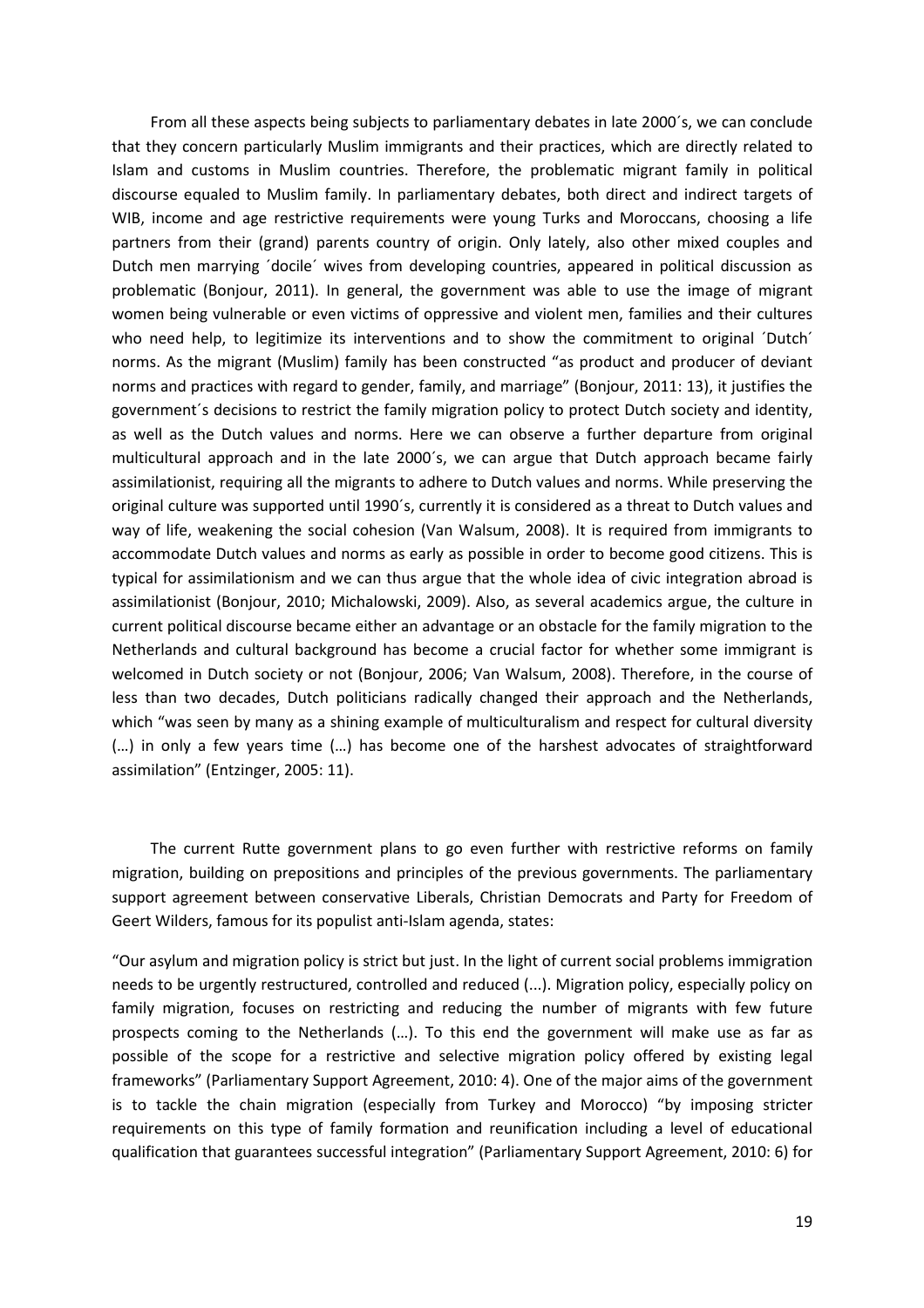which new proposals will be submitted. As mentioned earlier, the first restrictive reform, adopted recently was the newly modified version of the WIB.

Except the new version of the WIB, where the requirements were made stricter (already imposed since 1st of April 2011); there are several other reforms planned by the government. The possibility of family migration will be limited to married/registered partner and minor children (it is not clear however whether parents over 65 and adult children will be fully excluded); only if the family member resides in the Netherlands for at least one year; and they must have an independent accommodation and medical insurance. The period after which it will be possible to apply for independent residence permit will be extended from three to five years. Forced marriages/marriages of convenience will be made a criminal offence and their enforcement will be intensified. Also, marriage between cousins will be considered illegal (polygamous marriages have not been recognized). The income requirement was currently lowered back to 100% of the minimum income due to general criticisms and infringement of the EU Directive (Parliamentary Support Agreement, 2010).

Nevertheless, the government plans to argue for:

- "an increase in the age requirement for partners to 24; (from current 21)
- admission of a maximum of one partner every ten years;
- an increase in the income requirement to at least 120% of the minimum wage;
- the introduction of a deposit;
- the introduction of an assessment to prove that ties with the Netherlands are stronger than those with other countries; and
- exclusion of the possibility that family members of persons convicted of violent crimes are admitted" (Parliamentary Support Agreement, 2010: 7).

What is most striking and controversial about the objectives of the current coalition is that government plans to propose changes to be made in the EU directive on family reunification, e.g. it aims to include and to have the educational requirements on immigrants imposed by the directive. It can be assumed that Dutch government wants to amend the directive to increase its own space for restrictive acts (Parliamentary Support Agreement, 2010).

 To conclude, according to the recent policy development and its framing in the parliamentary debate, all the most problematic aspects of the family and marriage have been related to Muslim migrants, very explicitly – Turks and Moroccans. Thus in Dutch policy discourse, problematic migrant family equals to Muslim family. Hence, according to several academics, we could assume that Muslims represent the primary target of the policy on family migration. In the following part I am going to examine, into what extent this can be considered as true, when looking at policy mechanisms/conditions in practice.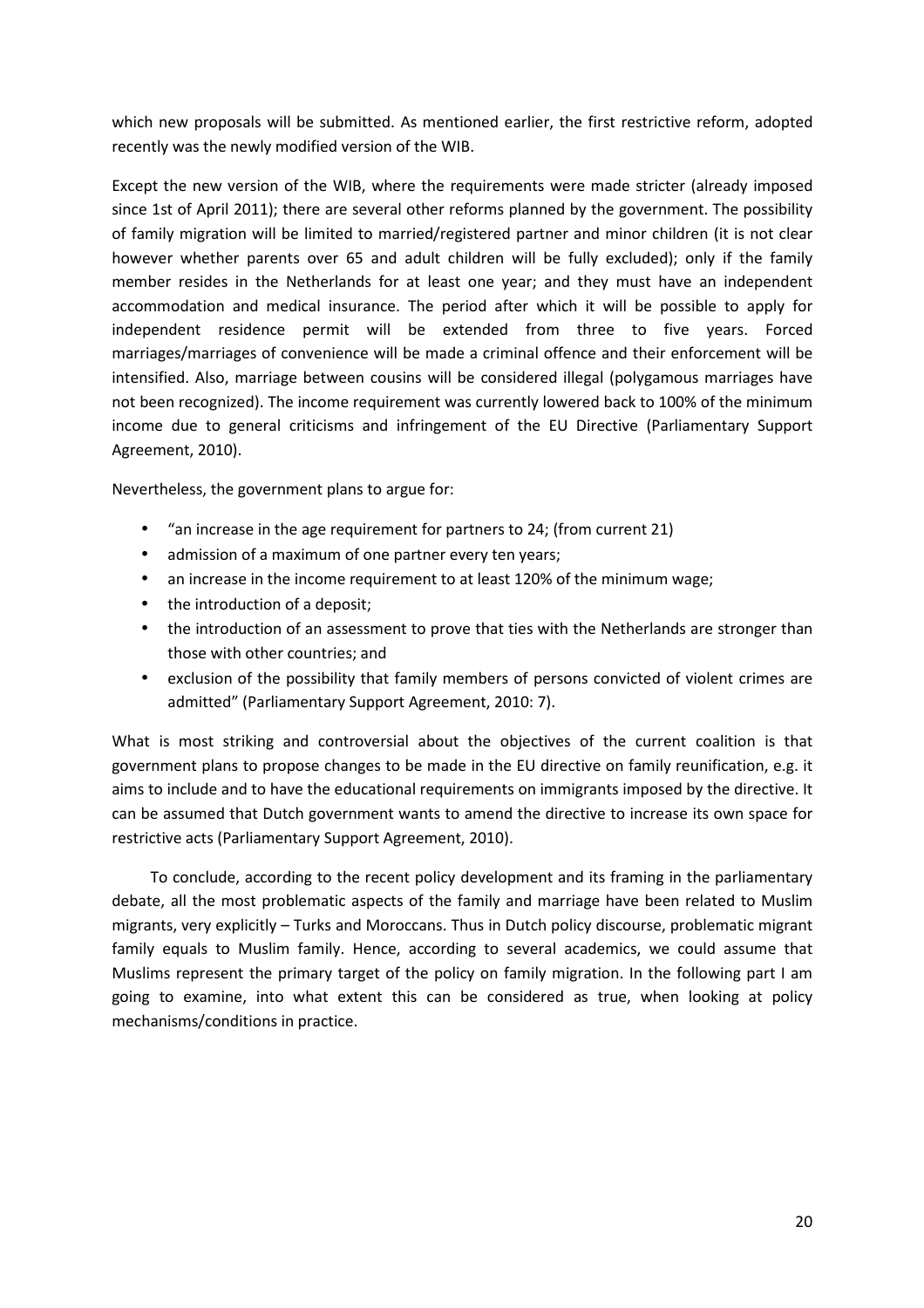# **5.3. Muslim countries representing a major target of the restrictive policy measures**

# **5.3.1. Current situation with family migration and position of Turks and Moroccans**

 Family migration is the major source of immigration for non-westerners. The number of MVVs granted in 2008/2009 for non-western family migrants was 19 700 (IND, 2009). Overall, the number on non-western immigrants in the Netherlands has increased in recent years and besides growing second and third generation of Turks and Moroccans, there is currently a growing inflow of asylum seekers from Afghanistan, Somalia and Iraq (CBS Annual report on integration, 2010). In this section, I am firstly going to present the statistics, referring to socio-economic problems (unemployment, crime rates and school drop-outs) related to non-Western allochthons in Dutch society, primarily Turks and Moroccans. Subsequently, I will present the statistics on the family migration inflow, compared in years 2000, 2006 and 2009, pointing at the proportion Muslim and non-Muslim migrants.

 First, when it comes to unemployment, Turks and Moroccans tend to be even more often unemployed and dependent on social benefits than other most prominent non-western (and non-Muslim) groups - Surinamese and Antilleans (employment rates of all these groups are much lower than those of native Dutch). Especially Turkish and Moroccan women tend to be unemployed most often/ do not enter the labour market at all. Moroccans, Turks are generally most dependent on income support. Secondly, the crime rates are highest for Moroccans, Turks, Surinamese and Antilleans. The highest proportion of crimes of all second generation non-westerners and highest proportion of arrested youth between 12-17 years old belongs to Moroccan boys. Amount of nonwesterners committing a crime are 4-times higher than of native Dutch, most of them are Moroccans and Antilleans. In the age groups between 12 and 24 years old, Moroccans have by far the highest rates, followed by Antilleans, Surinamese and Turks. Also, the proportion of Afghan and Iraqi men in committing crime has doubled between 1999 and 2007, currently sharing the level with Iranians. Somalis also exceed the crime rates level of overall non-western group. Therefore there are concerns that these ethnic groups are not adapting well. Finally, young Turks and Moroccans are most likely to attend practical training, needing extra learning support in prevocational secondary education; and the highest proportion of them attend lowest level of VMBO with high proportion of pupils having learning difficulties. They belong to the group, most inclined to school drop-out. Same accounts for young Somali and Iraqi pupils (CBS, 2010).

Based on these statistics, we can conclude that Turkish and Moroccan migrant communities in the Netherlands really seem to represent the most problematic groups. On the other hand, there have been same socio-economic problems with non-Muslim groups like Surinamese and Antilleans. However, Surinam has a connection with the Netherlands as a former colony and Antilles are part of the Kingdom; they are likely to speak Dutch as it is an official language in these countries; and they are perceived as those who are culturally closer to Dutch (they are not Muslims). Thus it appears that there is no need for integration abroad for them, even though these migrants may also be lowskilled and some may theoretically also have fewer prospects for a successful integration.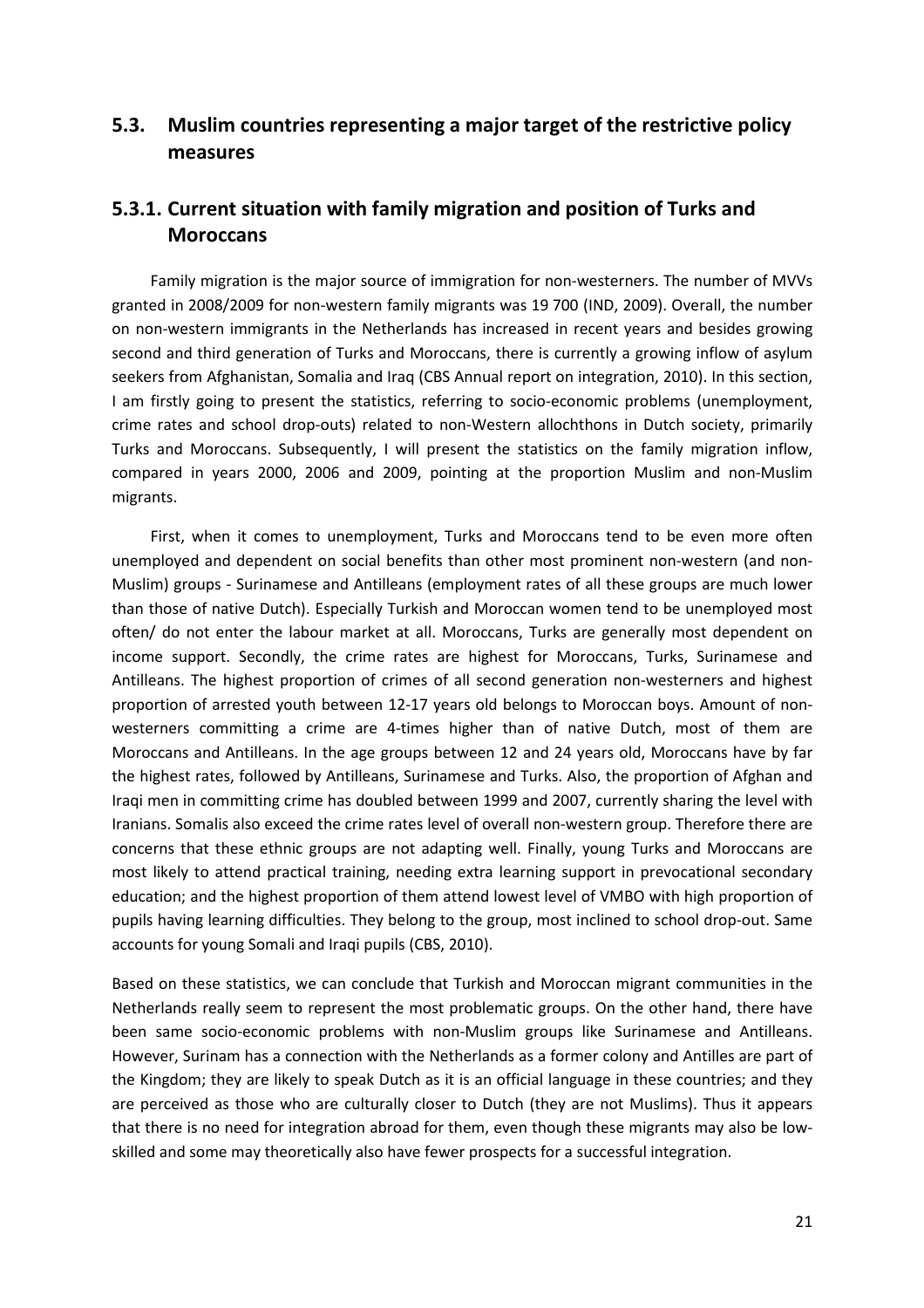For the following analysis, I believe it is useful to take away all the countries, which are exempted from the WIB. For these exempted countries, different (much more favourable) rules apply and thus I believe they belong to a different category. This is especially because all the exempted countries are listed as non-Muslim and developed (only Suriname and Netherlands Antilles are not developed, but these have colonial connections with the Netherlands and they are non-Muslim too). The Dutch government, judging from the system of exemptions and parliamentary debate, considers all these countries as culturally and religiously non-problematic for a successful integration. Furthermore, as these countries are developed, their migrants are assumed to be relatively well educated and possessing sufficient (or high) skills for the Dutch labour market. Moreover, as we will see later, the exempted countries currently produce more family migrants than non-exempted ones (among top 10, there is a difference of around 3000 persons) and still immigration from these countries is generally not restricted (except the age and income requirement). Therefore it appears that these exemption rules are related to skills, religious and cultural issues; and thus if leaving exempted countries out of analysis, it is possible to show what (types of) countries are fully affected and thus primarily targeted. Within these, we can further examine, whether developing countries are targeted in general or the focus is on Muslim countries in particular. All the countries which are left and included in following statistics are developing countries.

In 2000, the two by far largest family migrant groups were Turks and Moroccans. Generally, as we can see, pretty a lot of those top 10 countries were Muslim – only Thailand, China and Brazil were not, in former USSR and former Yugoslavia, some countries are Muslim too. This was the situation few years before the WIB was introduced. In 2006, when the WIB freshly came to practice, again the two largest groups were Turks and Moroccans, however these were already relatively closely followed by former USSR countries. Here 4 countries, including largest groups were Muslim, USSR as partly Muslim and four countries were non-Muslim. In 2009, interesting change occurred. While Turks still form the largest group, the second largest group is represented by Somalis and followed by Moroccans. The fact that Somalis became same large group as Turks and Moroccans is caused by the fact that as most Somalis admitted to the Netherlands so far were asylum seekers, recently their families started to follow them, thus forming a new large family migrant group through family reunification. In this year, the number of non-Muslim countries increased to five, however three major groups were Muslim (CBS, 2011).

TABLE 1. Proportion of non-Western family migrants from Muslim, partly-Muslim and non-Muslim countries in 2000, 2006 and 2009

| Rank | 2000           | 2006           | 2009           |
|------|----------------|----------------|----------------|
| 1.   | <b>Turkey</b>  | <b>Turkey</b>  | <b>Turkey</b>  |
|      | (3703)         | (2106)         | (2377)         |
| 2.   | <b>Morocco</b> | <b>Morocco</b> | Somalia        |
|      | (3568)         | (1608)         | (1665)         |
| 3.   | <b>USSR</b>    | <b>USSR</b>    | <b>Morocco</b> |
|      | (1346)         | (1253)         | (1600)         |
| 4.   | <b>Iraq</b>    | <b>Brazil</b>  | <b>USSR</b>    |
|      | (1188)         | (688)          | (1421)         |
| 5.   | Afghanistan    | India          | India          |
|      | (814)          | (663)          | (1148)         |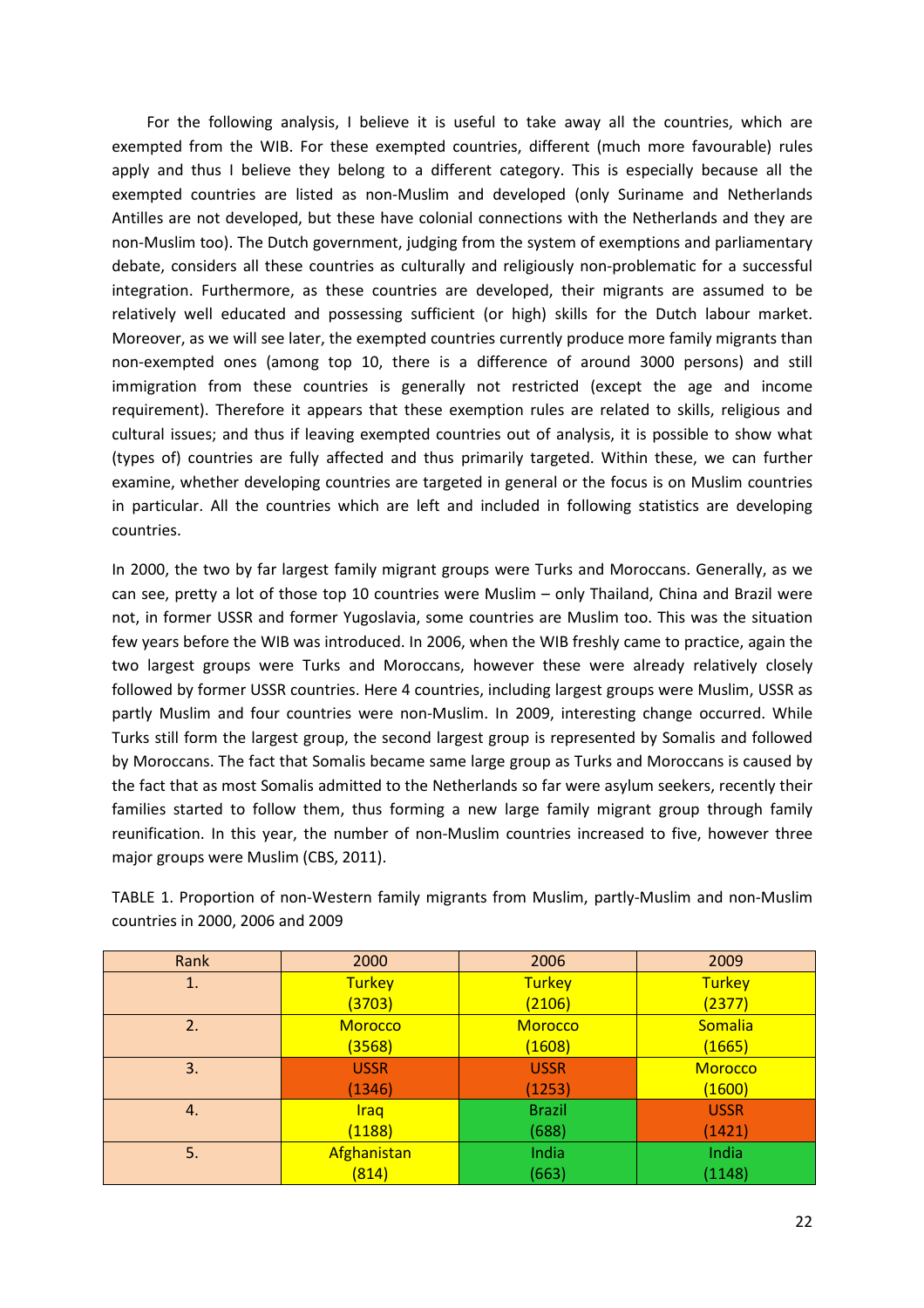| 6.  | <b>Former Yugoslavia</b> | China           | <b>Iraq</b>   |
|-----|--------------------------|-----------------|---------------|
|     | (809)                    | (635)           | (1138)        |
| 7.  | <b>Thailand</b>          | <b>Thailand</b> | <b>Brazil</b> |
|     | (649)                    | (577)           | (809)         |
| 8.  | <b>Indonesia</b>         | Iraq            | China         |
|     | (645)                    | (555)           | (679)         |
| 9.  | China                    | Afghanistan     | Ghana         |
|     | (526)                    | (476)           | (678)         |
| 10. | <b>Brazil</b>            | Indonesia       | Thailand      |
|     | (433)                    | (452)           | (570)         |

(Central Bureau for Statistics Netherlands, 2011)

Muslim countries Non-Muslim countries Party Muslim countries



After the WIB was introduced in 2006, the proportion of family migrants from all the countries decreased, in comparison to previous years. However, by 2009, immigration from most of these countries increased again. The proportion of two largest groups – Turks and Moroccans – after an introduction of WIB decreased, however in case of Turks after 2006 increased again and in case of Moroccans remained similar. The most rapid increase occurred from Somalia (from 226 in 2006 to 1665 in 2009) and Iraq (from 555 to 1138), probably because of reunification with asylum seekers. The other increases occurred from former USSR countries, India, Brazil and Ghana; the decrease on the other hand has been from Afghanistan and Indonesia (CBS, 2011). Overall I find the size of the first 10 immigrant groups per year relatively large. We can observe that Turks and Moroccans are relatively stable groups in size – the proportion of both groups decreased since 2000; nevertheless since 2006 they keep their stable positions. Somalis are the most rapidly increased group of all.

Generally, in 2000 among the top 10 countries, there were 9927 Muslim, 2155 partly Muslim and 1608 non-Muslim family migrants (just for comparison, there were 11 560 migrants among top 10 exempted countries in 2000, with information unknown for Antilles, Lichtenstein and Iceland; and 15 024 in 2009) (CBS, 2011). In 2006, there were 4745 Muslims, 1253 partly Muslims and 2563 non-Muslims. In 2009, there were 6780 Muslims, 1421 partly and only 2636 non-Muslims. I believe that here we can possibly find an explanation for the policy measures introduced in the period of 2004- 2006 and in 2011**.** In 2000, the proportion of Muslim migrants was almost 4-times higher than of non-Muslims (especially Turks and Moroccans) and the government decided for restrictions in form of age and income requirements and introduced the WIB. As a consequence, in 2006 the proportion of Muslims lowered into a half, while the proportion of non-Muslims remained similar as before. However by 2009, the proportion of Muslims grew by around 2000 persons again (non-Muslims remaining similar) (CBS, 2011). As a reaction to this fact, the government decided to impose further restrictions in 2011. Therefore, we can conclude that while proportion of non-Muslim family migrants remains relatively similar over years, of all these developing countries, the group which seems to have biggest jumps and hence appears to be primarily affected are Muslim family migrants.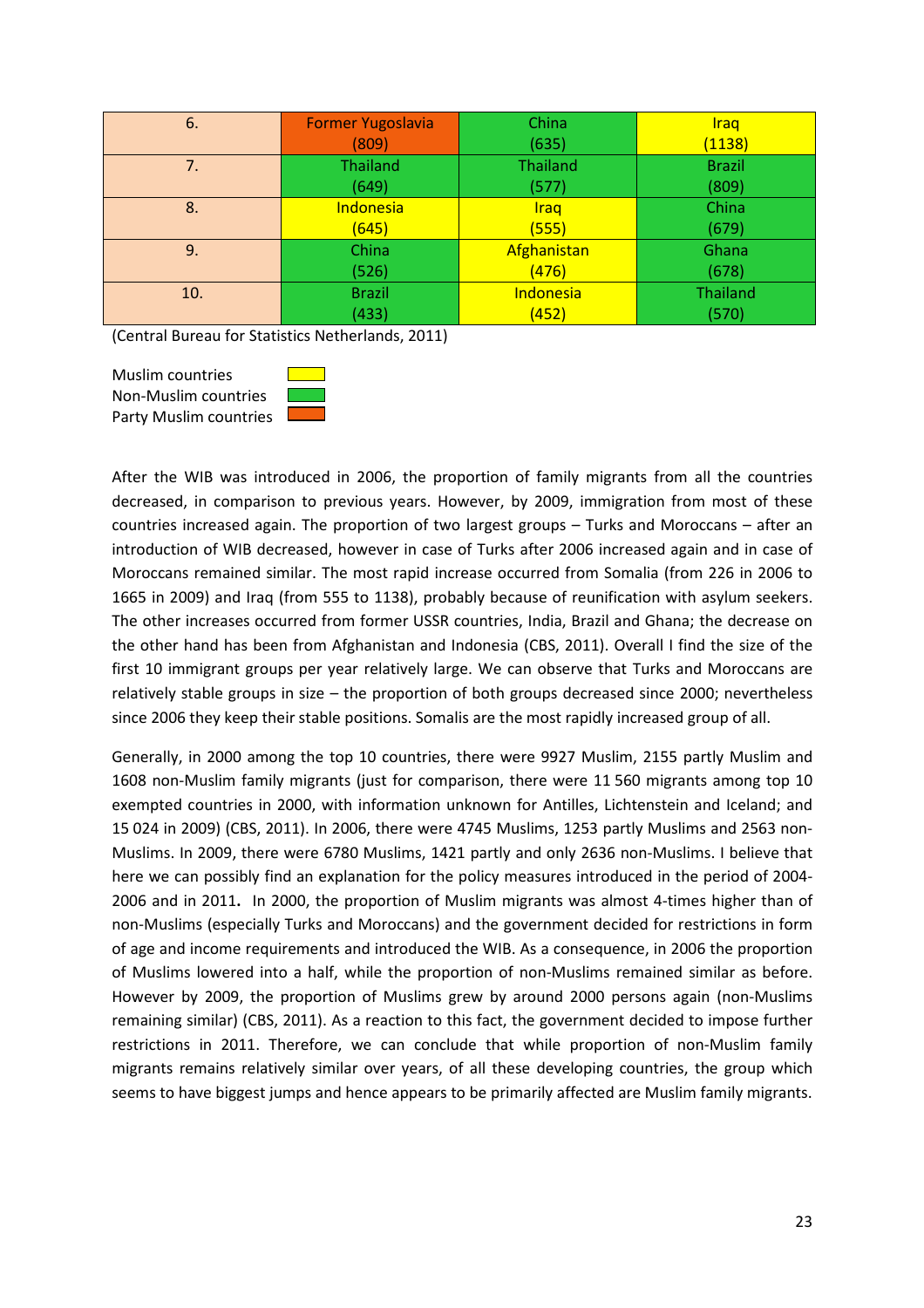### **5.3.2. Policy conditions/criteria and their practical assessment**

 As mentioned earlier, we can distinguish between the direct and possible indirect goals/aims, stemming from the current policy. The direct policy goals are: (1) to provide the migrants with a better start after their arrival; (2) to make them able to make a better informed choice on whether to move to the Netherlands; (3) to make it clear as early as possible, that solely they carry the responsibility for their integration in the society through active efforts; (4) to possess a selection mechanism to admit only those with necessary ´motivation and perseverance´ for successful integration; and (5) to limit the possibility of forced marriages, polygamy and marriages between relatives (Bonjour, 2011). Indirect policy goals are assumed to be lowering the amount of immigrants with few prospects/ those who might become a burden of the state (low-skilled/insufficiently educated) coming from developing countries; and generally limiting inflow of those who are not willing to respect and live according to Dutch values. Possibly most significant indirect policy goal, into some extent implying from previous, might be lowering the immigration of Muslims, who are in political discourse primarily connected with all the controversial, problematic family and marriage practices, socio-economic problems and unwillingness to adhere to Dutch way of life. In this section, I will test whether beside all the direct policy aims, the major indirect aim is to limit the immigration of low-skilled and/or culturally different migrants from developing countries in general; or it is particularly to limit the immigration of Muslims, who have been framed as the most socioeconomically, culturally problematic and distinct group of migrants.

As several academics argue and as the Dutch government stated, the WIB is supposed to function as a selective mechanism to select only those immigrants which are suitable and likely for successful integration, while they are still outside the country (Goodman, 2011). However it is possible to argue that according to generally high pass-rates, it is not the test itself that limits the immigration, but rather the threat of the test yields a selection effect, deterring certain types of migrants. My aim is to find out which types of migrants. Besides the test itself, I believe that several conditions/mechanisms stemming from the WIB and the overall policy are supposed to motivate or deter certain migrant groups. I would like to use these conditions to evaluate how they affect family migrants in developing and Muslim countries in practice. These conditions are: (1) countries and types of migrants (exceptions/non-exceptions); (2) costs of an overall immigration procedure; (3) availability of consulates/embassies in particular countries; (4) literacy levels in different countries; (5) cultural cues in the DVD ´Naar Nederland´; (6) income requirement; and (7) the age requirement.

### **Countries and types of migrants**

 In general, the WIB applies to foreign nationals between 18 and 65 years old, who want to form a family or to be reunited with a person living in the Netherlands and settle there permanently, and need to apply for an MVV; who are obliged as newcomers to participate in a civic integration program after their arrival; and to religious leaders coming to the Netherlands such as imams or preachers. Family migrants will be admitted only if the family member/sponsor they want to join has been legally residing in the Netherlands for at least one year (this however does not apply to highly skilled migrants (Parliamentary Support Agreement, 2010; Strik, Luiten, Van Oers, 2010; Human Rights Watch, 2008).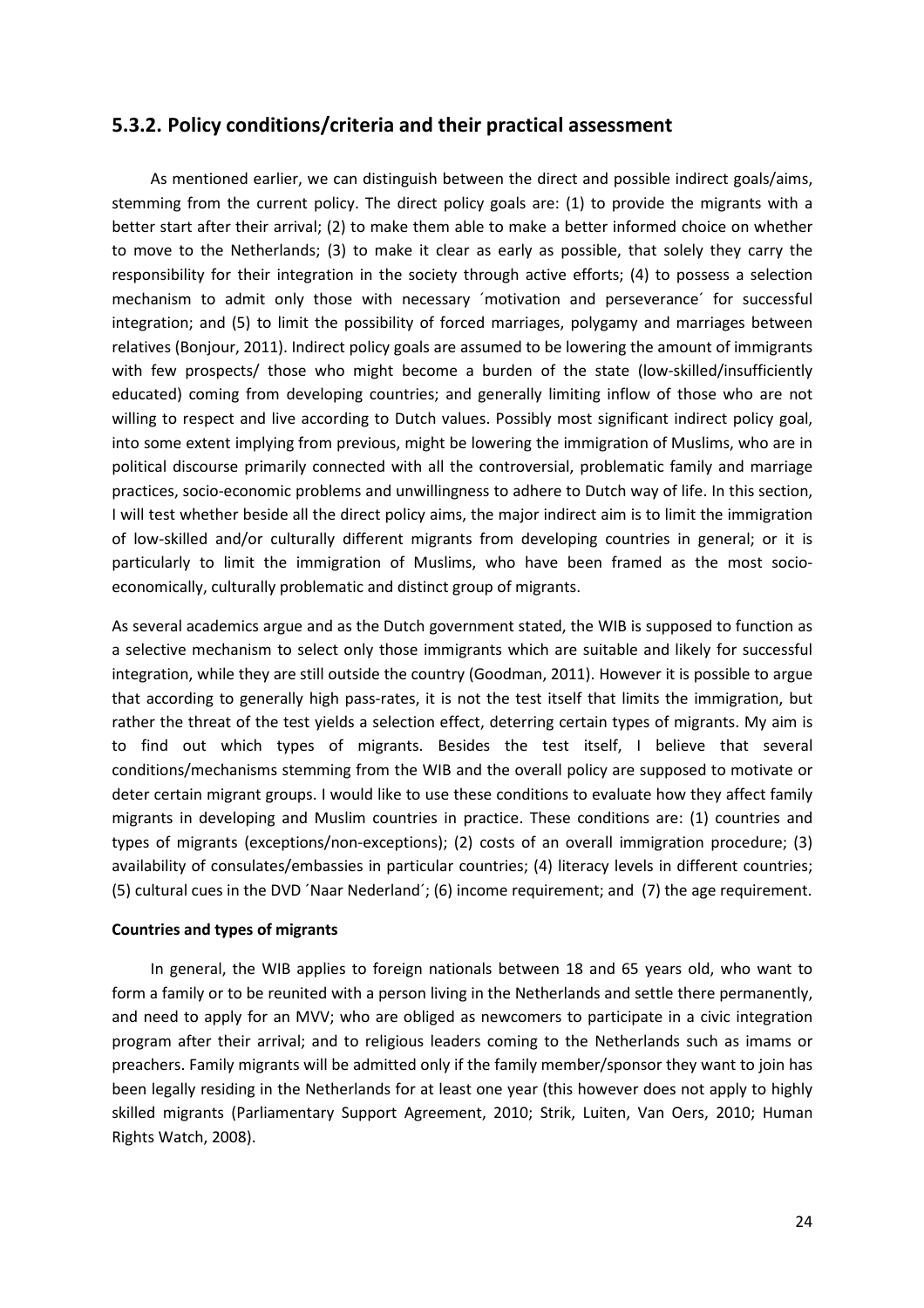Citizens of the following countries are exempted from the tests: EU/EEA states, Australia, Canada, Japan, Monaco, Netherlands Antilles, New Zealand, South Korea, Surinam, Switzerland, United States of America and Vatican. All these countries are Western and considered as developed (except Surinam). Nationals of these countries do not need a MVV to enter the Netherlands, and thus do not need to take the integration tests. In case of EU/EEA nationals under EU law, the Netherlands cannot impose such restrictions. Surinamese are exempted if they have completed at least primary education (Human Rights Watch, 2008; Strik, Luiten, Van Oers, 2010). As we can see all these exempted countries are considered as developed. On the other hand, those which are not exempted are developing states, including all Muslim countries.

The following types of immigrants are exempted from the WIB: migrants coming to the Netherlands for a temporary stay (e.g. family visit, au pair work, ex-change, medical treatment, adoption or visit under international treaty); persons with a working permit; students; self-employed persons; and highly skilled migrants. Those who do need MVV, but immigrate for employment purposes are exempted. Immigrants who were granted a permit based the Long-term Residence Directive (2003/109/EC) in another EU Member State are exempted too. Furthermore, family members of a migrant with a refugee and asylum-related residence permit have a right to be exempted (for a family reunification), unless the marriage occurred after the sponsor was granted a residence permit (family formation) (Strik, Luiten, Van Oers, 2010; Goodman, 2011). Finally, there can be exemptions based on medical reasons, when applicant is permanently unable to take the examination due to a mental or physical disability; or has a difficulty hearing, seeing or speaking and does not possess audio-visual aids (Strik, Luiten, Van Oers, 2010). However, according to the national ombudsman, since 2006 there have been no cases of exemption, which is surprising and also into some extent suspicious (De Nationale Ombudsman, 2011).

Hence, as we can see those types of migrants which are left as not exempted are family migrants who plan to stay permanently and low skilled persons. The major visible direct aim here is to select only those with necessary motivation and prospects for successful integration, while indirect aim seems to be to limit the amount of immigrants with few prospects who might become a burden of the state. And as we can see, exactly these types of possible migrants are not exempted, no matter what country they come from. Hence not only Muslim, but generally developing countries appear to be targeted.

 After the WIB came into practice, few international organizations decided to evaluate it. I find it interesting to look at their point of view when it comes to exempted countries and migrant persons. The Human Rights Watch (HRW) has evaluated the WIB in 2008 and found it "discriminatory" and "biased" toward certain ethnic groups and nationalities (Human Rights Watch, 2008). They concluded so by looking at policy conditions – especially the types of migrants and countries which are exempted from MVV and WIB, and the costs related to overall procedure and examination; parliamentary debate and statements of the government; effects of the first tests (first decreases especially of Turks and Moroccans); and even more restrictive policy plans for the future. The response of the government was that countries which are exempted are similar to the Netherlands in political and socio-economic development; thus immigration of these nationals "would not therefore lead to unwanted and unbridled immigration and essential problems with integration in Dutch society" (Human Rights Watch, 2008). The exemption of EU/EEA citizens is in place because these immigrants do not interfere with Dutch foreign relations, economic interests,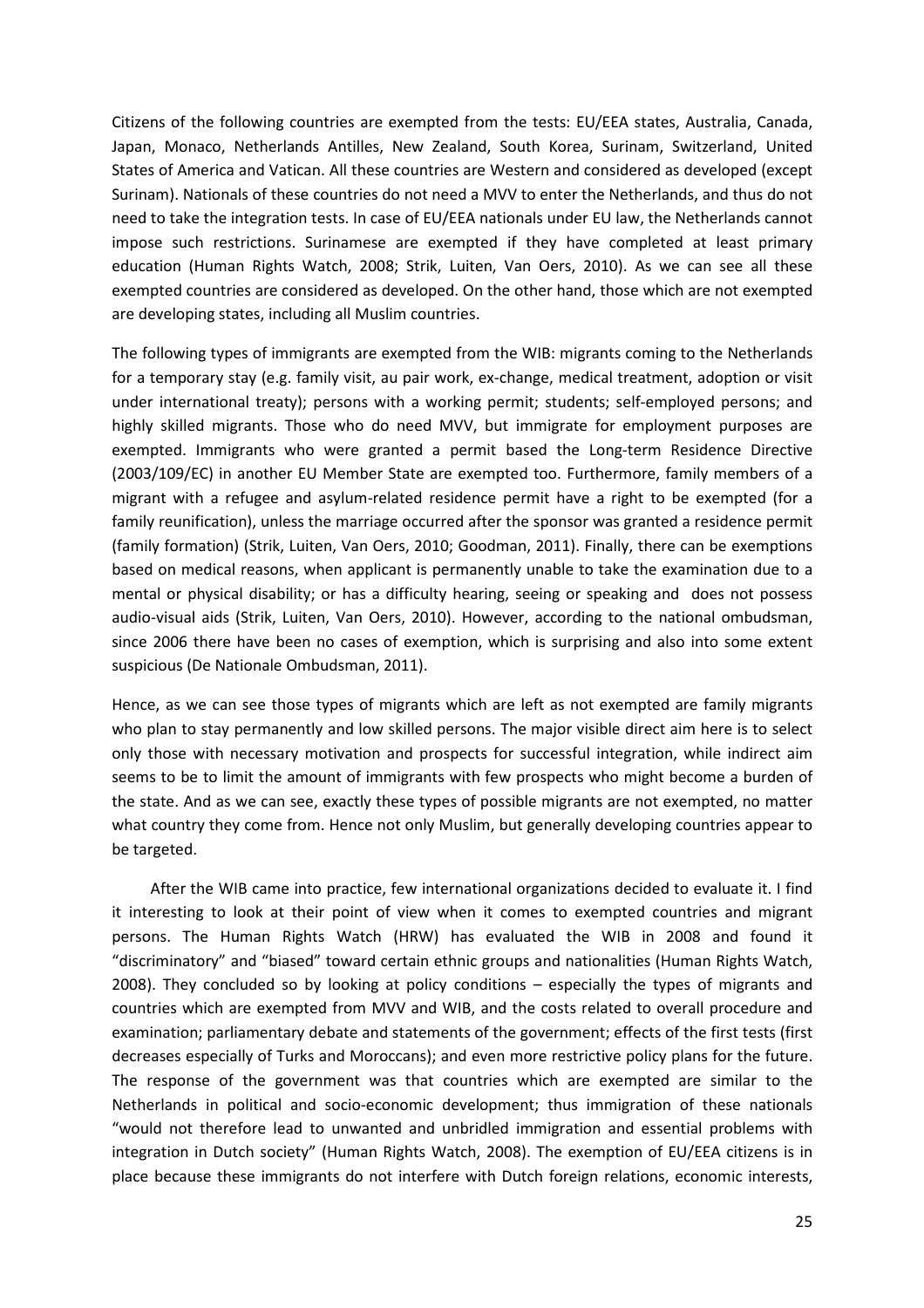national security and public order. However no Dutch government has so far explained "how the level of a country's development affects the ability, inclinations, or willingness of a potential individual migrant to integrate in the Netherlands" (Human Rights Watch, 2008). Thus although the WIB officially applies to non-Western family migrant (exempt Suriname), according to HRW, in reality it primarily targets the nationals from Morocco and Turkey. These appear to be "disproportionately affected" by policy measures (Human Rights Watch, 2008). The HRW concludes this especially by looking at the Dutch parliamentary debate on WIB and conditions resulting from it. Thus, while the tests at first glance seem to represent an equal treatment, "in fact it affects Dutch nationals from the main immigrant groups to a far greater extent than it does Dutch nationals in general" (Human Rights Watch, 2008). Hence, the HRW considered the "distinction as (direct) discrimination on the basis of ethnic origin and nationality and therefore incompatible with Article 14 ECHR and Article 26 of the International Covenant on Civil and Political Rights"; and moreover "the Dutch legislation amounted to indirect racial discrimination (and therefore to violation of the UN convention on the Elimination of All Forms of Racial Discrimination) because it disproportionately affected residents of Turkish and Moroccan origin in the Netherlands who wanted to live with their spouse and children" (Strik, Luiten, Van Oers, 2010: 23); as from the parliamentary debate it seemed that the government was primarily aiming at these two groups. In my investigation, into some extent I support these findings and I find these conclusions in place as especially the parliamentary debate has been framed around Turks and Moroccans as major problematic groups; and the choice of exempted countries might indeed be discriminatory. However, I do not agree that these two groups would be directly discriminated and disproportionally affected, especially in comparison to other non-western groups and Muslims from other countries. In this respect it is possible that the HRW has reached overestimated conclusions, as then certain types of migrants from all developing countries might be disproportionally affected.

 As according to the statistics, the proportion of family migrations especially from Muslim countries recently increased again, the government has had no reason to relax the legislation or revise any of mentioned exemptions. The overall classification of which countries and types of migrants are exempted approves not only direct policy goals, claimed by the government, but also assumed indirect ones, primarily the limitation of low-skilled migrants with few prospects. By looking at which countries are non-exempted, we get all the developing countries. Thus it appears that in general, the major aim of ´exemptions´ is to target the developing countries and their low-skilled nationals. However when looking at proportions of Muslim migrants from non-exempted countries, they by far appear to be most affected as they form around 3-times larger family migrant group than non-Muslims. Hence, here it does not have to be explicitly aimed to limit the inflow of Muslims and so this indirect aim does not necessarily count here, nevertheless they appear to be most affected. I agree with the HRW that all the developing countries appear to be discriminated or disproportionally affected in comparison to exempted, generally developed countries. I also agree that Muslim countries are primarily affected because in practice, Turks and Moroccans form the biggest migrant groups together with Somalis (as seen in the Table 1.). However again, there are family migrants from other developing and Muslim countries, which we can argue may be same disproportionally affected or discriminated, no matter what is the size of these groups. Hence I refute the claim that Turks and Moroccans would be discriminated in comparison to other Muslim or non-Muslim developing countries´ nationals; they are only more affected because their inflow into the Netherlands is higher. Overall, this condition affects primarily the applicant/foreign spouse, as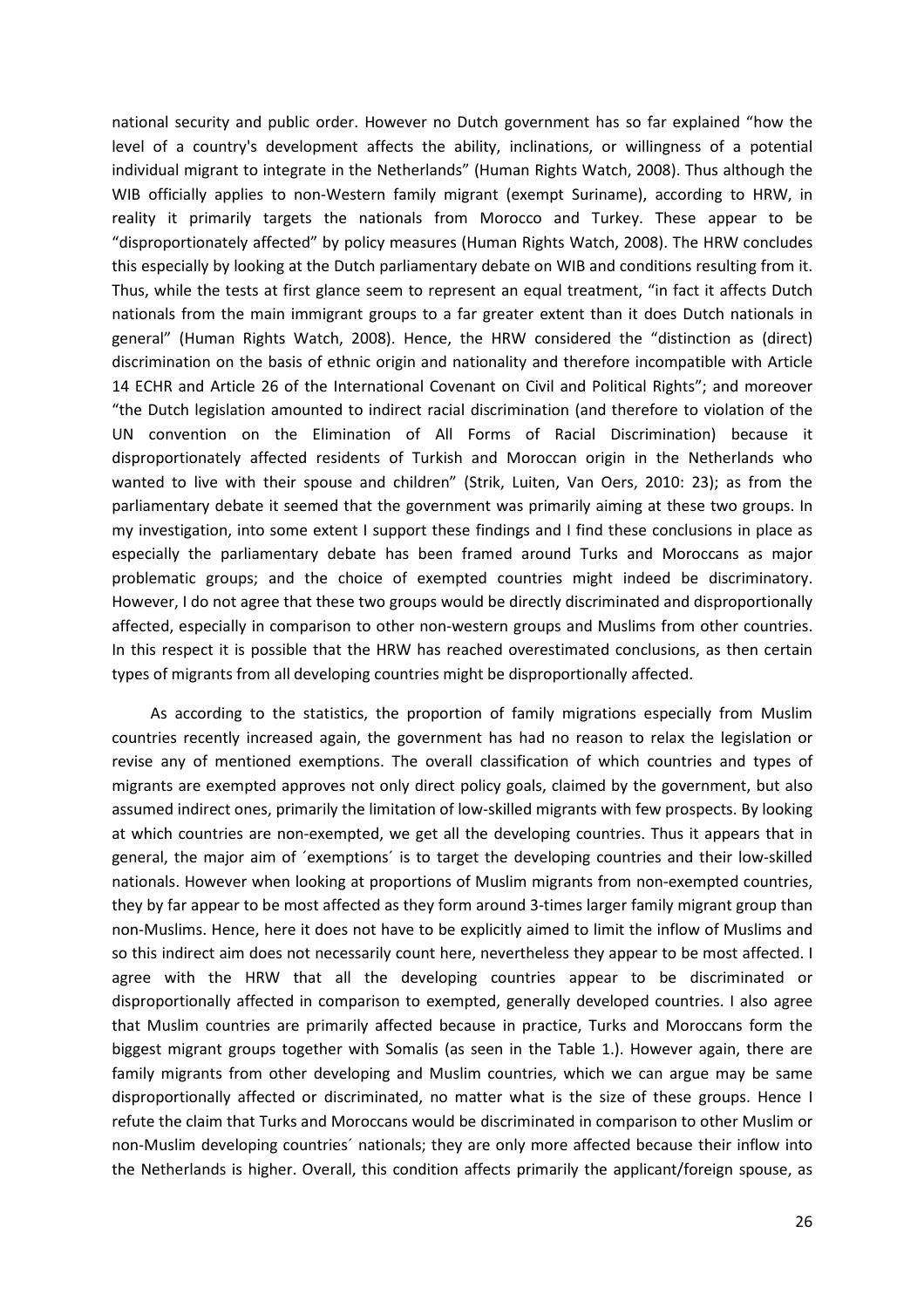he/she has to apply for MVV and pass the examination if not being exempted from any condition. The sponsor is affected partly with administrative steps he/she has to take in the Netherlands.

### **Costs**

 All the applicants which are not exempted are charged €350 each time they take the examination. These are costs for the examination itself only. The costs for an overall admission procedure for family migration are at least €1,478, in case applicant passes the test for the first time - €110 for the preparation material (study pack), €350 for the examination, €830 fee for the visa, and €188 for the residence permit granted after the arrival (Strik, Boecker, Luiten, Van Oers, 2010). Additional costs include the price for private courses, which if are available, vary between €450 and €800 (the government still does not intend to provide any courses). For many applicants, there are also transportation costs to the Dutch embassy or consulate (for some located in neighbouring country). Thus, in total costs of the whole procedure can be considered as very high, especially in comparison to those migrants/countries that are exempted totally. This might be a very demotivating factor as many people in developing countries are relatively poor or their income is much lower than of people in developed countries. Thus nationals of developing countries, unless being financially supported by their sponsors in the Netherlands (who again needs to possess enough financial resources); might find it highly problematic to afford the whole procedure. Here theoretically Muslim countries like Turkey, Morocco and Somalia may be potentially indirectly affected by this measure the most, as young Turks, Moroccans and Somalis (usually asylum seekers) in the Netherlands are less likely to be able to support their spouses financially (than native Dutch) and spouses from these countries may be less likely to posses enough financial resources, too.

As language courses are not available everywhere, many migrants depend solely on the expensive official preparatory study pack, which is not available in all languages, hence it is not accessible to all the applicants (but this complication does not make the requirement disproportionate according to the Dutch administrative Court). It is available in all languages that immigrants from major Muslim immigrant countries speak. However, from Muslim languages it is not available e.g. in Persian (Iran), while non-Muslim developing countries might be even more affected as the material is not available in couple of African, Asian or even European languages (such as countries of former Yugoslavia or USSR) (Human Rights Watch, 2008; Strik, Boecker, Luiten, Van Oers, 2010).

Due to all these costs and circumstances, the whole immigration procedure might generally represent a considerable challenge for many applicants in developing countries. Here the given conditions appear to be discriminatory for all the developing countries in general, Muslim same as non-Muslim. Hence, all the direct and indirect aims might apply, but we cannot say that Muslim countries would be affected more than non-Muslim ones. These conditions affect the sponsor as well as foreign spouse, as often sponsors in the Netherlands need to help their partner to handle the costs at least partly and they sometimes need to help them with learning the language, too.

### **Availability of consulates/embassies**

 Availability of consulates or embassies differs in many countries. When it comes to African continent, in majority of countries, there is only one embassy while in few African countries, there are no embassies at all (this might be e.g. due to civil war). This is the case for example for Somalia (embassy only in Nairobi, Kenya), Sierra Leone and Liberia (for both only embassy in Dakar, Senegal).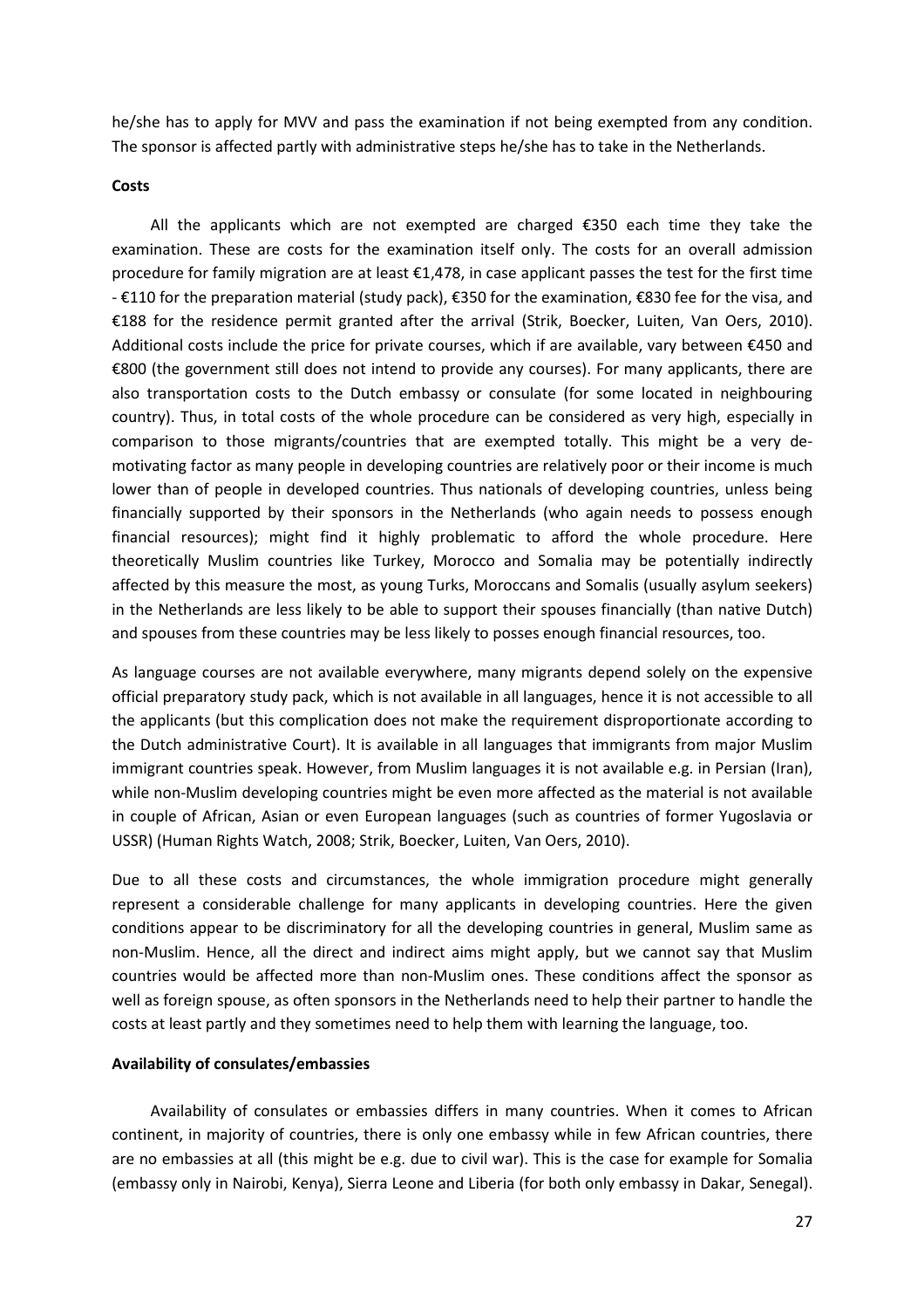Apparently these countries are more problematic (e.g. due to wars) and their nationals might be less educated than in other countries like the South African Republic, where there are also 4 consulates available. On the other hand in Morocco, where large proportion of migrants comes from, there are 2 consulates and one embassy available. In Asia, there are countries where many embassies and consulates are, especially in China (embassy and 3 consulates), India (embassy, 2 consulates, 2 support offices), Indonesia (embassy and 4 consulates). In most of the countries like Afghanistan, Iran, Iraq and Pakistan there is at least one embassy or also one consulate available. However in some countries like Cambodia, Mongolia, Myanmar, Maldives, Marshal Islands etc. there are no embassies at all. In countries belonging (partly) to Europe, availability is relatively good as e.g. in Russia and Ukraine, there is an embassy and 2 consulates available. On the other hand in Turkey, which is the number one country for family migration and it is a big country too, there is only one embassy and only one consulate (which is less than e.g. in Morocco). In developed countries, the availability is generally good (Netherlands Ministry of Foreign Affairs, 2011).

Based on this information we can conclude that when it comes to availability of Dutch embassies/consulates, the Muslim countries do not seem anyhow discriminated, while most of the countries without any embassy are typically non-Muslim (except e.g. Somalia or Sierra Leone which is partly Muslim). Therefore again we cannot approve the indirect aim of targeting Muslims in particular; it is more possible to say that low-skilled nationals from developing countries in general might be the target. This condition affects primarily the spouse if he/she has to travel throughout the country to reach the embassy or consulate, or even has to travel to the neighbouring country (additional costs).

### **Literacy**

 The WIB, especially its newest version with compulsory reading and writing part makes it virtually impossible for illiterate people to pass the test and thus to apply for the family formation/reunification. In general, the literacy level in developing, non-western countries is apparently lower than in the Netherlands and Western world. Nevertheless, there are some highly educated, same as some illiterate people in these countries. The aim of tests has been to function as a selection mechanism which then makes it impossible for illiterate people to even participate; therefore we can argue that the objective is to avoid immigration of illiterate and low-skilled people who might face the major difficulties when moving to the Netherlands.

In general the illiteracy levels in Muslim (primarily Arab countries) are relatively high – high above the world´s average and in comparison to industrialized world, and higher than in the developing countries overall. Also, the illiteracy of women is much higher than illiteracy of men in these countries. The Sub-Saharan Africa has a literacy level of 62.4%, same as South Asia; Arab States have 72.1% in comparison to Latin America and the Caribbean with 91.1% and Europe and Central Asia with 97.5% literacy level. From major immigrant countries, the highest literacy levels are in former USSR countries, former Yugoslavia (at least 97%); China (93.7%); Thailand (93.5%); Brazil (90%) and Turkey (88.7%). Of the immigrant countries with lowest literacy are Somalia (exact information unavailable); Iraq (77.6%); Egypt (66.4%); Ghana (65.8%); India (62.8%) and Morocco (56.4%). Hence, we can argue that literacy is relatively much lower in developing countries in general than it is in western world, but in those Muslim countries from where highest proportion of family migrants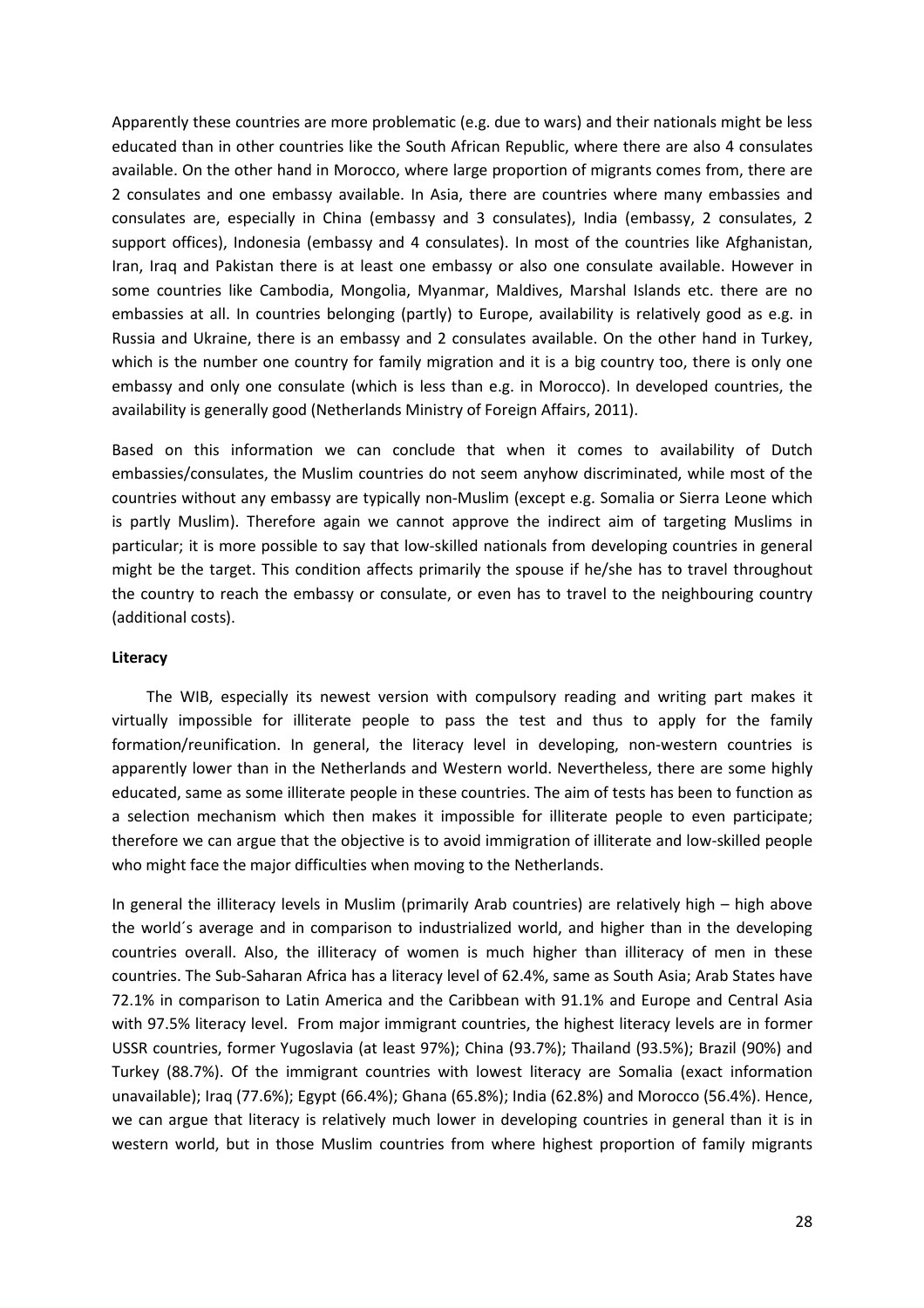come from, it is on average even lower (except Turkey) (Arab Human Development Report, 2002; Human Development Report, 2010).

In general, two groups appear to have lower chances to pass the exam: migrants with little or no formal education (especially illiterates); and those migrants whose native tongues are linguistically distant from the Dutch language, such as Arabic or Chinese (Leerkes, Kulu-Glasgow, 2011). These types of migrants might be into some extent excluded from immigration, especially with current provision for the test. The Advisory Department of the Dutch Council of State "expressed its doubts that illiterates and people who had been educated in another alphabet (Chinese or Arabic) would be able to learn to read and write in Dutch on the basis of a DVD or the Internet" (Strik, Luiten, Van Oers, 2010:26).Then however not only Muslims (Arabs, Iranians) might face major difficulties, but also non-Muslims like e.g. Chinese and other nations with non-Latin alphabet.

The teachers in Turkey confirmed that illiterates, elderly and the low educated would-be migrants suffered the most from the WIB test. And as these groups of immigrants seemed to be explicitly targeted by the government's policy, it appears to be successful. Currently, around 75% of the applicants have had an average or high education, while in 2005 about 53% of the applicants had low educated or were illiterate. Researchers see this as a way of 'self-selection'. Thus, though WIB originally aimed to affect young people, it probably influences the inflow of other groups even harder. The Turkish teachers informed that most of the participants of their courses were young and relatively highly educated. The interviewed Dutch teacher also noticed that after the introduction of WIB, he would only receive highly educated newcomers (Strik, Boecker, Luiten, Van Oers, 2010).

To conclude, it appears that developing countries have generally lower levels of literacy than developed, however Arab countries which are all Muslim have even lower average literacy levels. This is true also for non-Arab Muslim countries like Pakistan (53.7%). On the other hand there are Muslim countries like Turkey and Iran, which have relatively higher literacy levels. When it comes to linguistic difference, Muslim same as non-Muslim nations might face difficulties with the language tests. Overall however, we can assume that as the literacy in majority of Muslim countries is lower than in developing countries on average, they appear to be primarily impacted and negatively affected by the WIB. Thus, here we can say that all indirect goals might apply, though major target are low-skilled migrants in general, Muslims appear to be primarily affected. Again, the foreign spouses are primarily affected if their literacy or skills level is relatively low.

### **The DVD ´Naar Nederland´**

 The DVD ´Naar Nederland´ is the major preparatory material for a potential family migrant when it comes to knowledge of Dutch society. There are several cues throughout the DVD which make impression that it is indirectly targeted toward Muslims. Now, I will point to these cues (all the paragraphs in this section are used from the DVD ´Naar Nederland´, 2011).

In the introduction, the interviewed naturalized past immigrants point out that in the Netherlands, one needs to be independent; that Dutch people have little patience for newcomers. Also during the introduction of the country, there is an image of people lying on the beach in bathing suits and a half-naked woman coming out of water – these images are generally hardly acceptable for traditional Muslims.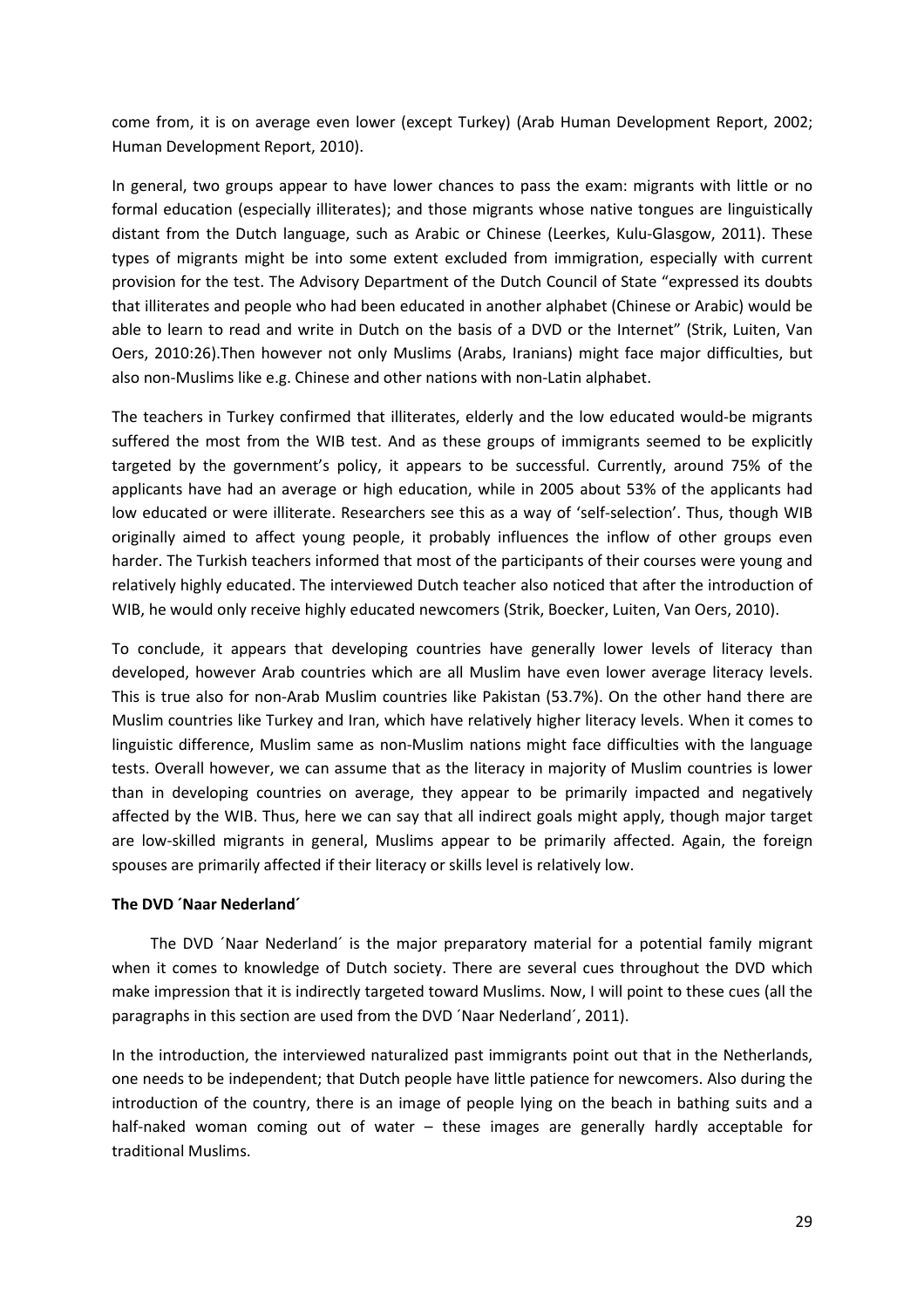When talking about housing, the DVD shows a Turkish family, where 6 people live in a small apartment and the father says that it is much different from what he expected when he immigrated and that now he would advise everybody to think hard about such step - that if he was young again, he would not leave Turkey and come to the Netherlands. On the other hand, they interview a Moroccan family, living in a village that was welcomed well, however a daughter is dressed up in a western way (not wearing any headscarf) and she emphasizes that she grew up among Dutch.

When describing the Dutch Constitution, the emphasis is on the fact that all people shall be treated equally; that discrimination on the grounds of religion, personal conviction, political preference, race, gender or of whatever description is prohibited. There is a democracy, which means freedom to think and act according to one's free will. However, the freedom has it limits and everybody shall respect them. Everybody has equal rights; women have the same rights as men; women and men are equal and they each make their own choices and both are allowed to express their opinions. Women and men have the right to live with or marry a partner of their own choice and homosexual couples can get married, too. As the constitution states that women and men are equal, it is against the law and punishable to discriminate against women. It is also against the law to discriminate against a man or woman because they are homosexual (the image of kissing men).

The following section explicitly mentions problematic practices related to Muslims, toward which the Dutch law is strict:

- 1. Honour killing: "A man beats a woman because according to him she's behaved like a whore, she flees but he finds her and kills her – honour killing he says, murder says the Dutch judge (man convicted of wife's murder)."
- 2. "A girl's clitoris and labia have been partially removed and then sewed together female circumcision says the proud family - deliberate mutilation says the Dutch penal code, punishable by law (mutilated by circumcision)."
- 3. "A woman reports her husband to police because he beats her at home that's private he says, that's abuse says the police - proof of abuse shows he is guilty, so punishable by law (jail term for domestic abuse)." The domestic violence cannot be generally considered as a Muslim problem as it can be the case with any nationality or any religious profession, however in the Dutch parliamentary debate it has been related especially to Muslims ( due to a large number of Muslim women in shelters for battered women and due to generally submissive position of women in Islam).

The DVD further informs that the church and the state are separate, so there is no state religion. Also, there is freedom of religion, thus everybody has the right to practice his/her own religion and everybody needs to have respect for all the other religions. It is punishable to discriminate because of other religion.

The DVD often emphasized how important it is for a newcomer to learn the language. Also, meeting Dutch people and learning their customs is important. The DVD emphasizes: "you will come to the Netherlands – a different culture"; that when one decides to emigrate, it is a move from one culture to another, but that people should trust the new culture and respect each other. The DVD informs that already since recent history, there has been a relaxed relationship between men and women (showing images of sexual revolution, again with half naked women and half naked men). It is mentioned that in many families, men and women fulfill the same roles (a man cooking) and that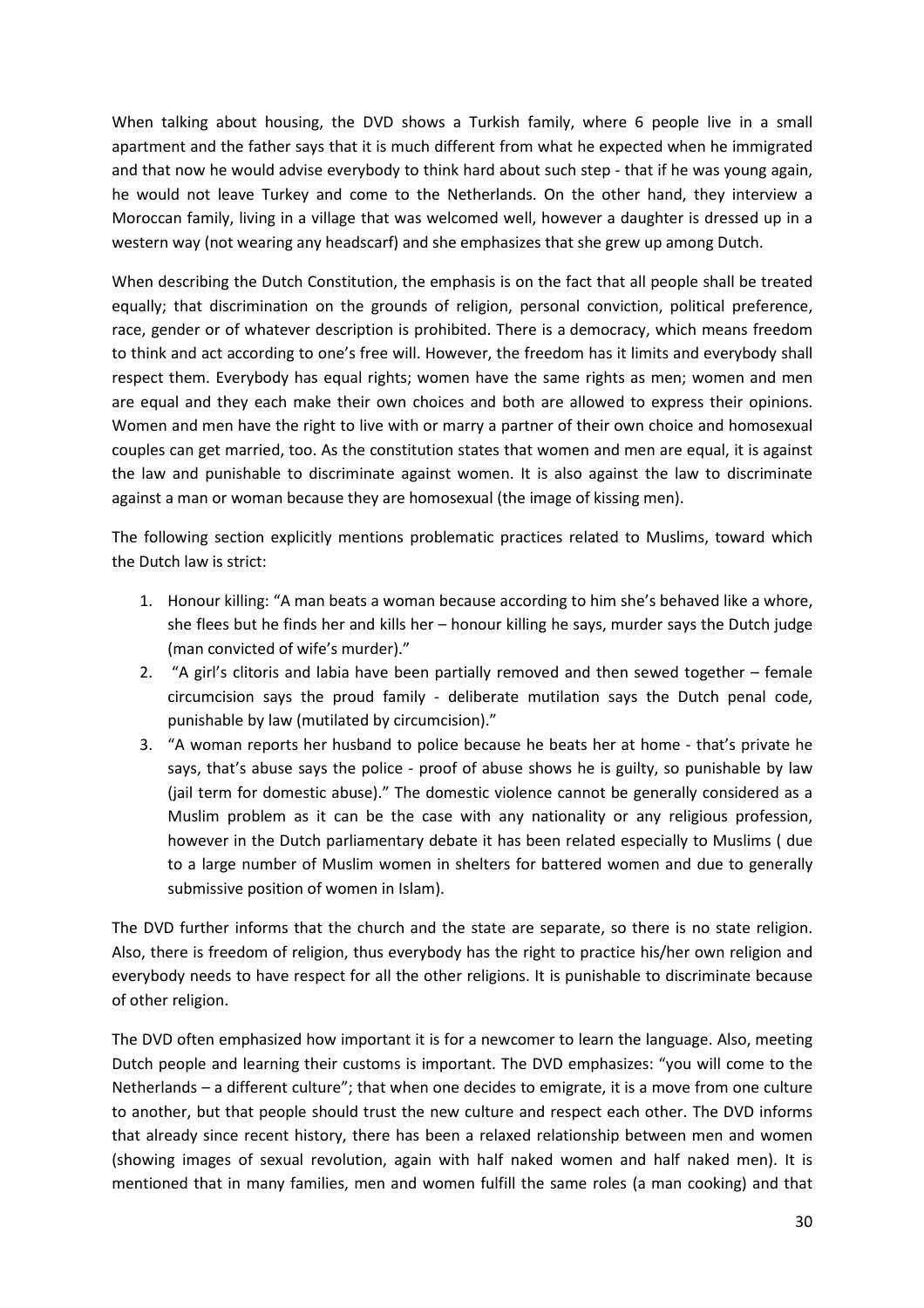people do not mind or condemn nudity. Also in Dutch families, parents do not hit their children. It is directly mentioned that from the age of 18, people are free to make their own choices and nobody is allowed to force them to any choice, not even their own parents, and this fact accounts for both boys and girls.

The DVD also often emphasizes that work is very important in the Netherlands and it is normal that everybody works, both men and women (also women with children) and it is normal when a woman is emancipated. Therefore, when one gets to the Netherlands, one has to find the job as soon as possible (it might not be easy). It is very important to speak Dutch very well and that is not easy either. Finally in this respect, it is mentioned that family migrants are not entitled to social benefits (they should not rely on it); and though it may seem that people in the Netherlands earn a lot, the costs are high too - the Netherlands is an expensive country.

Overall, the whole DVD makes impression that life in the Netherlands is not easy; everyone should be an active citizen, behaving according to the rules. Throughout the whole DVD, the importance of language and work is emphasized the most. Officially the DVD is dedicated to all the nationals of developing countries, thus there shall not be any cues, specifically directed toward any ethnic/religious group. However, maybe because the largest migrant groups are Muslim and maybe because the government finds them as most culturally distinct target, there are several cues that are seemingly indirectly, but relatively explicitly dedicated to Muslims. This is so because above mentioned cultural and socio-economic issues are normal in the Netherlands and many non-Muslim developing countries, but for many Muslims they are not (in addition, especially Turks and Moroccans in the Netherlands tend to be unemployed, dependent on social benefits etc.). Thus, the DVD as a major preparatory material appears to target Muslims primarily and so in this case, the major indirect goal appears to be to limit the inflow of Muslims. In general, the DVD may primarily de-motivate the applicant or the family, whose original imagination about the life in the Netherlands might have been different.

### **Income**

 The government claims that the income requirement (120%) is a suitable solution for immigrants not to become a burden of the public welfare. However indirectly it appears to have more discriminative character explicitly towards poor non-Westerners. Also, as policy documents suggest, it was aimed to affect especially Turks and Moroccans and their chain migration to the Netherlands by raising the income requirement to level which is generally hard to reach, especially for young people from families with lower socio-economic status, who tend to be more dependent on benefits and unemployed (Leerkes, Kulu-Glasgow, 2011).

The income requirement stipulates that income must be stable, thus the sponsor has to demonstrate that his/her labour contract is valid for at least a year. The income requirement must be fulfilled during the first 3 years after the foreign partner has received a residence permit and for the further extension of the permit, the income of 100% of the minimum wage needs to be met. This accounts for the family reunification/formation with foreign partner from third countries; as sponsors of EU and EEA citizens are exempted from the income requirement. Third-country nationals often tend to be poorer non-Western immigrants with a lower socio-economic status. Another controversial fact is that Dutch sponsors are required to meet more restrictive rules than EU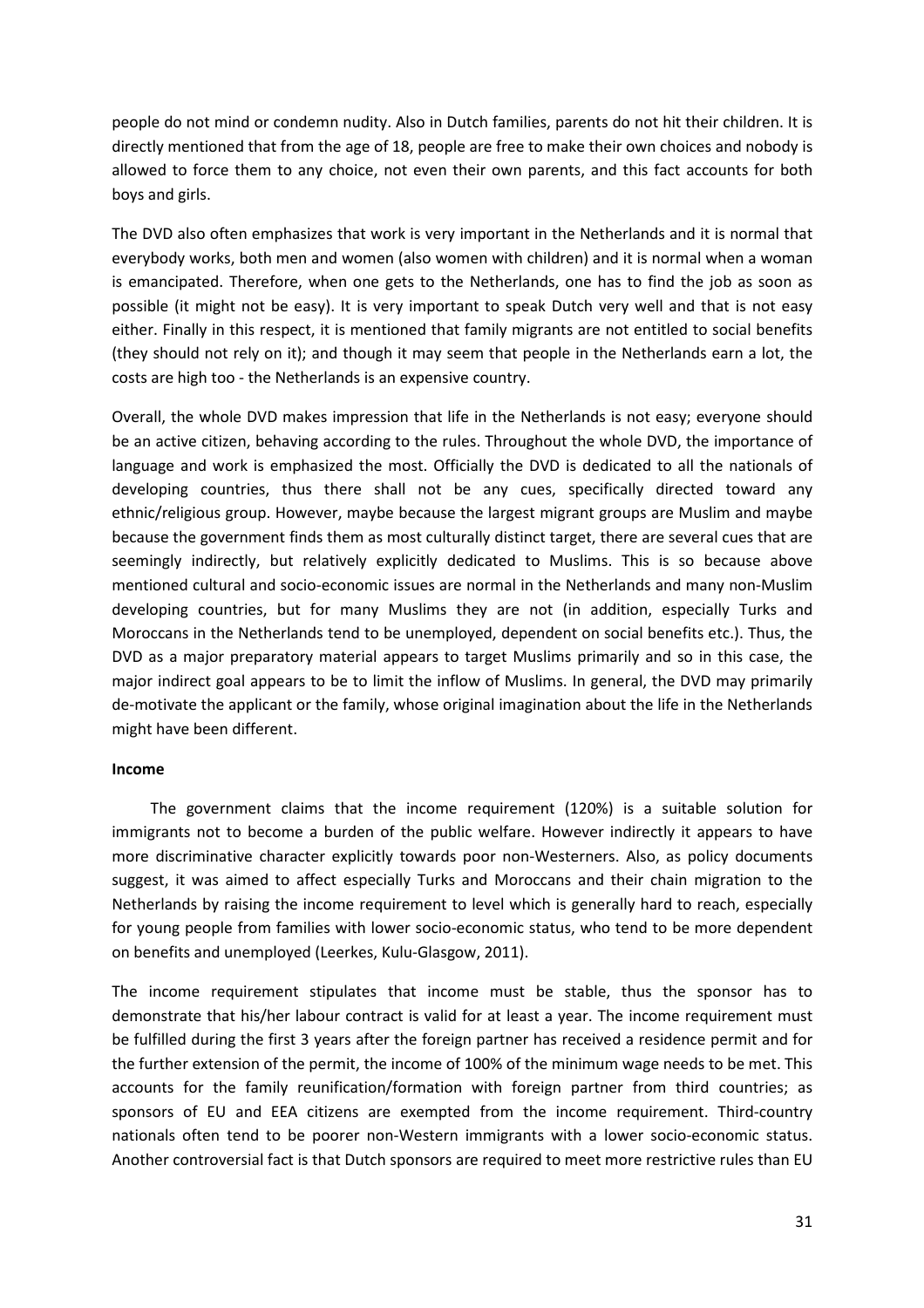citizens (Leerkes, Kulu-Glasgow, 2011). Thus here, young Turks and Moroccans might face major difficulties, even more than the native Dutch.

According to Leerkes and Kulu-Glasgow, almost 1 in 3 workers in the Netherlands earns less than the requirement stipulates (including part-timers). For full-time workers the share is 1 in 10, but among full-timers aged 20 to 25, this share is about 1 in 2. Other 300,000 people (2.5% of the working population) are not qualified because they receive welfare benefits. Furthermore, there are those sponsors who possess sufficient income, but do not qualify because their income is considered unstable (Leerkes, Kulu-Glasgow, 2011). Hence, it appears to be pretty difficult to reach the required income in general, primarily for young people.

According to the ruling of European Court of Justice in 2010, the Dutch income requirement was not in accordance with the directive as it was ruled that "an income requirement of 100% is allowed, but only as a reference amount, meaning that, if applicants do not meet it, applications are assessed individually" (Leerkes, Kulu-Glasgow, 2011: 101). According to ECJ, also such income requirement is not in conformity with an obligation to respect family and family life. As a response, the requirement of 120% was recently lowered back to 100%. "The court judgment confirms that the new measures to restrict partner immigration are controversial from a societal and legal point of view" (Leerkes, Kulu-Glasgow, 2011, ibid).

When looking at numbers, 16 months before the requirement was raised, 14 359 foreign partners received a permit; while 16 months after the measure was implemented, the number fell to 9048. Therefore there were 5331 (37%) fewer residence permits in the latter 16 months and this accounted especially for the relatively poor groups. The amount of non-Western, young (aged 21– 28) and female sponsors fell much more than did the amount of permits involving native Dutch, older and male sponsors. While the reduction for Dutch and Western immigrants was 25% and 38%; it was 55% for 'Turks' and 53% for 'Moroccans´. The reduction was higher for females (48%) and younger sponsors (49%) than it was for males (32%) and older sponsors (33%). Moreover, the number of transnational marriages among Turks and Moroccans has fallen in recent years too and the number of domestic marriages has increased, especially within their ethnic groups - while in 2003 around 50% of the marrying Dutch Turks married a Turk from Turkey, until 2006 this figure dropped to 30%, and until 2007 to 20% (Leerkes, Kulu-Glasgow, 2011). The drop which already occurred before 2006 (introduction of WIB) might be explained by increased income requirement (2004). Since, the WIB has been in force, it appears to have further impact on the drop of transnational marriages.

According to Leerkes and Kulu-Glasgow, the 120% requirement is too high because: "it discriminates against people with lower educational levels, women, youngsters and non-Western ethnic minorities, (…) it does not respect individual choices concerning the family, and it contributes to psychological problems among international couples" (Leerkes, Kulu-Glasgow, 2011:118). The positive consequence may be the reduction of marriages of convenience. The family formation fell by 37% after the income requirement was increased. The decrease was concentrated among poorer groups (non-Western immigrants, youngsters and women). Especially sponsors were put under pressure to face additional costs as they had to use more or develop human/social capital to obtain higher economic capital. Overall, it is hardly ever possible for the young people at least 21 year old to earn a required amount of money, as "a sponsor who is 18 years old has to earn almost 280% and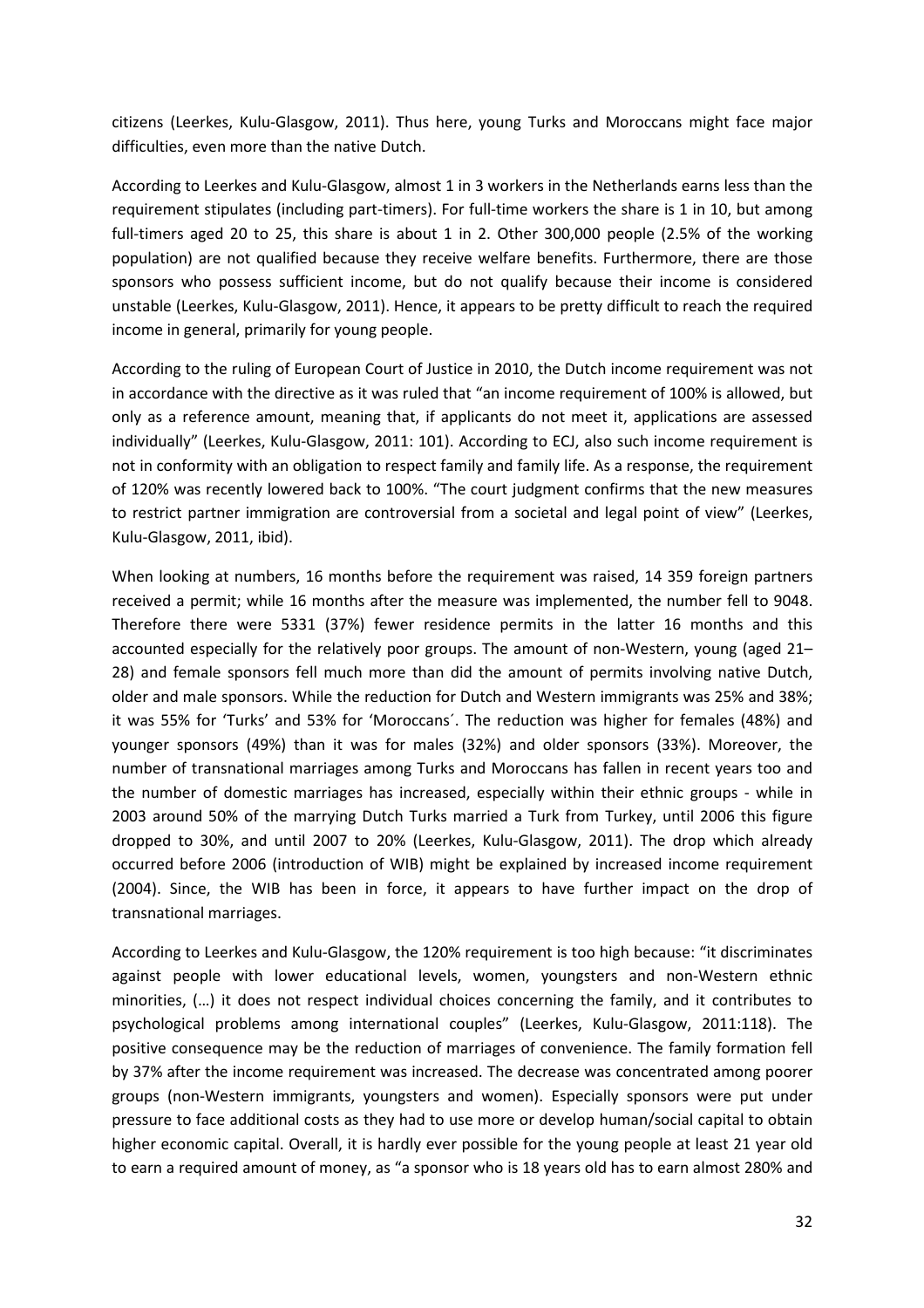a sponsor aged 21 has to earn more than 160% of the minimum wage for workers of his age" (Groenendijk, Fernhout, Van Dam, Van Oers, Strik, 2007:26). Also, as generally women tend to earn less than men, it is indirectly more discriminative toward women (Leerkes, Kulu-Glasgow, 2011).

To conclude, the income requirement affects primarily the sponsor residing in the Netherlands, thus it is primarily up to him/her whether the family formation is important enough to handle and overcome all the difficulties related to reaching required income level. On the other hand if the foreign spouse pays the costs of admission procedure her/himself, then he/she also has to combine increased job demands (if finding satisfactory job) with time demanding preparation for examination, which makes the whole process very demanding and de-motivating. Thus after all, the income requirement might represent even bigger problem for many couples than the WIB, putting pressure primarily on sponsor, but also on spouse and relationship overall. Here it really appears that the condition targets primarily young Turkish and Moroccan sponsors in preventing them from chain migration (bringing spouses from Turkey and Morocco). Hence, Muslims might be more affected and targeted than nationals of developing countries in general and so all the indirect goals seem to apply here.

#### **Age**

 According to the Dutch government, the age requirement is primarily aimed against arranged or forced marriages – as the family migration can occur only if partners are at least 21 years old, they can make more informed choice and if needed, to stand against the decision of their parents. The government aimed to prevent too young brides and grooms to be married over (by their parents). According to the parliamentary debate, this policy measure explicitly accounts for and is related to Muslims. This is so because marriages of convenience or forced marriages are usually related to the traditional point of view and practices of Muslims and Islam. It is not usual for e.g. Surinamese or Antilleans to arrange such marriages among themselves, though of course such case may happen. Even though it is not written anywhere explicitly and it is generally assumed that young people of 21 are able to make more well-considered choice than 18 years old; the aim of government was to indirectly target especially Islamic marriage practices, because they are contrary to Dutch values (Bonjour, 2011). Therefore, age requirement appears to target primarily Muslims, and only to lesser extent nationals of developing countries. Thus, all the direct and indirect policy goals seem to apply. Here, both sponsor and applicant are affected equally.

### **6. Conclusion**

 The aim of this paper was to examine the impact of the policy conditions/criteria, which result from from the current Dutch policy on family migration and to explore into what extent they target the family migrants from Muslim countries in particular; in comparison to non-Muslim, developing countries in general. In order to get an overall picture, I firstly looked at the development and formation of the Dutch policy on family migration with its background, influenced by changes in political approach toward citizenship, perception of immigrants and their cultural differences. As since the late 1990´s, it appears that the government´s major objective is to control who is admitted to the country, based on their image of suitable family migrant; several academics have argued that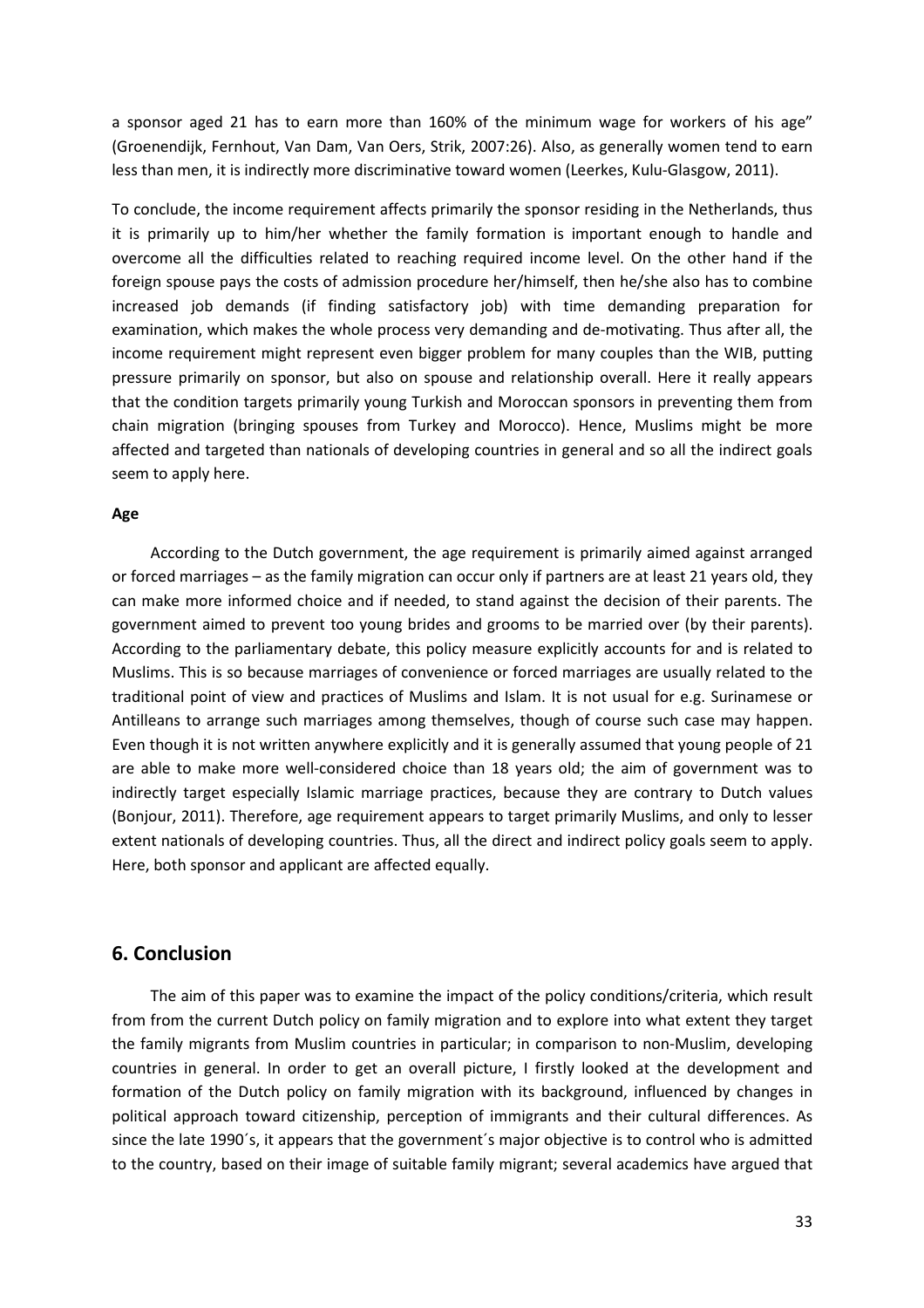this mechanism is discriminatory, targeting family migrants from Muslim countries. When looking at parliamentary debate, it seems that those who have been of a major concern of the policy are Turks, Moroccans and Muslims in general. My aim was to test whether it is really true in practice.

For that purpose, the following policy conditions were assessed: (1) exempted countries and types of migrants; (2) costs of the immigration procedure; (3) availability of consulates/embassies; (4) literacy levels; (5) cultural cues in the DVD ´Naar Nederland´; (6) income requirement; and (7) age requirement. Through observation of these in practice, I aimed to find out whether Muslim family migrants represent a major target of these policies, compared to non-Muslim migrants. An impact of these policy criteria was evaluated in practice, in light of assumed direct as well as indirect policy goals, which stem from the parliamentary debate in the course of 2000´s. Assumed indirect goal was either lowering the amount of low-skilled migrants with from developing countries in general; or particularly lowering the immigration of Muslims, who are in political discourse primarily connected with all the problematic family and marriage practices and socio-economic problems.

When it comes to exemptions of countries and migrants, it appears that the major aim is to target the developing countries and their low-skilled nationals in general. However, in practice, it seems that Muslims, as forming the biggest migrant groups appear to be those who are mostly affected. With reference to findings of HRW, I agree that all the developing countries appear to be discriminated in comparison to exempted countries and that Muslim countries are most negatively affected in practice. However, I refute the claim that Turks and Moroccans would be discriminated in comparison to other Muslim or non-Muslim developing countries´ nationals; they are only more affected because their inflow into the Netherlands is higher. Concerning the costs and availability of the material, the whole procedure might represent a considerable financial challenge for migrants from developing countries in general, Muslim same as non-Muslim; so though Muslims may be targeted, we cannot say that they would be affected more than non-Muslims. Regarding, availability of consulates, Muslim countries do not seem anyhow discriminated, thus again we cannot claim that they would represent a major target in particular. When it comes to literacy, as most of the Muslim countries have generally lower literacy levels than developing countries in average, they appear to be primarily impacted and negatively affected. When it comes to DVD, due to several cultural cues, it seems to be indirectly, but relatively explicitly dedicated to Muslims, thus here it appears that major indirect goal is to limit the inflow of Muslims in particular. The income requirement seems to target primarily young Turks and Moroccans in preventing them from the chain migration, thus they might be more affected and targeted than nationals of developing countries in general. The age requirement appears to target primarily Muslims, and only to a lesser extent nationals of developing countries. Overall it appears that most of the conditions aim to target Muslims primarily or at least Muslims seem to be primarily affected. Based on these findings I conclude that even though one of the major objectives is to stop the immigration of low skilled people with few prospects and this counts for all the developing countries; due to all the examined circumstances, Muslim migrants really seem to represent a major target of the restrictive Dutch policy.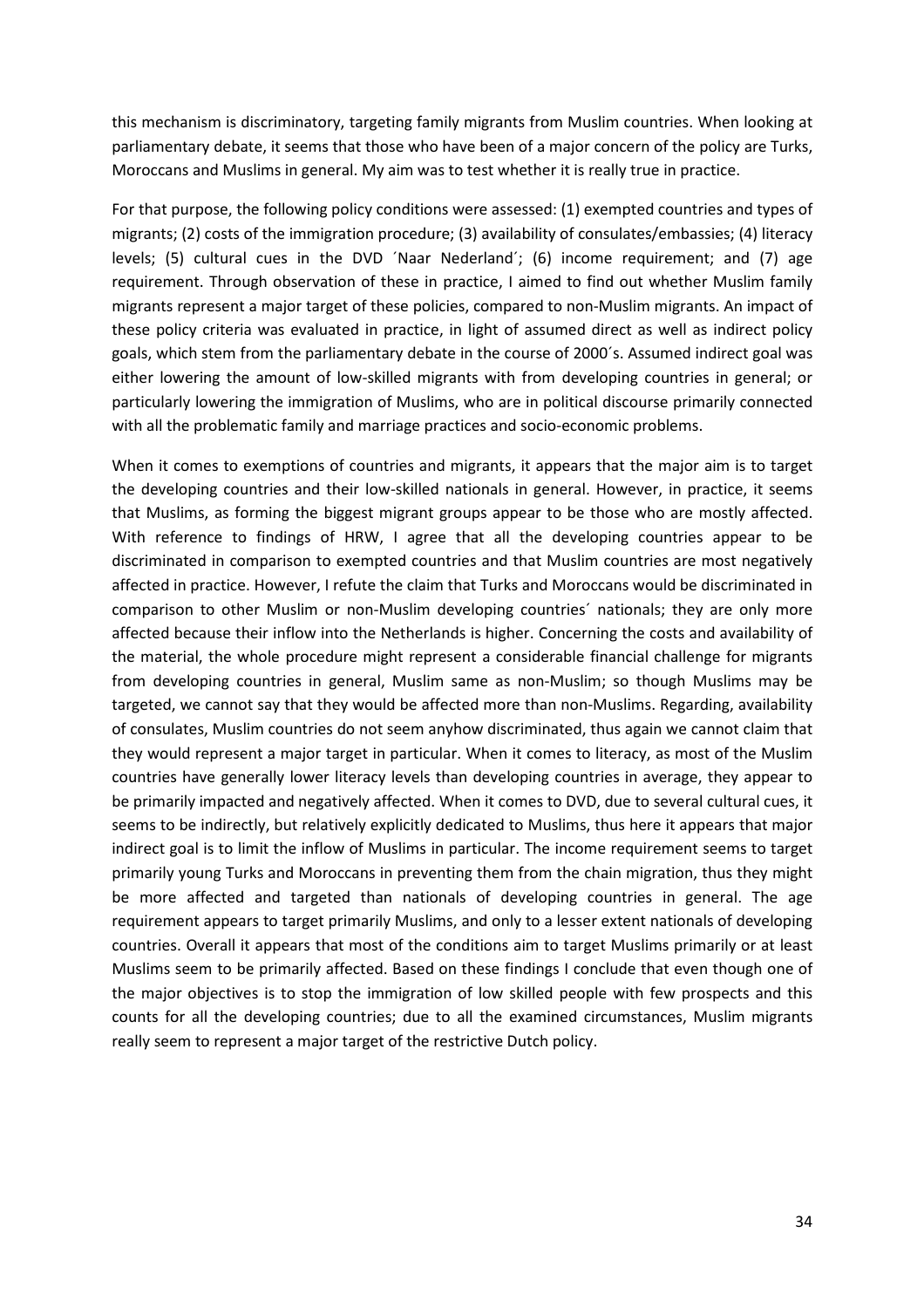# **Bibliography:**

Bilger, V., Bonjour, S., Kraler, A. & Straser, E. (2009). Doing family: Responses to the constructions of ´the migrant family´ across Europe. *History of the Family, Vol. 14, No.2, pp. 165-176*

Bonjour, S. (2011). Gender – family – boundaries - state: Constructions of ´usness´ and ´otherness´ in the making of civic integration abroad policies in the Netherlands. *Paper prepared for International Conference Sexual Nationalisms. Gender, sexuality and the politics of belonging in the new Europe, University of Amsterdam, 2011* 

Bonjour, S. (2010). Between integration provision and selection mechanism; Party politics, judicial constraints and the making of French and Dutch policies of Civic integration abroad. *European Journal of Migration and Law, Vol. 12, No.3, pp. 299-318* 

Bonjour, S. (2008). The restrictive turn in Dutch family migration policies, 1993-2005. *Paper prepared for the ESSHC Conference: Lisbon, 2008* 

Bonjour, S. (2006). Who´s in and who´s out? The postwar politics and policies of family migration in the Netherlands. *Paper prepared for the ESSHC Conference, Amsterdam 2006* 

Boswell, C., Geddes, A. (2010). *Migration and Mobility in the European Union.* Hampshire: Palgrave Macmillan.

Castles, S, Miller, M. J. (2009). *The age of migration: International population movements in the modern world.* New York, London: Palgrave Macmillan (4th Edition).

Central Bureau for Statistics, Netherlands (CBS) (2010). Annual Report on Integration 2010: Summary, available at http://www.cbs.nl/NR/rdonlyres/D56D1C20-4491-441F-8A8F-717006A06735/0/2010b72pub.pdf (accessed on 20. of April 2011)

Central Bureau for Statistics, Netherlands (CBS) (2011). Statline CBS Databank, available at http://statline.cbs.nl/StatWeb/publication/?DM=SLNL&PA=70693ned&D1=3&D2=0&D3=7-9,12,15- 17,19,21-23,26,28,31-34,37-39,42,46-49,51,53-55,57,60-62&D4=0&D5=5- 14&HDR=T&STB=G1,G3,G4,G2&CHARTTYPE=2&P=D&VW=T (accessed on 20. of May 2011)

De Nationale Ombudsman (2011). Uitzondering op inburgeringsvereiste alleen symbolisch, available at http://www.nationaleombudsman-nieuws.nl/nieuws/2011/uitzondering-op-inburgeringsvereistealleen (accessed on 18. of June, 2011)

Dutch Government Immigration Website (2011). New to Holland, available at http://www.newtoholland.nl/NewToHolland/app/en/home?init=true (accessed on 20. of April 2011)

*Duyvendak, J. W., Scholten, P. (2010).* The invention of the Dutch multicultural model and its effects on integration discourses in the Netherlands. *Forum Perspectiuves on Europe: How are Europeans made? Debating a national models approach to immigrant integration* 

Entzinger, H. (2005) ´Changing the rules while the game is on; From multiculturalism to assimilation in the Netherlands´, in Y. Michal Bodemann & Gökçe Yurdakul, Eds. (2005) *Migration, Citizenship,*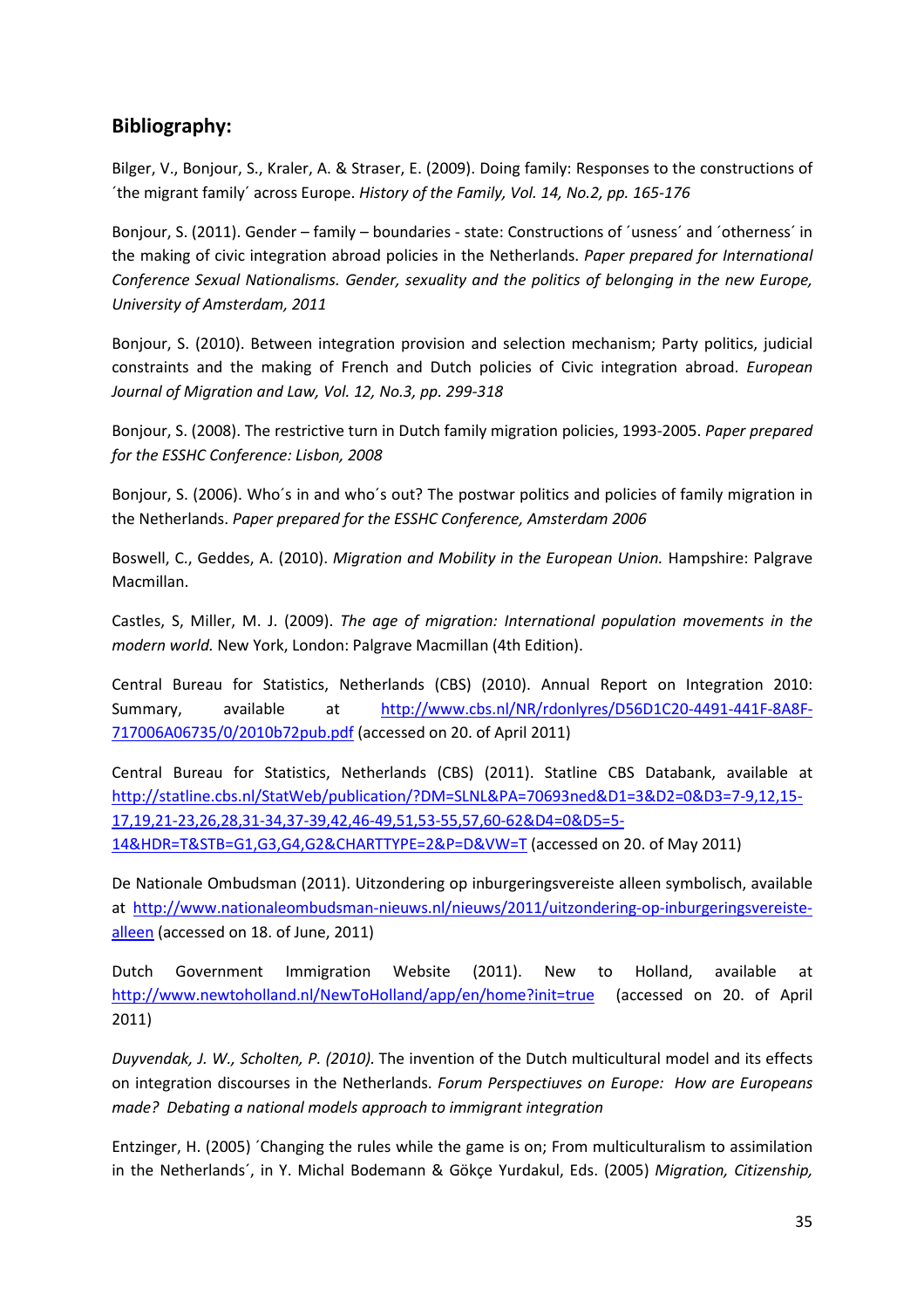*Ethnos: Incorporation Regimes in Germany, Western Europe and North America*. New York: Palgrave MacMillan, 121-144.

Ersanilli, E. (2004). Be my guest! A comparison of Dutch and Canadian incorporation policies and the socioeconomic incorporation of Iranian male immigrants in both countries. *Master thesis for the University of Utrecht, 2004*

European Union Law (EUR-Lex) (2011). Council Directive 2003/86/EC of 22 September 2003 on the right to family reunification, available at http://eurlex.europa.eu/LexUriServ/LexUriServ.do?uri=CELEX:32003L0086:EN:NOT (accessed on 20. of April 2011)

Goodman, S. W. (2011). Controlling immigration through language and country knowledge requirements. *West European Politics, Vol. 34, No. 2, pp. 235-255*

Government of the Netherlands (2011). Parliamentary Support Agreement VVD – PVV – CDA, available at http://www.government.nl/Government/Parliamentary\_support\_agreement (accessed on 20. of May 2011)

Groenendijk, K., Fernhout, R., Van Dam, D., Van Oers, R. & Strik, T. (2007) *The Family Reunification Directive in EU Member States: The First Year of Implementation.* Nijmegen: Wolf Legal Publishers.

Human Development Reports (2011A). Arab Human Development Report 2002, available at http://hdr.undp.org/en/reports/regionalreports/arabstates/name,3140,en.html (accessed on 30 of May 2011)

Human Development Reports (2011B). Human Development Report 2010: Statistical Annex, available at http://hdr.undp.org/en/reports/global/hdr2010/chapters/en/ (accessed on 30 of May 2011)

Human Rights Watch (2008). The Netherlands: Discrimination in the Name of Integration, available at http://www.hrw.org/en/node/82373/section/7 (accessed on 20. of May 2011)

Immigratie en Naturalisatiedienst: Het basisexamen inburgering in het buitenland 2011 (The brochure on Dutch Civic Integration Examination Abroad)

Immigratie en Naturalisatiedienst: A focus on the IND: Annual results 2009 (booklet)

Immigratie en Naturalisatiedienst: Family Reunification and Family Formation in the Netherlands 2002 (brochure)

Joppke, C. (2007). Beyond National Models: Civic Integration Policies for Immigrants in Western Europe. *West European Politics, Vol. 30, No. 1, pp. 1 – 22*

Kofman, E. (2005). Gendered Migrations, Livelihoods and Entitlements in European Welfare Regimes. *Report for United Nations Research Institute for Social Development* 

Koopmans, R., Statham, P., Giugni & M., Passy, F. (2005). *Contested citizenship: Immigration and cultural diversity in Europe*. Minneapolis: University of Minnesota Press.